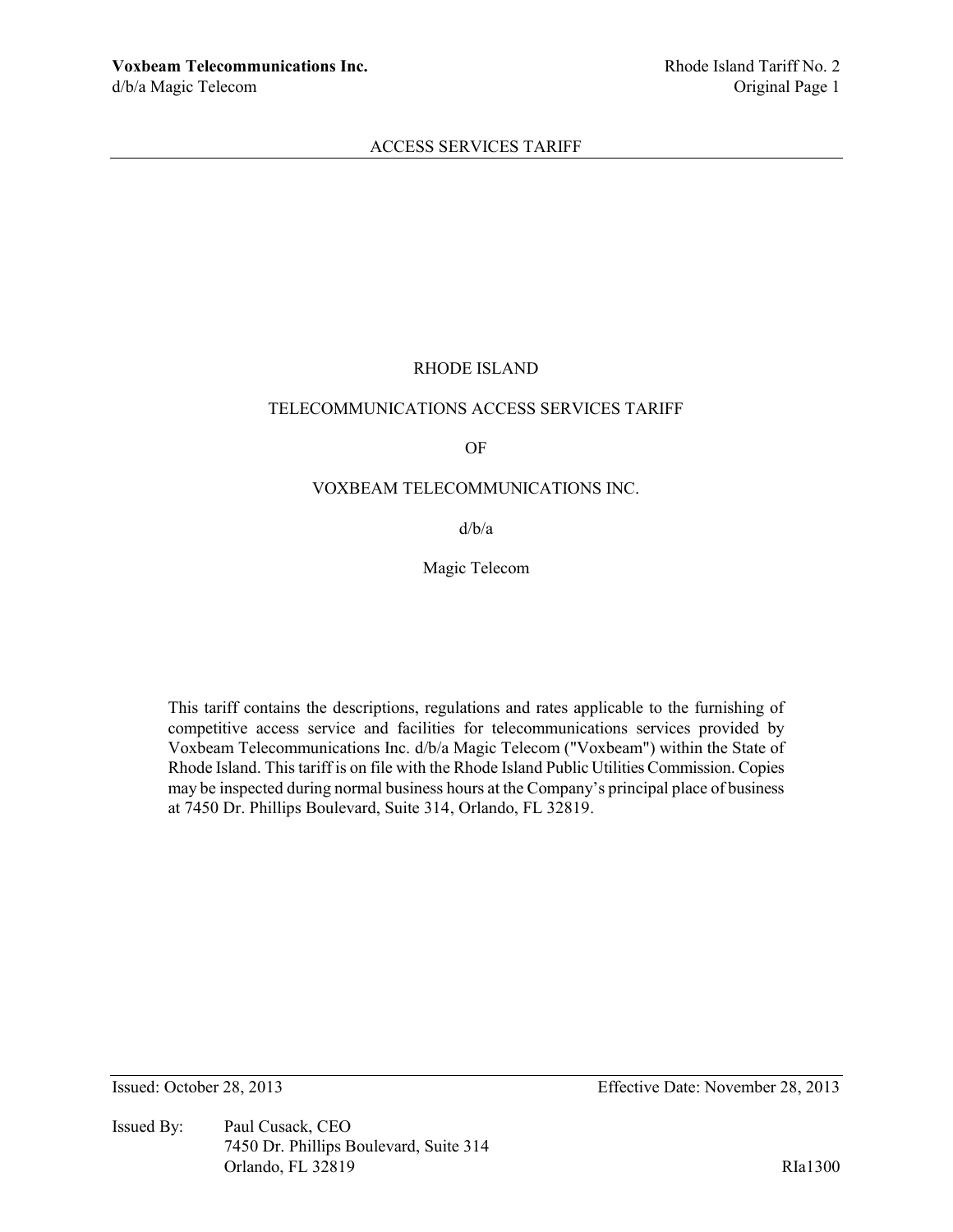#### **CHECK SHEET**

Pages of this tariff, as indicated below, are effective as of the date shown at the bottom of the respective pages. Original and revised pages, as named below, comprise all changes from the original tariff and are currently in effect as of the date on the bottom of this page.

| <b>PAGE</b>      | <b>REVISION</b> |   | <b>PAGE</b> | <b>REVISION</b> |        | <b>PAGE</b> | <b>REVISION</b> |        |
|------------------|-----------------|---|-------------|-----------------|--------|-------------|-----------------|--------|
| $\mathbf{1}$     | Original        | * | 31          | Original        | *      | 61          | Original        | *      |
| $\overline{2}$   | Original        | * | 32          | Original        | *      | 62          | Original        | $\ast$ |
| $\overline{3}$   | Original        | * | 33          | Original        | *      | 63          | Original        | *      |
| $\overline{4}$   | Original        | * | 34          | Original        | *      | 64          | Original        | *      |
| 5                | Original        | * | 35          | Original        | *      | 65          | Original        | *      |
| 6                | Original        | * | 36          | Original        | *      | 66          | Original        | *      |
| $\boldsymbol{7}$ | Original        | * | 37          | Original        | *      | 67          | Original        | $\ast$ |
| $\,$ $\,$        | Original        | * | 38          | Original        | *      | 68          | Original        | $\ast$ |
| 9                | Original        | * | 39          | Original        | $\ast$ | 69          | Original        | $\ast$ |
| 10               | Original        | * | 40          | Original        | *      | 70          | Original        | $\ast$ |
| 11               | Original        | * | 41          | Original        | *      |             |                 |        |
| 12               | Original        | * | 42          | Original        | $\ast$ |             |                 |        |
| 13               | Original        | * | 43          | Original        | *      |             |                 |        |
| 14               | Original        | * | 44          | Original        | *      |             |                 |        |
| 15               | Original        | * | 45          | Original        | *      |             |                 |        |
| 16               | Original        | * | 46          | Original        | $\ast$ |             |                 |        |
| 17               | Original        | * | 47          | Original        | *      |             |                 |        |
| 18               | Original        | * | 48          | Original        | *      |             |                 |        |
| 19               | Original        | * | 49          | Original        | *      |             |                 |        |
| 20               | Original        | * | 50          | Original        | *      |             |                 |        |
| 21               | Original        | * | 51          | Original        | *      |             |                 |        |
| 22               | Original        | * | 52          | Original        | *      |             |                 |        |
| 23               | Original        | * | 53          | Original        | *      |             |                 |        |
| 24               | Original        | * | 54          | Original        | *      |             |                 |        |
| 25               | Original        | * | 55          | Original        | *      |             |                 |        |
| 26               | Original        | * | 56          | Original        | $\ast$ |             |                 |        |
| 27               | Original        | * | 57          | Original        | *      |             |                 |        |
| 28               | Original        | * | 58          | Original        | *      |             |                 |        |
| 29               | Original        | * | 59          | Original        | $\ast$ |             |                 |        |
| 30               | Original        | * | 60          | Original        | $\ast$ |             |                 |        |

Issued By: Paul Cusack, CEO 7450 Dr. Phillips Boulevard, Suite 314 Orlando, FL 32819 RIa1300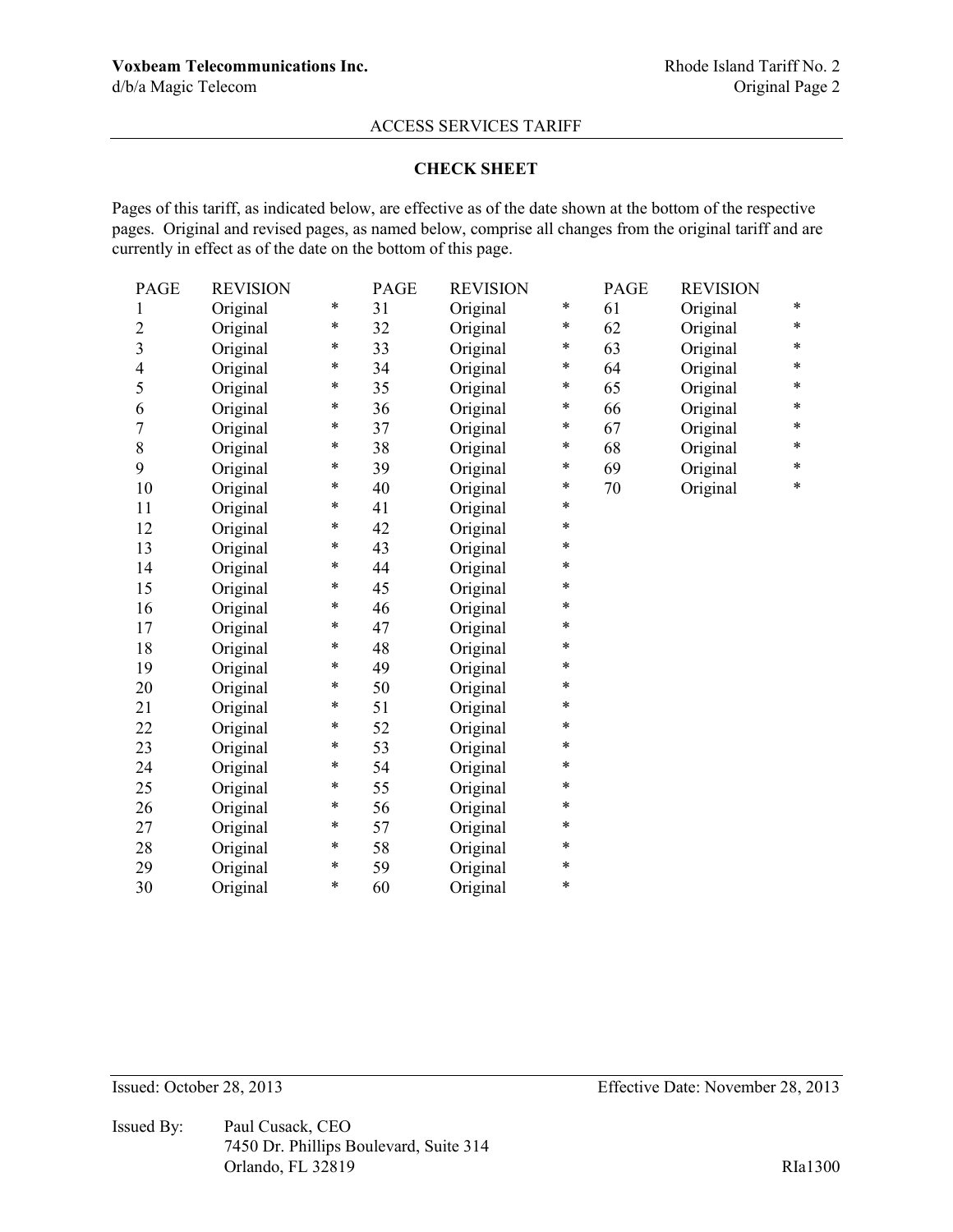#### **TABLE OF CONTENTS**

| <b>Check Sheet</b>                                           | 2              |
|--------------------------------------------------------------|----------------|
| Table of Contents                                            | 3              |
| <b>Explanations of Symbols</b>                               | $\overline{4}$ |
| <b>Tariff Format</b>                                         | $\overline{4}$ |
| Section 1 - Definitions of Abbreviations                     | 5              |
| Section 2 - Rules and Regulations                            | 12             |
| Section 3 - Switched Access Service                          | 56             |
| Section 4 - Dedicated Access Service                         | 65             |
| Section 5 - Miscellaneous Services and Charges               | 66             |
| Section 6 - Special Contracts, Arrangements and Construction | 69             |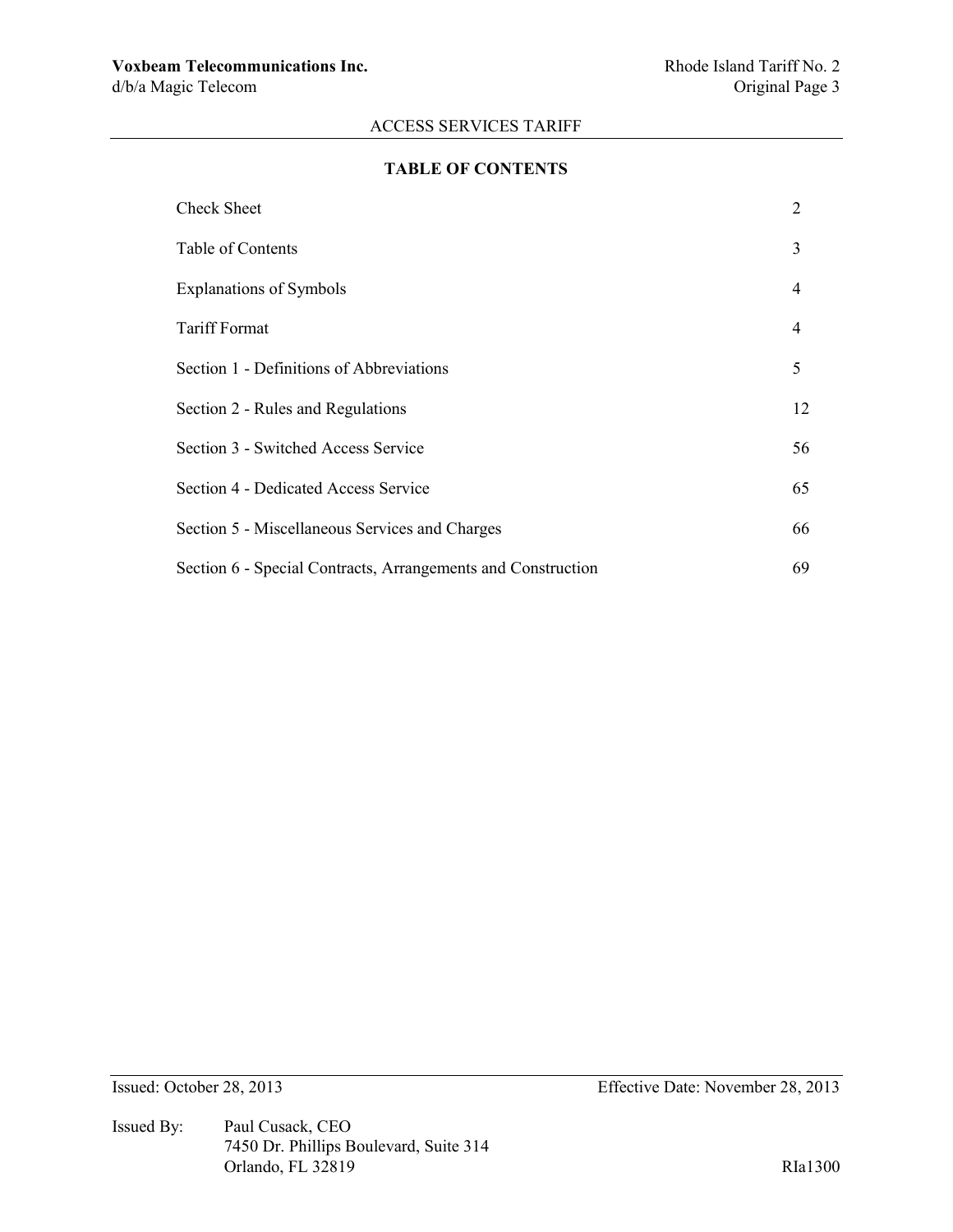#### **EXPLANATION OF SYMBOLS**

The following symbols shall be used in this tariff for the purpose indicated below:

- **(C) -** To signify changed listing, rule, or condition that may affect rates or charges.
- **(D) -** To signify discontinued material, including listing, rate, rule, or condition.
- **(I) -** To signify an increase.
- **(M) -** To signify material relocated from or to another part of tariff schedule with no change in text, rate, rule or condition.
- **(N) -** To signify new material including listing, rate, rule or condition.
- **(R) -** To signify a reduction.
- **(S) -** To signify reissued material.
- **(T) -** To signify change in wording of text but not change in rate, rule, or condition.

#### **TARIFF FORMAT**

- A. Page Numbering Page numbers appear in the upper right corner of the page. Each page is numbered sequentially. However, a new page is occasionally added to the Tariff. When a new page is added between those already in effect, a decimal is added. For example, a new page added between page 15 and page 16 would be page 15.1.
- B. Page Revision Numbers Revision numbers also appear in the upper right corner of each page. These numbers are used to determine the most current page version on file with the Commission. For example, the 4th Revised Page 15 cancels the 3rd Revised Page 15.
- C. Paragraph Numbering Sequence Each level of paragraph numbering herein is subservient to its next higher level as shown:
	- 2 2.1 2.1.1 2.1.1.A 2.1.1.A(1)

Issued By: Paul Cusack, CEO 7450 Dr. Phillips Boulevard, Suite 314 Orlando, FL 32819 RIa1300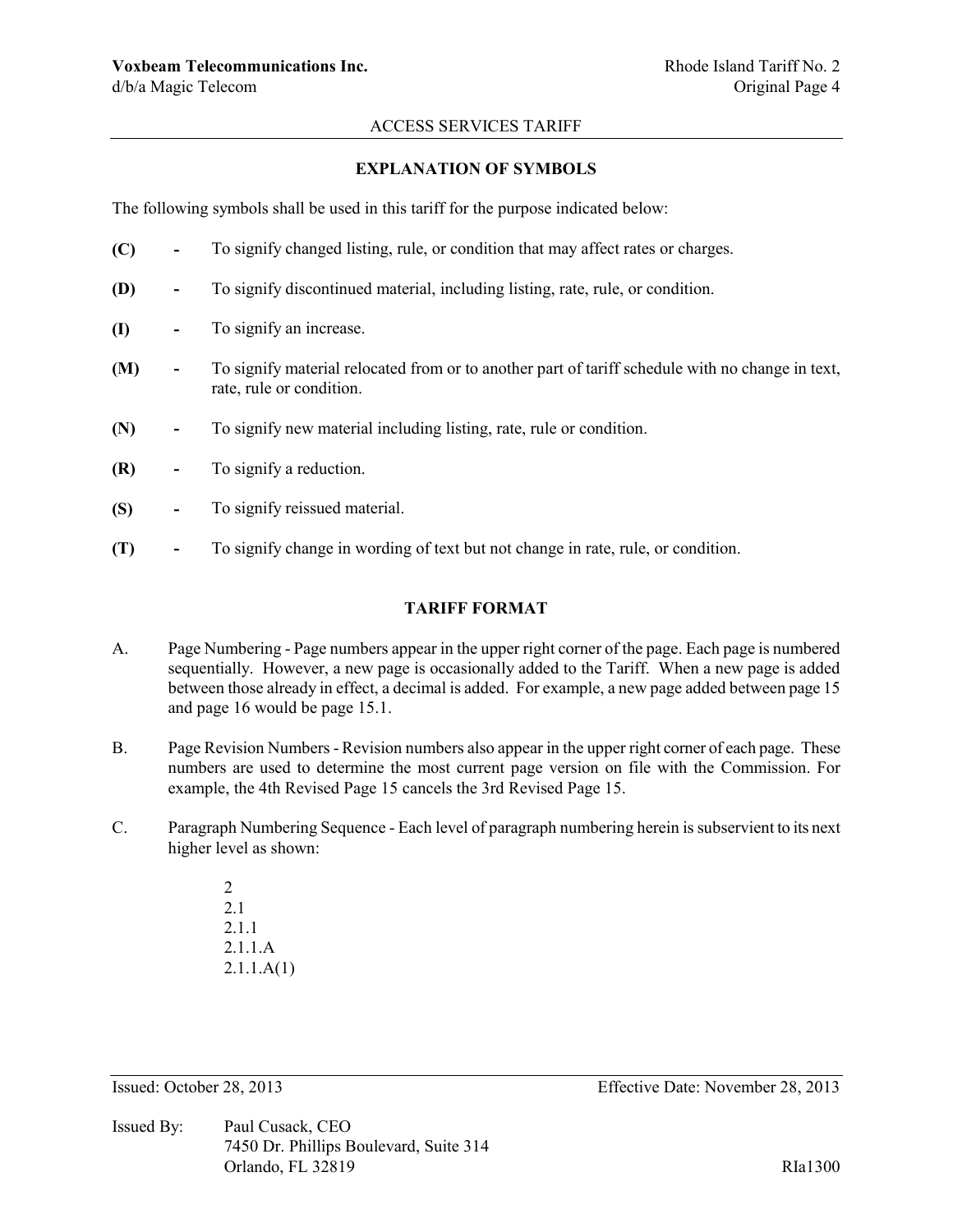### **SECTION 1 - DEFINITIONS AND ABBREVIATIONS**

**Access or Access Service** - Access or Access Service includes services and facilities provided for the origination or termination of any intrastate telecommunication regardless of the technology used in transmission. This includes voice and data communications services that may use TDM, Internet Protocol ("IP"), or other technology.

**Access Code** - Denotes a uniform code assigned by the Company to an individual Customer. The code has the form 101XXXX or 950-XXXX.

**Access Line** - An arrangement which connects the Customer's local exchange line to a Company designated switching center or point of presence.

**Access Minutes** - The increment for measuring usage of exchange facilities for the purpose of calculating chargeable usage.

**Access Service Request (ASR)** - The service order form used by access service Customers and the Company to the process of establishing, moving or rearranging access services provided by the Company.

**Access Tandem** - A switching system that provides a traffic concentration and distribution function for originating or terminating traffic between End Offices and the Customer's Premises or Point of Presence.

**Answer Supervision** - The transmission of the switch trunk equipment supervisory signal (off-hook or onhook) to a carrier's Point of Presence or customer's terminal equipment as an indication that the called party has answered or disconnected.

**Automatic Number Identification (ANI)** - The automatic transmission of a caller's billing account telephone number to a local exchange company, interexchange carrier or a third party Customer. The primary purpose of ANI is for billing toll calls.

**Bit** - The smallest unit of information in a binary system of notation.

**Bps -** Bits per second. The number of bits transmitted in a one second interval.

**Call** - A Customer or End User attempt for which the complete address code (e.g., 0-, 911, or 10 digits) is provided to the Serving Wire Center, End Office or Access Tandem Switch.

**Casual Calling** - Where access to the Company's network and the subsequent use of service by the Customer is initiated through the dialing of a toll-free number or Access Code. Casual Calling allows non-Presubscribed customers to utilize the services of the Company.

Issued: October 28, 2013 Effective Date: November 28, 2013

Issued By: Paul Cusack, CEO 7450 Dr. Phillips Boulevard, Suite 314 Orlando, FL 32819 RIa1300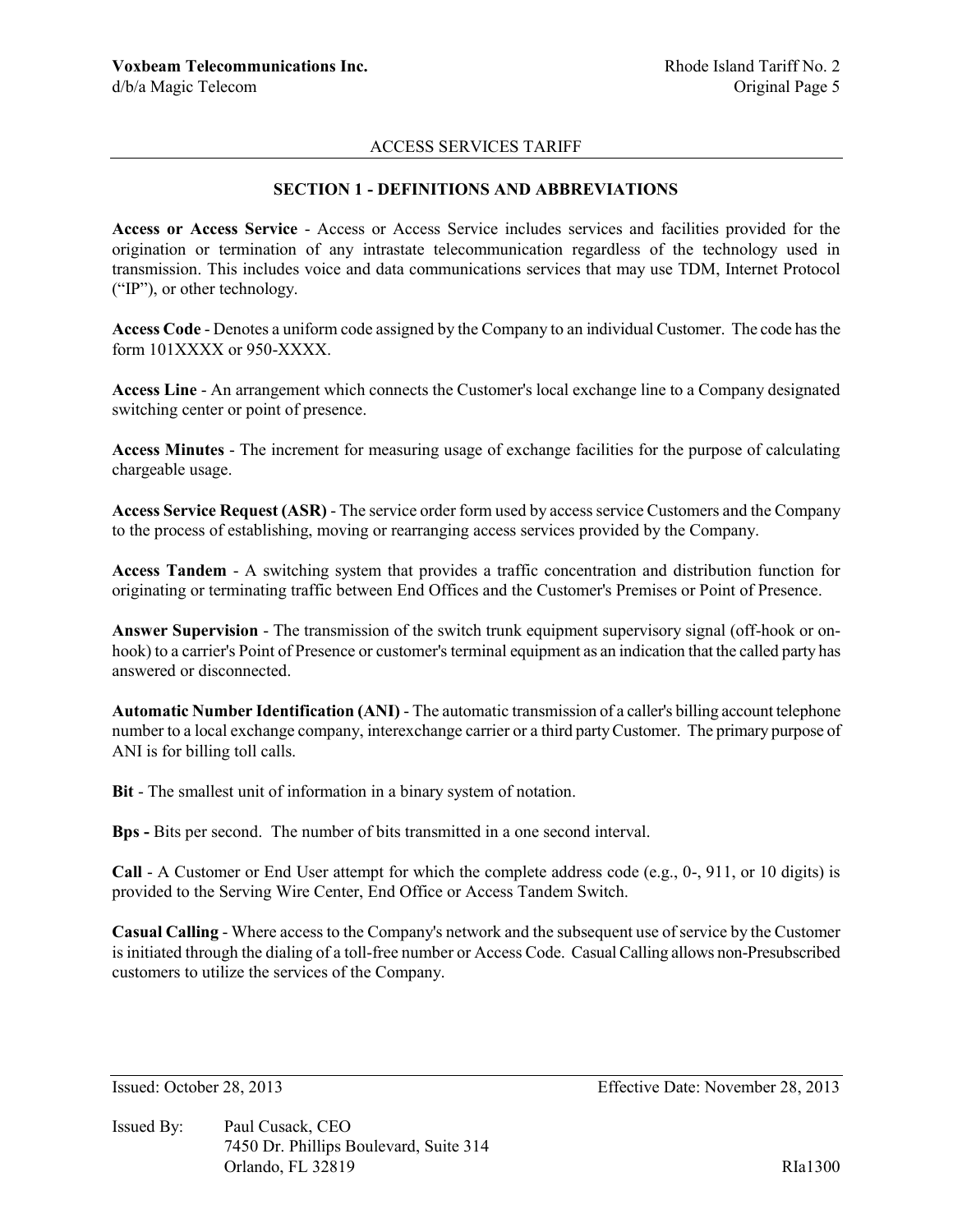### **SECTION 1 - DEFINITIONS AND ABBREVIATIONS, (CONT'D)**

**Central Office** - The premises of the Company or another local exchange carrier containing one or more switches where Customer or End User connections are terminated for purposes of interconnection to other connections, trunks, or access facilities.

**Channel** - A communications path between two or more points.

**CIC** - An interexchange carrier identification code.

**Commission** - Refers to the Rhode Island Public Utilities Commission, unless otherwise indicated.

**Company or Carrier -** Used throughout this tariff to indicate Voxbeam Telecommunications Inc. d/b/a Magic Telecom.

**Constructive Order -** Delivery of calls to or acceptance of calls from the Customer's End Users over Company-switched local exchange services constitutes a Constructive Order by the Customer to purchase switched access services as described herein. Similarly the selection of the Customer by an End User as the End User's PIC constitutes a Constructive Order for switched access by the Customer.

**CPE** - Customer Premises Equipment. All Terminal Equipment or other communications equipment and/or systems provided by the Customer for use with the Company's facilities and services.

**Customer -** Any individual, partnership, association, joint-stock company, trust, corporation, or governmental entity or other entity which subscribes to the services offered under this tariff, including but not limited to End Users, Interexchange Carriers (ICs) and other telecommunications carriers or providers originating or terminating VoIP-PSTN Access Traffic.

**Customer Premises** - The premises specified by the Customer for termination of access services. Typically an Interexchange Carrier's Point of Presence.

**Dedicated Access** - Where originating or terminating access between an end user and an interexchange carrier are provided via dedicated facilities, circuits or channels. A method of reaching the Customer's communication and switching systems whereby the End User is connected directly to the Customer's Point of Presence or designate without utilizing the services of the local switched network.

**DS0** - Digital Signal Level 0; a dedicated, full duplex digital channel with line speeds of 2.4, 4.8, 9.6, 19.2, 56 or 64 Kbps.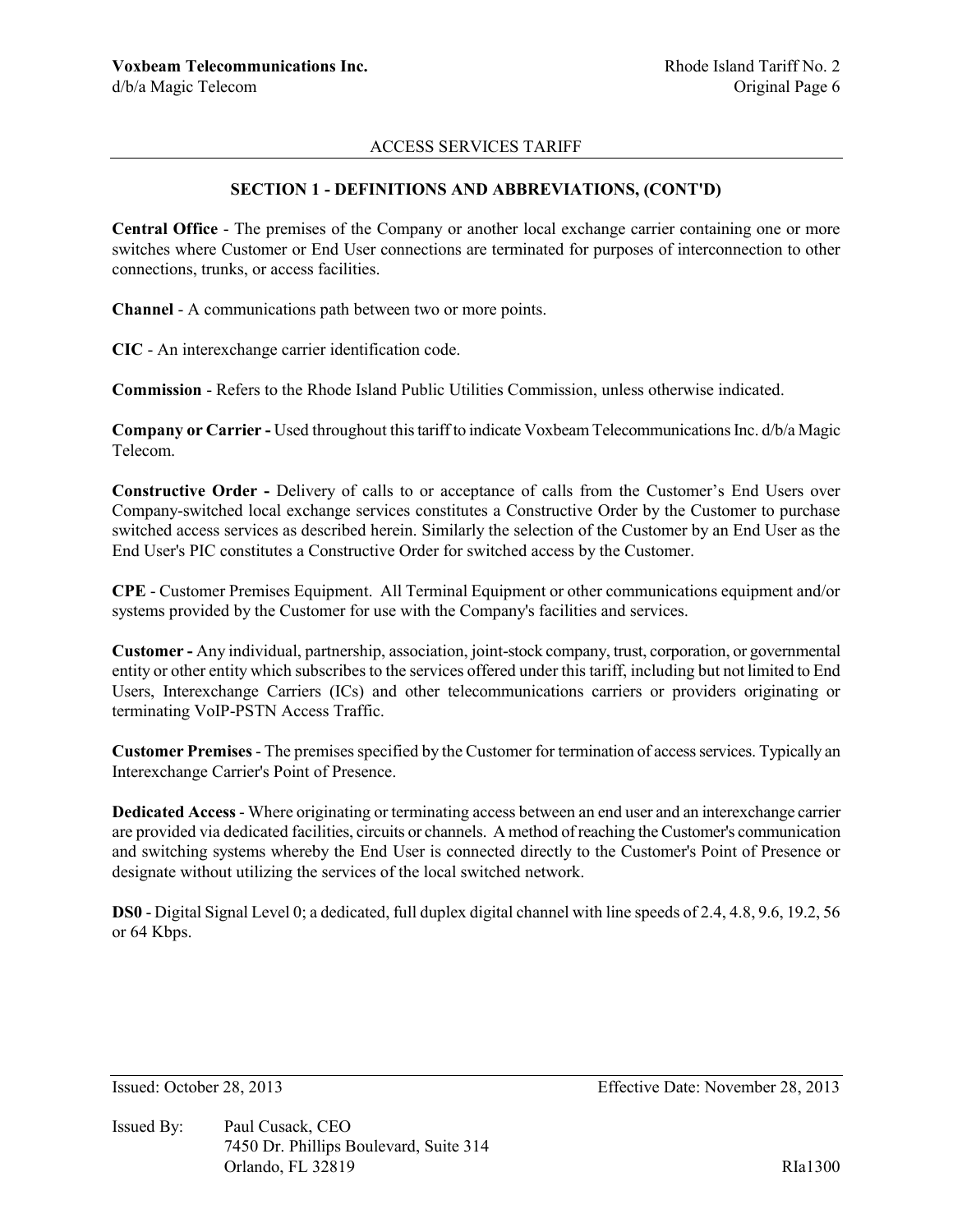### **SECTION 1 - DEFINITIONS AND ABBREVIATIONS, (CONT'D)**

**DS1** -Digital Signal Level 1; a dedicated, high capacity, full duplex channel with a line speed of 1.544 Mbps isochronous serial data having a line signal format of either Alternate Mark Inversion (AMI) or Bipolar with 8 Zero Substitution (B8ZS) and either Superframe (D4) or Extended Superframe (ESF) formats. DS1 Service has the equivalent capacity of 24 Voice Grade or DS0 services.

**DS3** -Digital Signal Level 3; a dedicated, high capacity, full duplex channel with a line speed of 44.736 Mbps isochronous serial data having a line code of bipolar with three zero substitution (B3ZS). Equivalent capacity of 28 DS1 Services.

**Dual Tone Multifrequency (DTMF)** - Tone signaling, also known as touch tone signaling.

**End Office** - The Central Office from which the End User's Premises would normally obtain local exchange service and dial tone from the Company or other local exchange carrier.

**End User** - The term "End User" means any Customer of an Intrastate Telecommunications Service that is not a carrier, except that a carrier other than a telephone company shall be deemed to be an "End User" when such carrier uses a Telecommunications service for administrative purposes and a person or entity that offers Telecommunications services exclusively as a reseller shall be deemed to be an "End User" if all resale transmissions offered by such reseller originate on the premises of such reseller. An End User must pay a fee to the Company for telecommunications service. Other carriers, including IXCs, are not considered to be End Users under the terms of this Tariff, unless the Company consents to such classification in writing.

**End User Premises** - The premises specified by the Customer or End User for termination of access services at the End User's physical location.

**Exchange** - A group of lines in a unit generally smaller than a LATA established by the Company or other local exchange carrier for the administration of communications service in a specified area. An Exchange may consist of one or more central offices together with the associated facilities used in furnishing communications service within that area.

**Gbps** - Gigabits per second; billions of bits per second.

**Host Office** - An electronic switching system which provides call processing capabilities for one or more Remote Switching Modules or Remote Switching Systems.

**Individual Case Basis or ICB** - A process whereby the terms, conditions, rates and/or charges for a service provided under the general provisions of this tariff are developed or modified based on the unique circumstances in each case.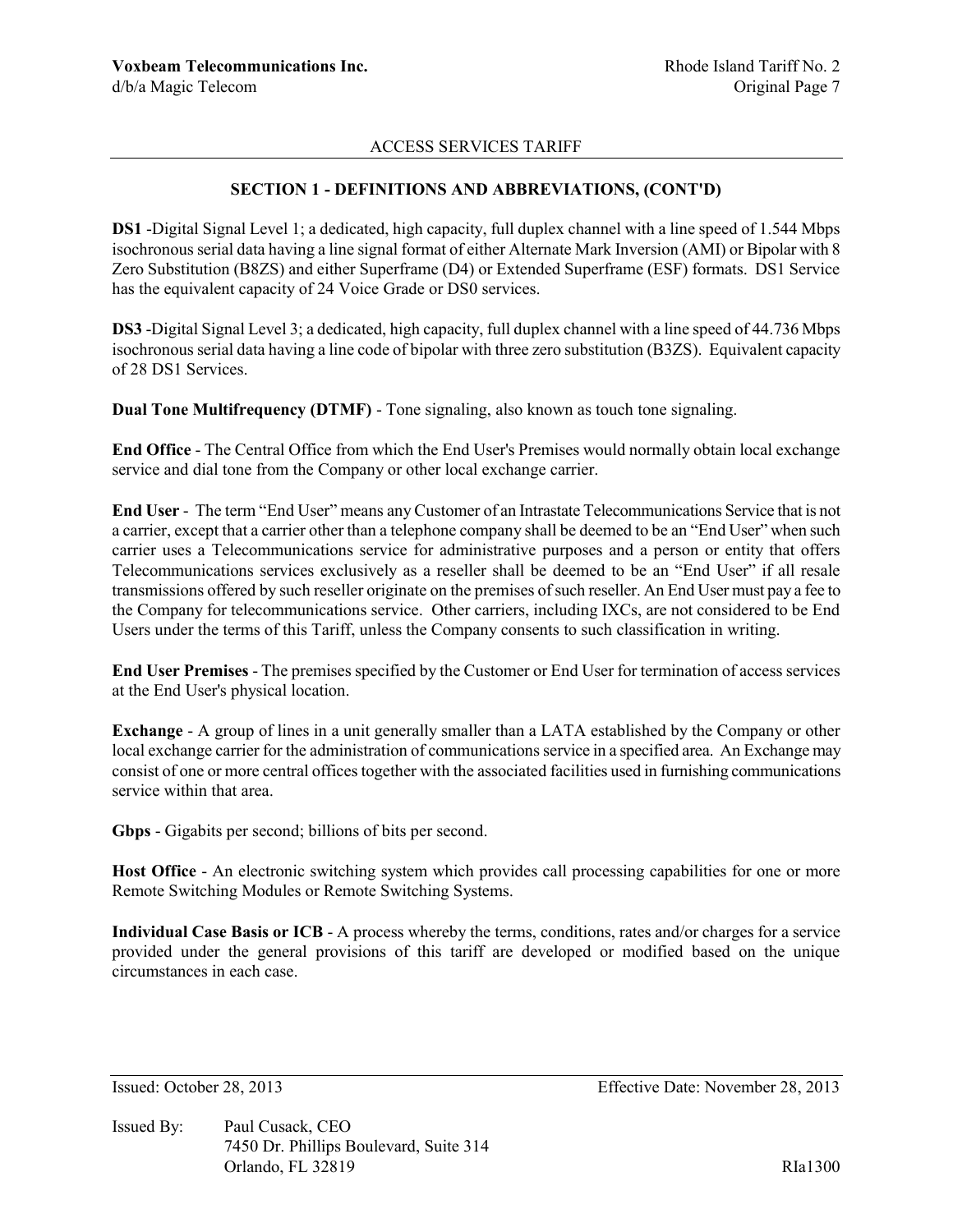#### **SECTION 1 - DEFINITIONS AND ABBREVIATIONS, (CONT'D)**

**Interstate** - For the purpose of this tariff, the term Interstate applies to the regulatory jurisdiction of services used for communications between one or more originating and terminating points located in different states within the United States or between one or more points in the United States and at least one international location.

**Intrastate** - For the purpose of this tariff, the term Intrastate applies to the regulatory jurisdiction of services used for communications between one or more originating and terminating points, all located within the same state.

**Interexchange Carrier (IXC or IC) -** A long distance telecommunications services provider that furnishes services between exchange areas.

**Kbps** - Kilobits per second; 1000s of bits per second.

**LATA** - Local Access and Transport Area. A geographic area for the provision and administration of communications services existing on February 8, 1996, as previously established by the U.S. District Court for the District of Columbia in Civil Action No. 82-0192; or established by a Bell operating company after February 8, 1996 and approved by the FCC; or any other geographic area designated as a LATA in the National Exchange Carrier Association (NECA) Tariff F.C.C. No. 4.

**LEC** - Local Exchange Company.

**Mbps** - Megabits per second; millions of bits per second.

**Message** - See Call.

**N/A** - Not Applicable.

**Non-Recurring Charge ("NRC")** - The initial charge, usually assessed on a one-time basis, to initiate and establish a service or feature.

**NPA** - Numbering Plan Area or area code.

**OC-12** - A high capacity channel for full duplex, synchronous, optic transmission of digital signals based on the SONET Standard at a rate of 622.08 Mbps.

**OC-3** - A high capacity channel for full duplex, synchronous, optic transmission of digital signals based on the SONET Standard at a rate of 155.52 Mbps.

Issued By: Paul Cusack, CEO 7450 Dr. Phillips Boulevard, Suite 314 Orlando, FL 32819 RIa1300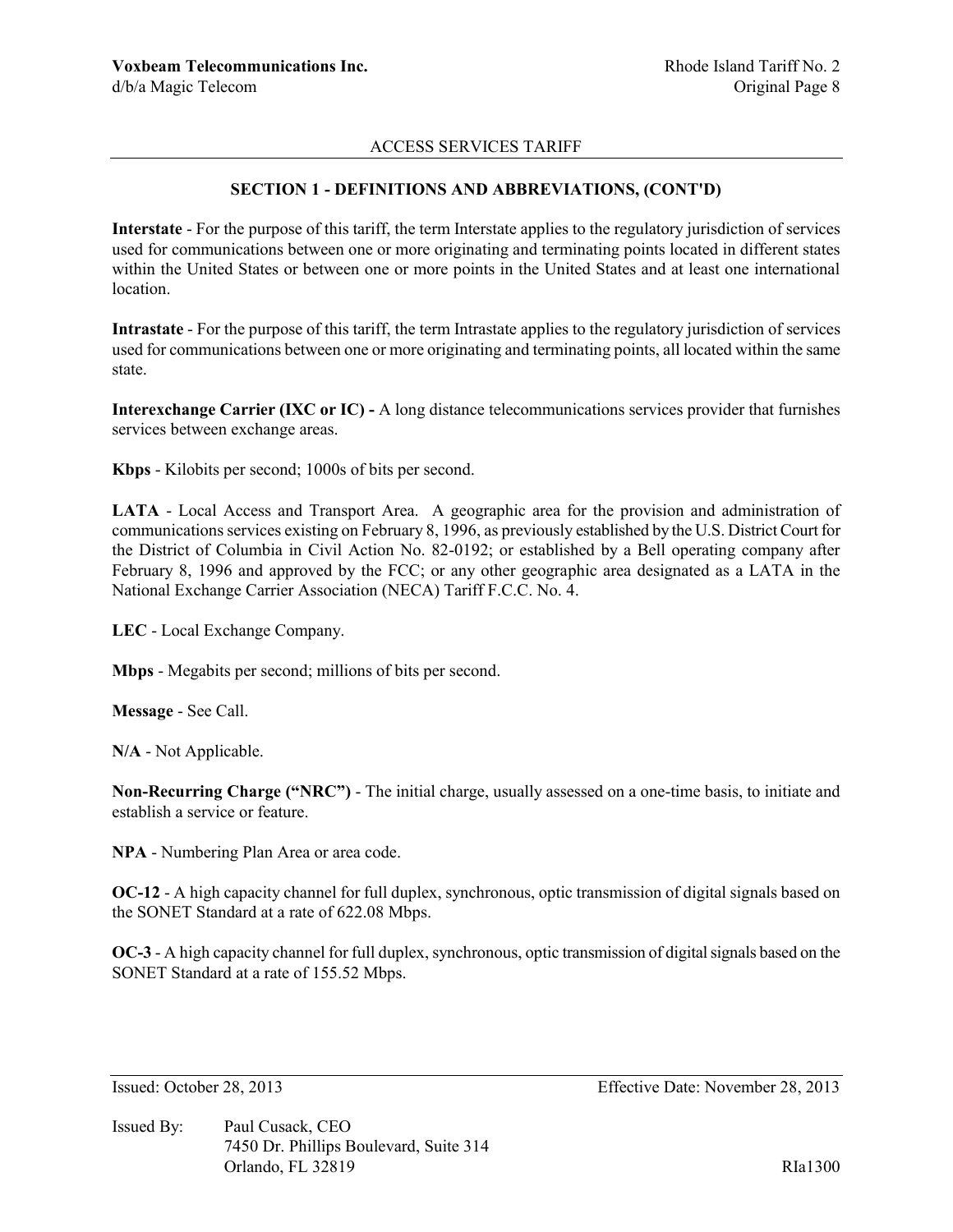### **SECTION 1 - DEFINITIONS AND ABBREVIATIONS, (CONT'D)**

**OC-48** - A high capacity channel for full duplex, synchronous, optic transmission of digital signals based on the SONET Standard at a rate of 2.4 Gbps

**Off-Hook** - The active condition of Switched Access service or a telephone exchange line.

**On-Hook** - The idle condition of Switched Access service or a telephone exchange line.

**Originating Direction** - The use of Switched Access Service for the origination of calls from an End User's Premises to a Customer's Point of Presence.

**PIC Authorization** - A Customer's or End User's selection of a PIC that meets the requirements of federal and state law.

**PIC** - Primary Interexchange Carrier.

**Point of Presence or POP** - The physical location associated with an Interexchange Carrier's communication and switching systems.

**Point of Termination** - The point of demarcation within a Customer or End User Premises at which the Company's responsibility for the provision of access service ends. The point of demarcation is the point of interconnection between Company communications facilities and Customer-provided or End User-provided facilities as defined in Part 68 of the Federal Communications Commission's Rules and Regulations.

**Premises**- A building, portion of a building in a multi-tenant building, or buildings on continuous property not separated by a highway. May also denote a Customer-owned enclosure or utility vault located above or below ground on private property or on Customer acquired right-of-way.

**Presubscription** - An arrangement whereby a Customer selects and designate to the Company or other LEC a carrier he or she wishes to access, without an access code, for completing interLATA and/or intraLATA toll calls. The selected carrier is referred to as the Primary Interexchange Carrier.

**Primary Interexchange Carrier** - The IXC designated by the Customer as its first routing choice and primary overflow carrier for routing of 1+ direct dialed and operator assisted non-local calls.

**Private Line** - A service which provides dedicated path between one or more Customer Premises.

**Query** - The inquiry to a Company data base to obtain information, processing instructions or service data.

Issued: October 28, 2013 Effective Date: November 28, 2013

Issued By: Paul Cusack, CEO 7450 Dr. Phillips Boulevard, Suite 314 Orlando, FL 32819 RIa1300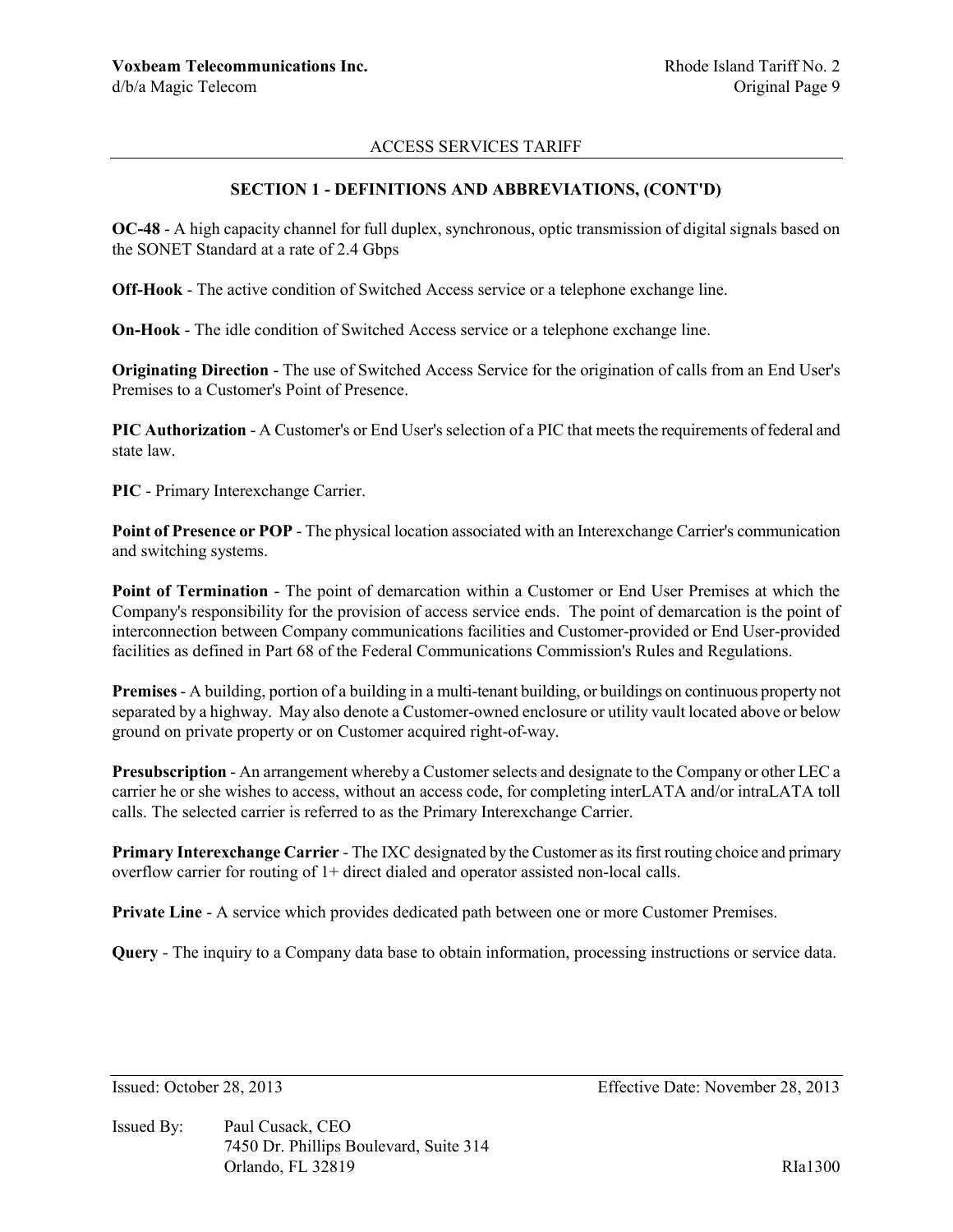### **SECTION 1 - DEFINITIONS AND ABBREVIATIONS, (CONT'D)**

**Recurring Charge** - The charges to the Customer for services, facilities or equipment, which continue for the agreed upon duration of the service. Recurring charges do not vary based on Customer usage of the services, facilities or equipment provided.

**Remote Switching Modules or Remote Switching Systems (RSM/RSS)** - Small remotely controlled electronic End Office Switching equipment which obtains its call processing capability from a Host Office. An RSM/RSS cannot accommodate direct trunks to a Customer.

**Service Commencement Date** - The first day following the date on which the Company notifies the Customer that the requested service or facility is available for use, unless extended by the Customer's refusal to accept service which does not conform to standards in the service order or this tariff, in which case the service commencement date is the date of the Customer's acceptance. The Company and Customer may mutually agree on a substitute service commencement date.

**Service Order** - A written request for network services executed by the Customer and the Company. The signing of a Service Order by the Customer and acceptance by the Company begins the respective obligations of the parties in that order services offered under this tariff.

**Serving Wire Center Switch** - A Company switching system where Customer or End User station loops are terminated for purposes of interconnection to other station loops, trunks or access facilities. In most contexts, the Customer is connected via station loops or trunks to a Serving Wire Center Switch.

**Special Access** - See Dedicated Access.

**Station** - Refers to telephone equipment or an exchange access line from or to which calls are placed.

**Switched Access** - Where originating or terminating access between an end user and an interexchange carrier is provided via Feature Group facilities, circuits or channels provided by a local exchange carrier. A method of reaching the Customer's communication and switching systems whereby the End User is connected to the Customer's Point of Presence or designate using services of the local switched network.

**Tandem Switch** - See Access Tandem.

**TDM – Time Division Multiplexing** – a method of transmitting and receiving voice signals over the Public Switched Telephone Network (PSTN).

**Terminal Equipment** - Telecommunications devices, apparatus and associated wiring on the Customerdesignated premises.

Issued By: Paul Cusack, CEO 7450 Dr. Phillips Boulevard, Suite 314 Orlando, FL 32819 RIa1300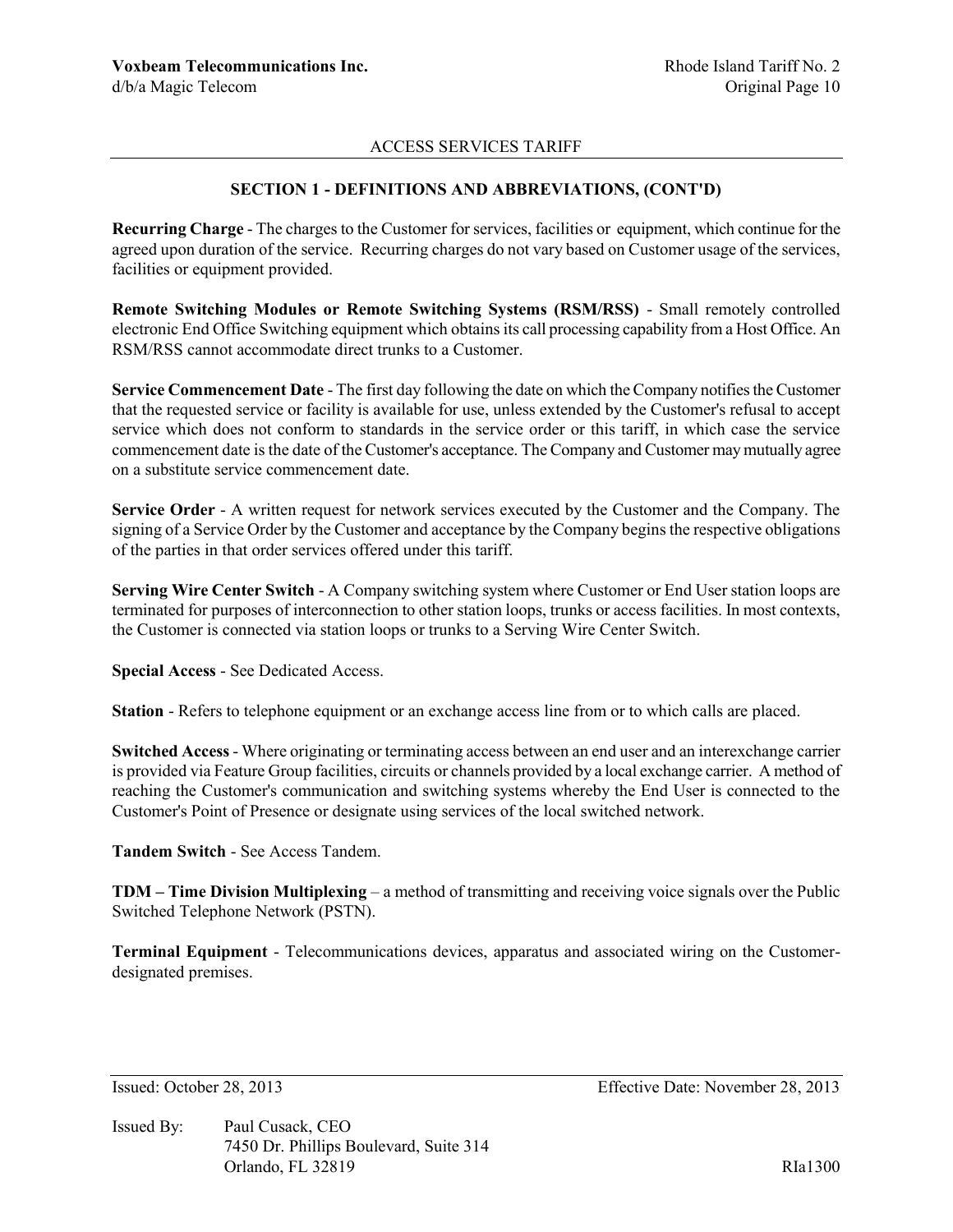## **SECTION 1 - DEFINITIONS AND ABBREVIATIONS, (CONT'D)**

**Terminating Direction** - The use of Switched Access Service for the completion of calls from a Customer's Point of Presence to an End User Premises.

**Trunk** - A communications path connecting two switching systems in a network, used in the establishment of an end-to-end connection.

**Trunk Group** - A set of trunks which are traffic engineered as a unit for the establishment of connections between switching systems in which all of the communications paths are interchangeable.

**V & H Coordinates** - Geographic points which define the originating and terminating points of a call in mathematical terms so that the airline mileage of the call may be determined. Call mileage may be used for the purpose of rating calls.

**VOIP-PSTN Access Traffic** - VoIP-PSTN Access Traffic is the access traffic exchanged between the Company and the Customer in time division multiplexing ("TDM") format that originates and/or terminates in Internet Protocol ("IP") format. Traffic originates and/or terminates in IP format if it originates from and/or terminates to an end user customer of a service that requires Internet Protocol compatible customer premises equipment.

**VoIP Service -** Transmission of communication by aid of wire, cable, radio, or other like connection using Voice Over Internet Protocol that is originated or terminated in Internet Protocol (IP) format. VoIP services are those services that require the use of IP compatible customer premises equipment.

Issued By: Paul Cusack, CEO 7450 Dr. Phillips Boulevard, Suite 314 Orlando, FL 32819 RIa1300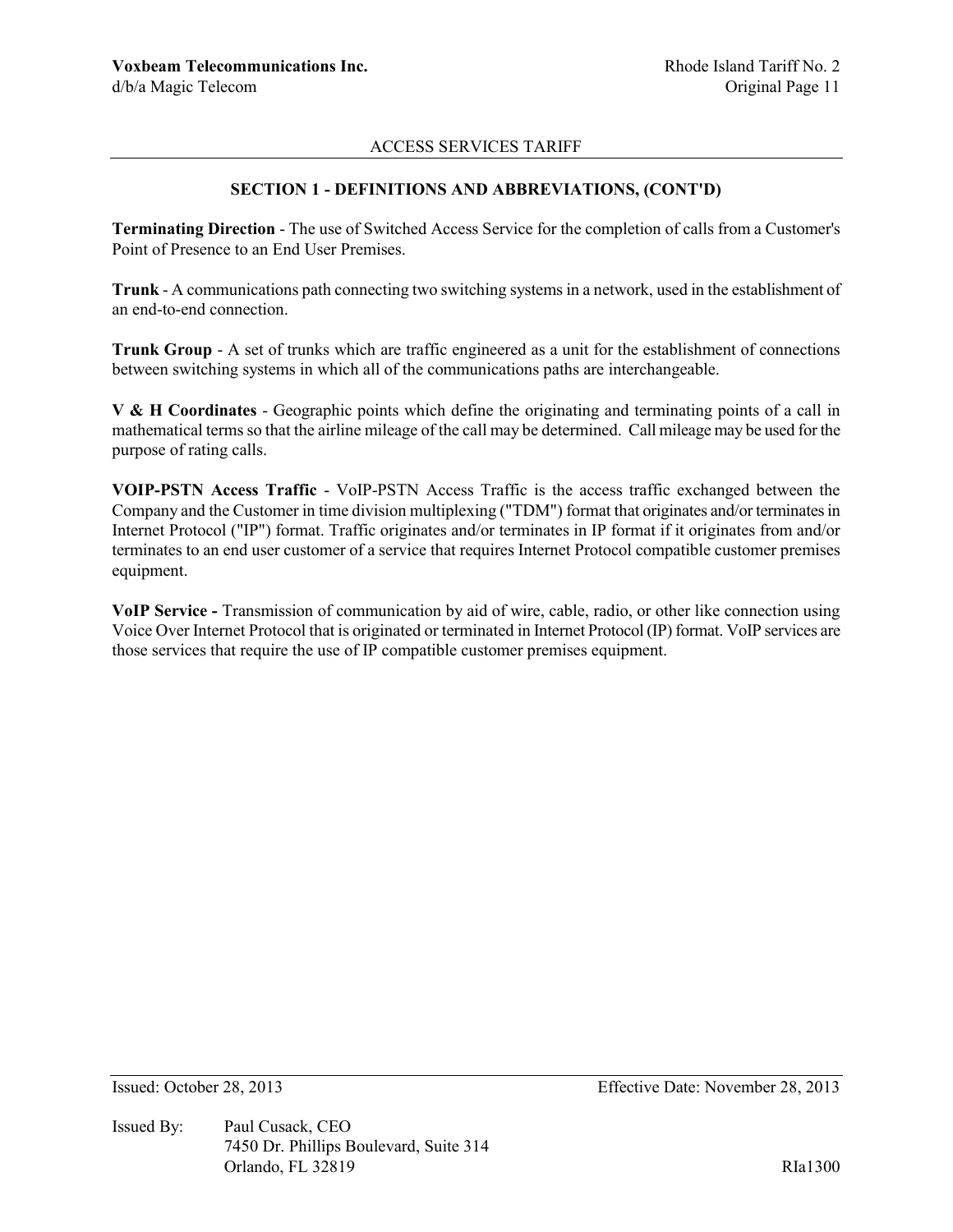## **SECTION 2 - RULES AND REGULATIONS**

# **2.1 Undertaking of the Company**

- **2.1.1** The Company undertakes to furnish switched or dedicated access communications service pursuant to the terms of this tariff.
- **2.1.2** The Company's services and facilities are available twenty-four (24) hours per day, seven (7) days per week.
- **2.1.3** The Company is responsible under this tariff only for the services and facilities provided hereunder, and it assumes no responsibility for any service provided by any other entity that purchases access to the Company network in order to originate or terminate its own services, or to communicate with its own customers.
- **2.1.4** The Company arranges for installation, operation, and maintenance of the communications services provided in this tariff for Customers in accordance with the terms and conditions set forth under this tariff. The Customer shall be responsible for all charges due for such service arrangements.

Issued By: Paul Cusack, CEO 7450 Dr. Phillips Boulevard, Suite 314 Orlando, FL 32819 RIa1300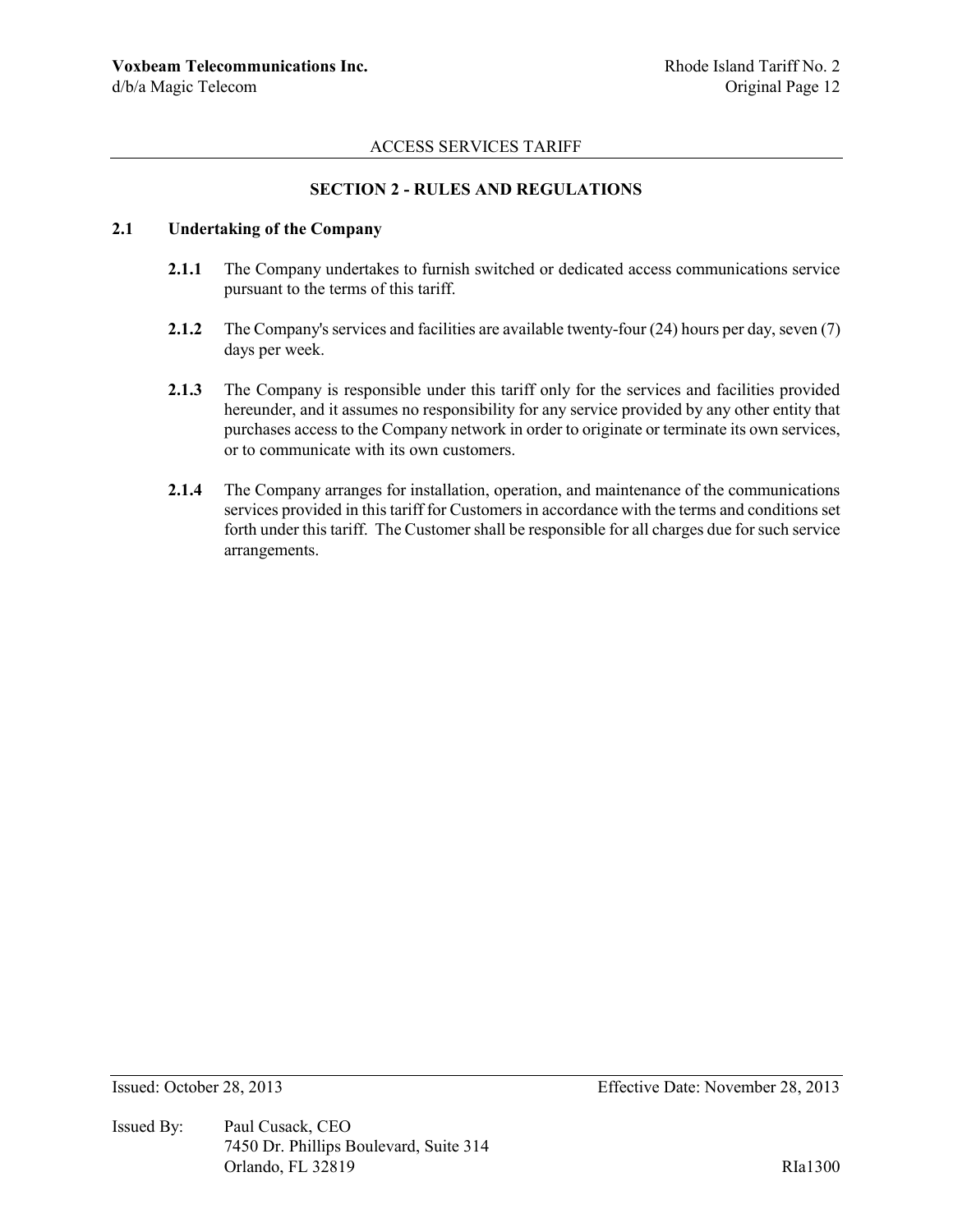### **SECTION 2 - RULES AND REGULATIONS, (CONT'D.)**

### **2.2 Use of the Company's Service**

- **2.2.1** Services provided under this tariff may be used by the Customer for any lawful telecommunications purpose for which the service is technically suited.
- **2.2.2** The services the Company offers shall not be used for any unlawful purpose or for any use as to which the Customer has not obtained all required governmental approvals, authorizations, licenses, consents and permits.
- **2.2.3** Recording of telephone conversations of service provided by the Company under this tariff is prohibited except as authorized by applicable federal, state and local laws.
- **2.2.4** Any service provided under this tariff may be resold to or shared (jointly used) with other persons at the Customer's option. The Customer remains solely responsible for all use of service ordered by it or billed to its account(s) pursuant to this tariff, for determining who is authorized to use its service, and for promptly notifying the Company of any unauthorized use. The Customer may advise its customers that a portion of its service is provided by the Company, but the Customer shall not represent that the Company jointly participates with the Customer in the provision of the service. The Company may require applicants for service who intend to use the Company's offerings for resale, shared and/or joint use to file a letter with the Company confirming that their use of the Company's offerings complies with relevant laws and the Commission's regulations, policies, orders, and decisions.

Issued By: Paul Cusack, CEO 7450 Dr. Phillips Boulevard, Suite 314 Orlando, FL 32819 RIa1300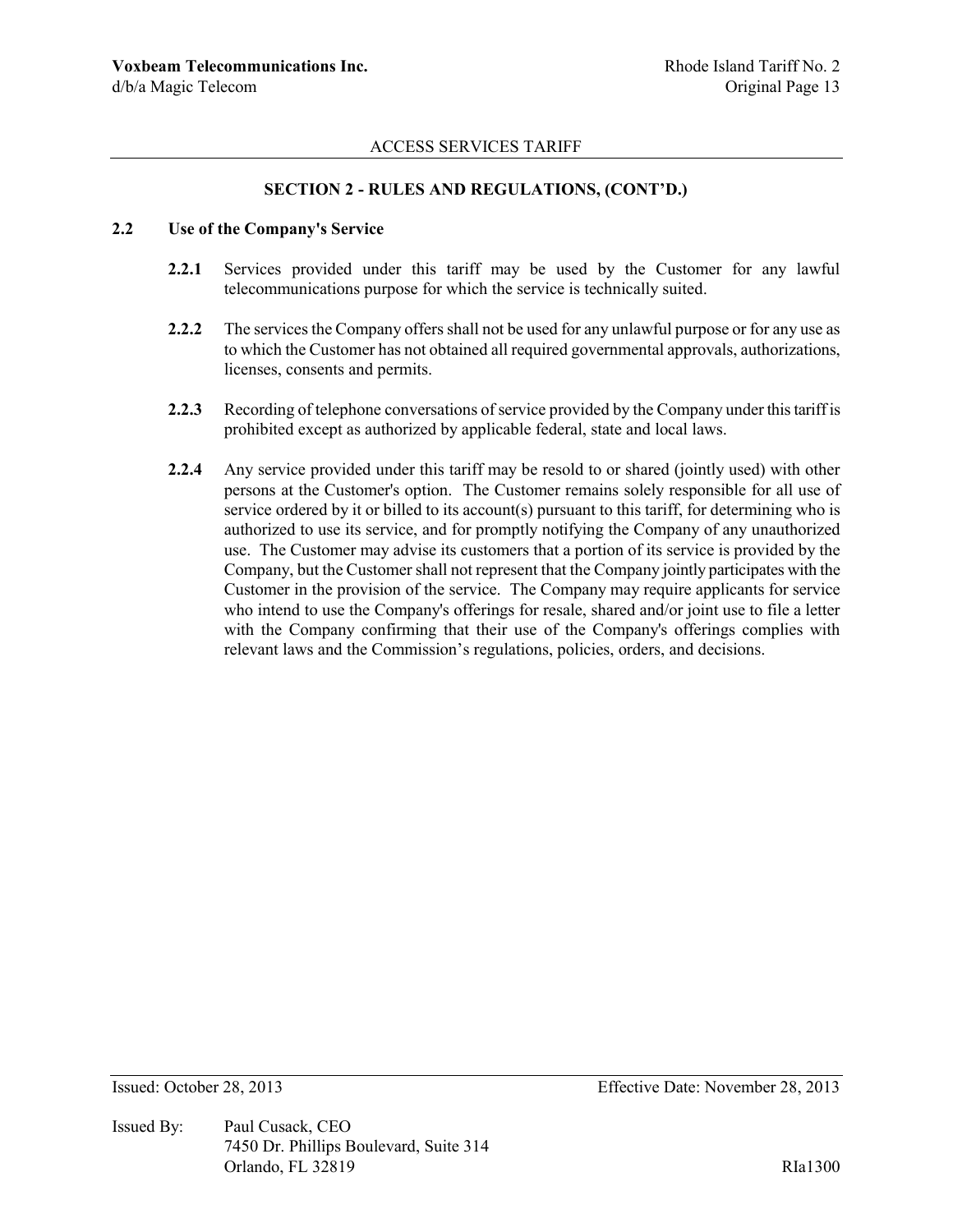## **SECTION 2 - RULES AND REGULATIONS, (CONT'D.)**

# **2.3 Limitations**

- **2.3.1** The Company does not undertake to transmit messages, but offers the use of its facilities when available, and will not be liable for errors in transmission or for failure to establish connections.
- **2.3.2** The furnishing of service under this tariff is subject to the availability on a continuing basis of all the necessary facilities and equipment and is limited to the capacity of the Company's facilities as well as facilities the Company may obtain from other carriers, from time to time, to furnish service as required at the sole discretion of the Company.
- **2.3.3** The Company reserves the right to limit or to allocate the use of existing facilities, or of additional facilities offered by the Company, when necessary because of lack of facilities, or due to some other cause beyond the Company's control.
- **2.3.4** The Company may block any signals being transmitted over its network by Customers which cause interference to the Company or other users. Customer shall not be relieved of all obligations to make payments for charges relating to any blocked service and shall indemnify the Company for any claim, judgment or liability resulting from such blockage.
- **2.3.5** The Company reserves the right to discontinue service when the Customer is using the service in violation of the provisions of this tariff, or in violation of the law.
- **2.3.6** The Company reserves the right to discontinue service, limit service, or to impose requirements as required to meet changing regulatory or statutory rules and standards, or when such rules and standards have an adverse material effect on the business or economic feasibility of providing service, as determined by the Company in its reasonable judgment.

Issued By: Paul Cusack, CEO 7450 Dr. Phillips Boulevard, Suite 314 Orlando, FL 32819 RIa1300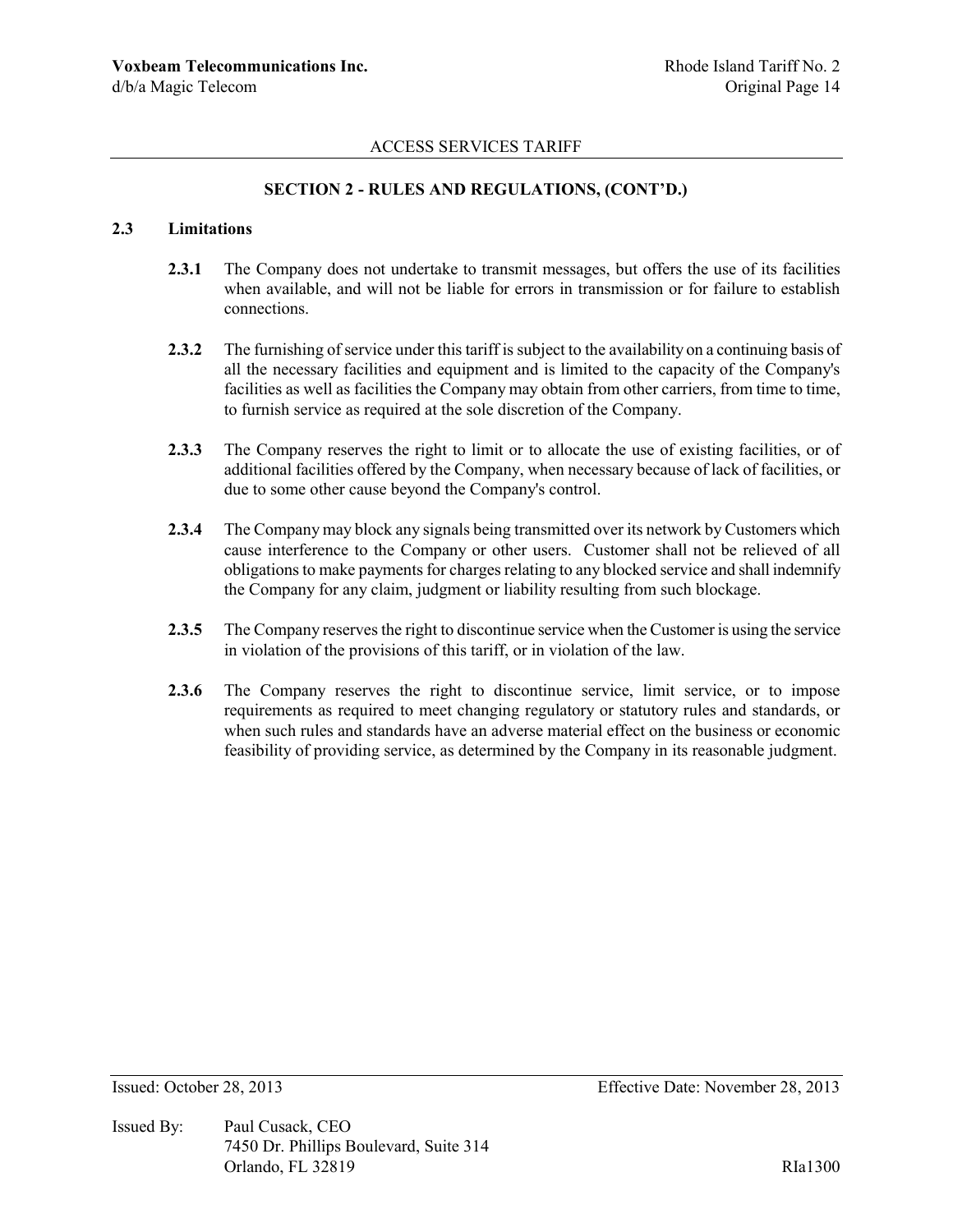## **SECTION 2 - RULES AND REGULATIONS, (CONT'D.)**

### **2.4 Assignment and Transfer**

Neither the Company nor the Customer may assign or transfer its rights or duties in connection with the services and facilities provided by the Company without the written consent of the other party, except that the Company may assign its rights and duties to a) any entity controlling, controlled by or under common control with the Company, whether direct or indirect; b) under any sale or transfer of all or substantially all the assets of the Company within the applicable state or states; or c) under any financing, merger or reorganization of the Company.

### **2.5 Application for Service**

Customers may be required to enter into written or oral service orders which shall contain or reference a specific description of the service ordered, the rates to be charged, the duration of the services, and the terms and conditions in this tariff. Customers will also be required to execute any other documents as may be reasonably requested by the Company.

#### **2.6 Ownership of Facilities**

- **2.6.1** The Customer obtains no property right or interest in the use of any specific type of facility, service, equipment, number, process, or code.
- **2.6.2** Title to all facilities utilized by the Company to provide service under the provisions of this tariff shall remain with the Company, its partners, agents, contractors or suppliers. Such facilities shall be returned to the Company, its partners, agents, contractors or suppliers by the Customer, whenever requested, within a reasonable period following the request in original condition, reasonable wear and tear expected.

Issued By: Paul Cusack, CEO 7450 Dr. Phillips Boulevard, Suite 314 Orlando, FL 32819 RIa1300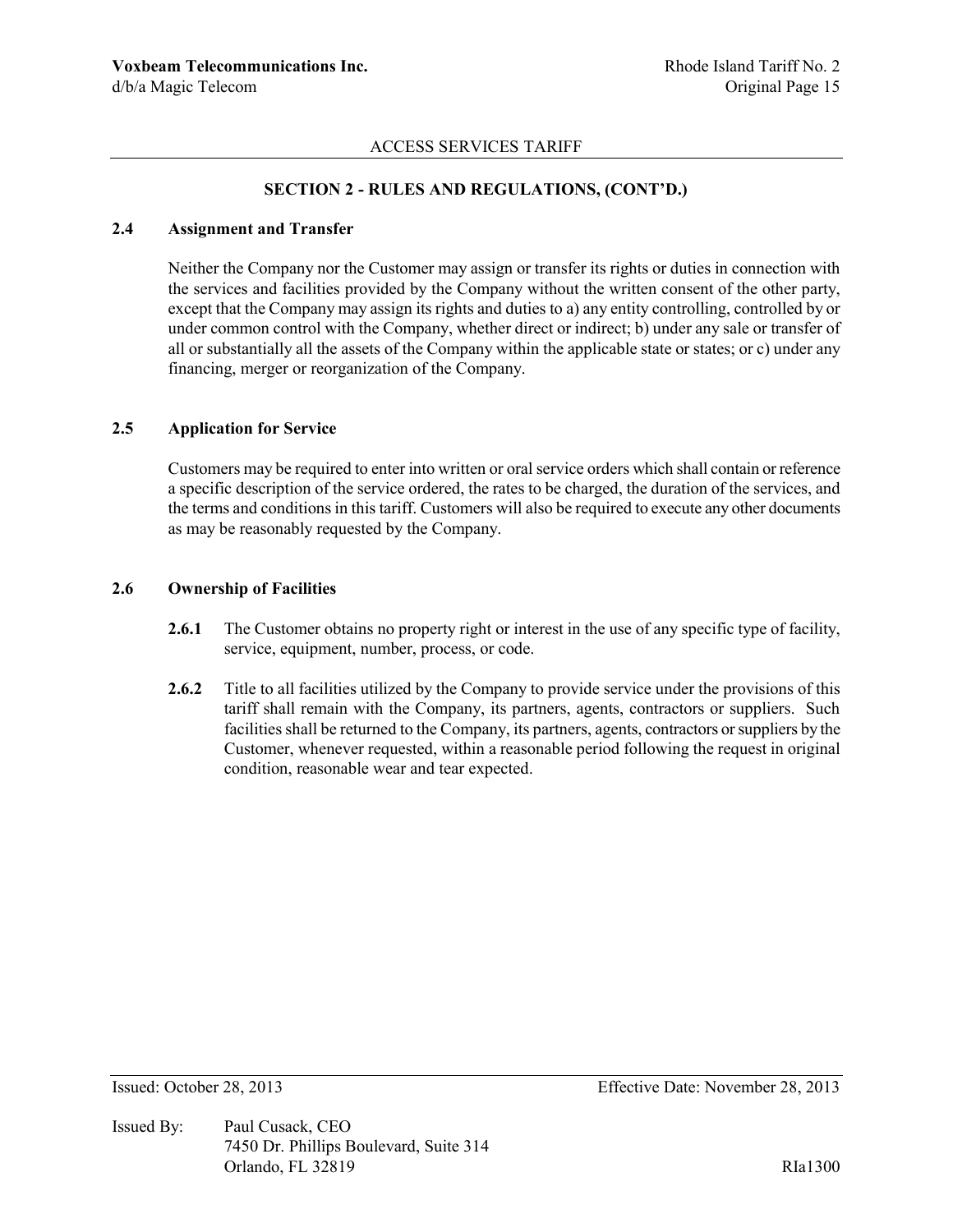## **SECTION 2 - RULES AND REGULATIONS, (CONT'D.)**

#### **2.7 Liability of the Company**

- 2.7.1 The liability of the Company for damages of any nature arising from errors, mistakes, omissions, interruptions, or delays of the Company, its agents, servants, or employees, in the course of establishing, furnishing, rearranging, moving, terminating, changing or removing the service or facilities or equipment shall not exceed an amount equal to the charges applicable under this tariff (calculated on a proportionate basis where appropriate, at the sole discretion of the Company) to the period during which such error, mistake, omission, interruption or delay occurs.
- **2.7.2** In no event shall the Company be liable for any incidental, indirect, special, or consequential damages (including, without limitation, lost revenue or profits) of any kind whatsoever regardless of the cause or foreseeability thereof.
- **2.7.3** When the services or facilities of other common carriers are used separately or in conjunction with the Company's facilities or equipment in establishing connection to points not reached by the Company's facilities or equipment, the Company shall not be liable for any act or omission of such other common carriers or their agents, servants or employees.
- **2.7.4** The Company shall not be liable for any failure of performance hereunder if such failure is due to any cause or causes beyond the reasonable control of the Company. Such causes shall include, without limitation, acts of God, fire, explosion, vandalism, cable cut, storm or other similar occurrence, any law, order, regulation, direction, action or request of the United States government or of any other government or of any civil or military authority, national emergencies, insurrections, riots, wars, strikes, lockouts or work stoppages or other labor difficulties, supplier failures, shortages, breaches or delays, or preemption of existing service to restore service in compliance with FCC, or other relevant Commission, rules and regulations.
- **2.7.5** The Company shall not be liable for interruptions, delays, errors, or defects in transmission, or for any injury whatsoever, caused by the Customer, or the Customer's agents, End Users, or by facilities or equipment provided by the Customer.

Issued By: Paul Cusack, CEO 7450 Dr. Phillips Boulevard, Suite 314 Orlando, FL 32819 RIa1300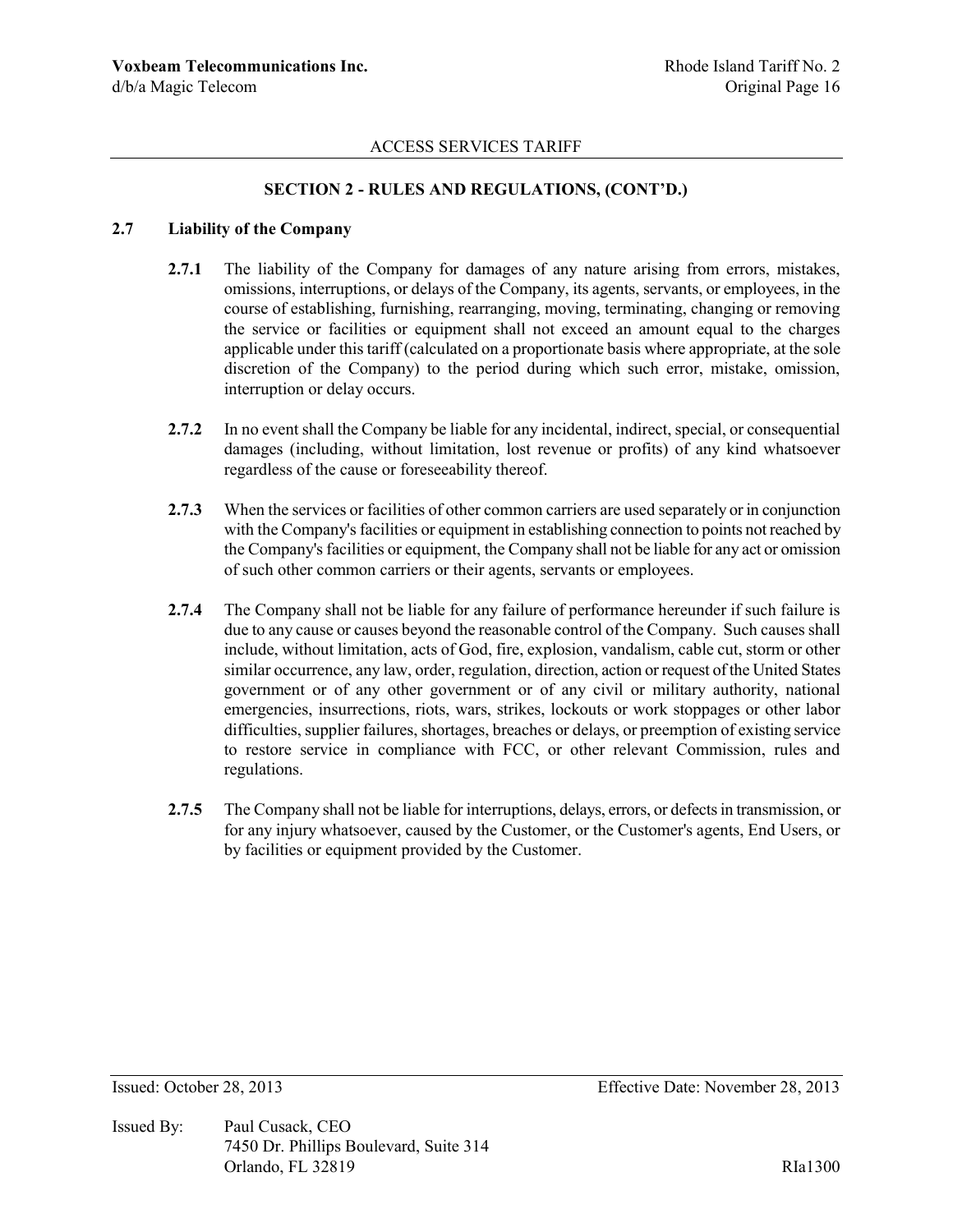## **SECTION 2 - RULES AND REGULATIONS, (CONT'D.)**

### **2.7 Liability of the Company, (Cont'd.)**

- **2.7.6** No liability shall attach to the Company by reason of any defacement or damage to the Customer's premise resulting from the existence of the Company's equipment or facilities on such premise, or by the installation or removal thereof, when such defacement or damage is not the result of the gross negligence or intentional misconduct of the Company or its employees.
- **2.7.7** The Company does not guarantee nor make any warranty with respect to installations provided by it for use in an explosive atmosphere.
- **2.7.8** The Company makes no warranties or representations, express or implied, either in fact or by operation of law, statutory or otherwise, including warranties of merchantability or fitness for a particular use, except those expressly set forth herein.
- **2.7.9** Failure by the Company to assert its rights under a provision of this tariff does not preclude the Company from asserting its rights under other provisions.

Issued By: Paul Cusack, CEO 7450 Dr. Phillips Boulevard, Suite 314 Orlando, FL 32819 RIa1300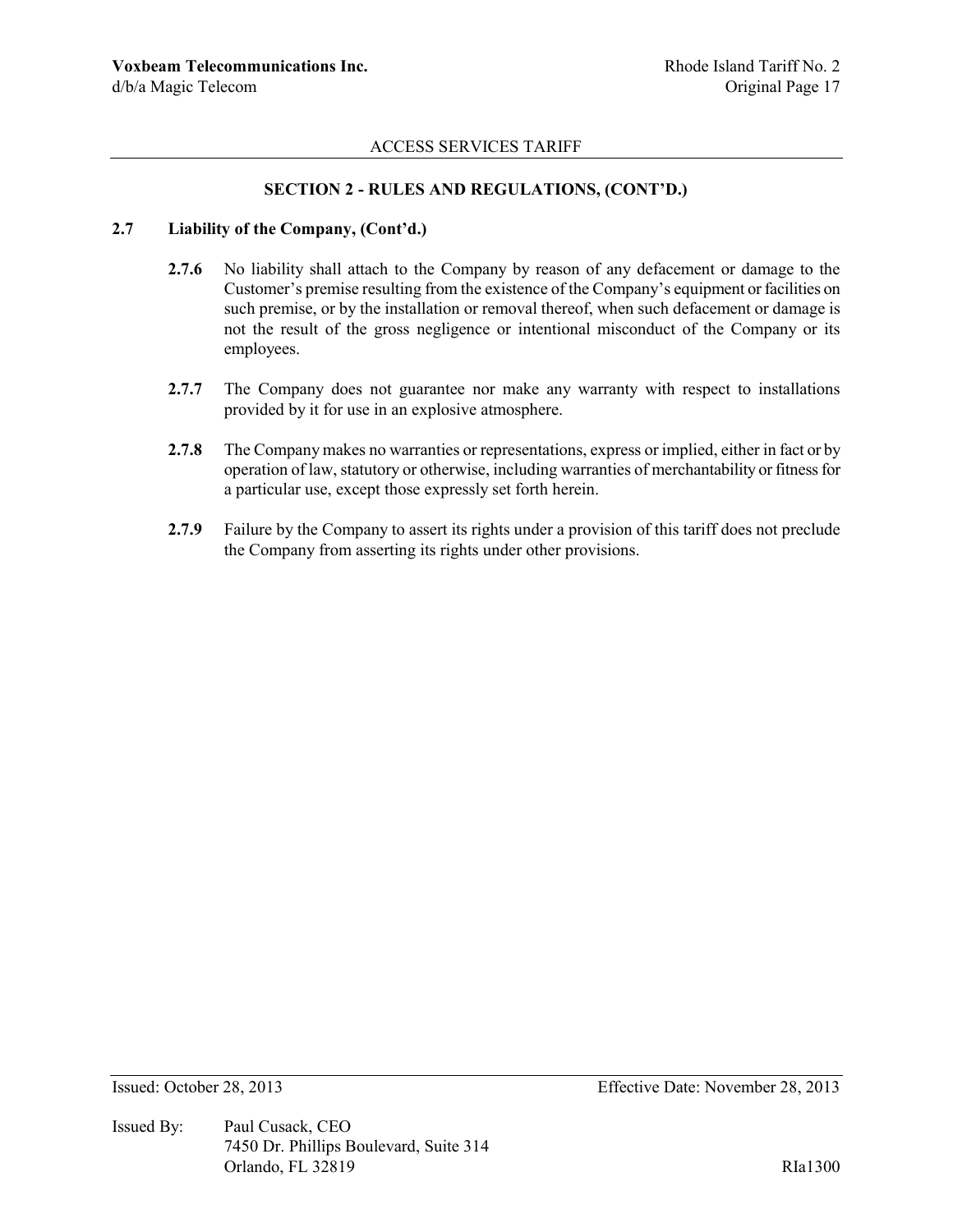## **SECTION 2 - RULES AND REGULATIONS, (CONT'D.)**

#### **2.8 Liability of the Customer**

- **2.8.1** The Customer will be liable for damages to the facilities of the Company and for all incidental and consequential damages caused by the acts or omissions of the Customer, its officers, employees, agents, invites, or contractors where such acts or omissions are not the direct result of the Company's negligence or intentional misconduct.
- **2.8.2** To the extent caused by the acts or omissions of the Customer as described in 2.8.1, preceding, the Customer shall indemnify, defend and hold harmless the Company from and against all claims, actions, damages, liabilities, costs and expenses, including reasonable attorneys' fees, for (1) any loss, destruction or damage to property of any third party, and (2) any liability incurred by any third party pursuant to this or any other tariff of the Company, or otherwise, for any interruption of, interference to, or other defect in any service provided to such third party.
- **2.8.3** A Customer shall not assert any claim against any other Customer or user of the Company's services for damages resulting in whole or in part from or arising in connection with the furnishing of service under this tariff including but not limited to mistakes, omissions, interruptions, delays, errors or other defects or misrepresentations, whether or not such other Customer or user contributed in any way to the occurrence of the damages, unless such damages were caused solely by the negligent or intentional act or omission of the other Customer or user and not by any act or omission of the Company. Nothing in this tariff is intended either to limit or to expand Customer's right to assert any claims against third parties for damages of any nature other than those described in the preceding sentence.
- **2.8.4** The Customer shall be fully liable for any damages, including, without limitation, usage charges, that the Customer may incur as a result of the unauthorized use of services provide to a Customer. Unauthorized use occurs when a person or entity that does not have actual, apparent, or implied authority to use the network, obtains the Company's services provided under this tariff. The unauthorized use of the Company's services includes, but is not limited to, the placement of calls from the Customer's premise, and the placement of calls through equipment controlled and/or provided by the Customer, that are transmitted over the Company's network without the authorization of the Customer. The Customer shall be fully liable for all such usage charges.

Issued By: Paul Cusack, CEO 7450 Dr. Phillips Boulevard, Suite 314 Orlando, FL 32819 RIa1300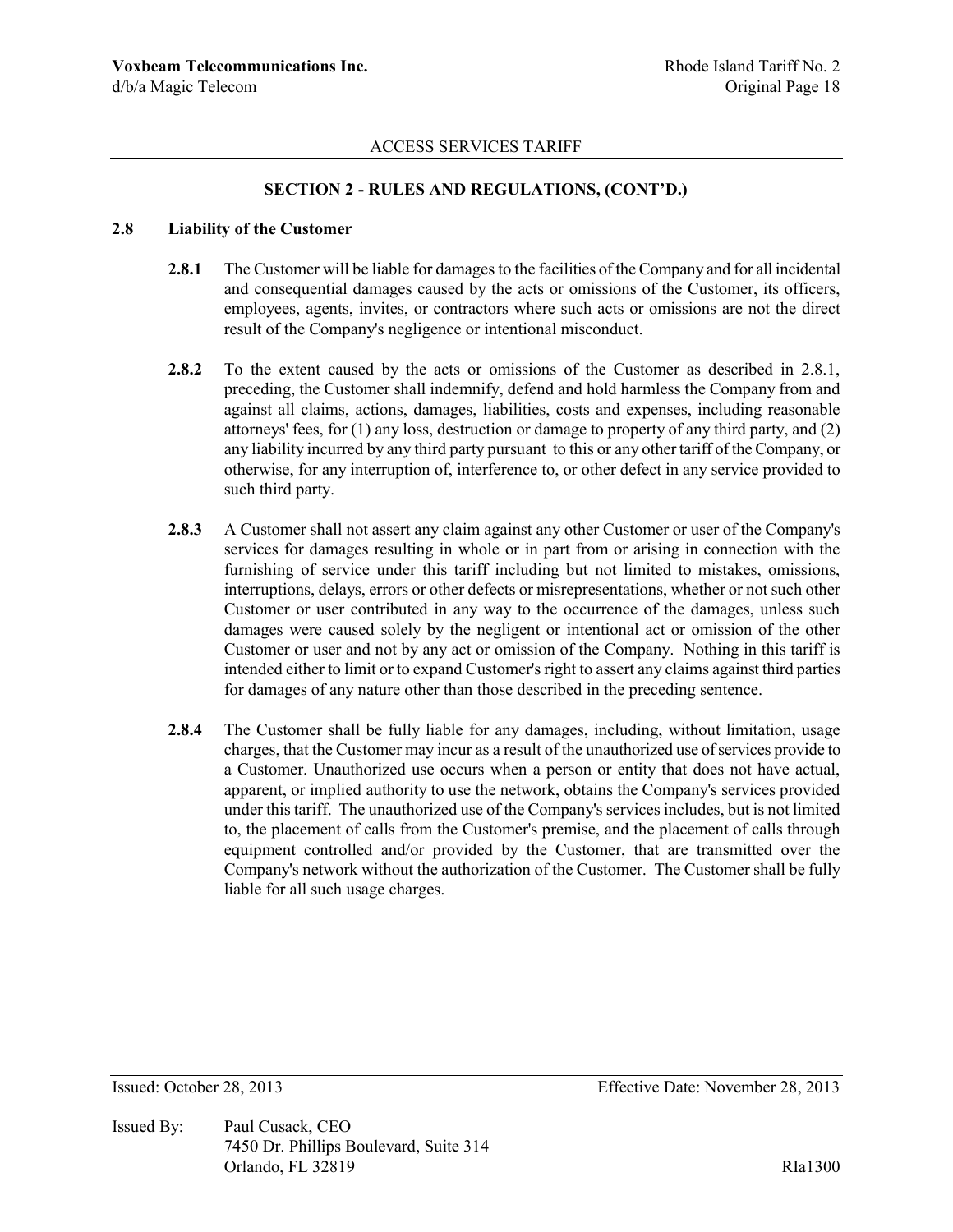## **SECTION 2 - RULES AND REGULATIONS, (CONT'D.)**

### **2.9 Obligations of the Customer**

- **2.9.1** The Customer is responsible for making proper application for service; placing any necessary orders; for complying with tariff regulations; and payment of charges for services provided. Specific Customer responsibilities include, but are not limited to the following:
	- A. reimbursing the Company for damage to or loss of the Company's facilities or equipment caused by the acts or omissions of the Customer; or the non-compliance by the Customer, with these regulations; or by fire or theft or other casualty on the Customer premise, unless caused by the gross negligence or intentional misconduct of the employees or agents of the Company;
	- B. providing at no charge, as specified from time to time by the Company, any needed equipment, secured space, power, supporting structures, and conduit to operate Company facilities and equipment installed on the premise of the Customer, and the level of heating and air conditioning necessary to maintain the proper operating environment on such premise;
	- C. obtaining, maintaining and otherwise having full responsibility for all rights-of-way and conduit necessary for installation of fiber optic cable and associated equipment used to provide communications services to the Customer from the cable building entrance or property line to the location of the equipment space described in Section 2.9.1.B. Any and all costs associated with the obtaining and maintaining the rightsof-way described herein, including the costs of altering the structure to permit installation of the Company provided facilities, shall be borne entirely by, or may be charged by the Company, to the Customer; the Company may require the Customer to demonstrate its compliance with this section prior to accepting an order for service;
	- D. providing a safe place to work and complying with all laws and regulations regarding the working conditions on the premise at which Company employees and agents shall be installing or maintaining the Company's facilities and equipment; the Customer may be required to install and maintain Company facilities and equipment within a hazardous area if, in the Company's opinion, injury or damage to the Company employees or property might result from installation or maintenance by the Company; the Customer shall be responsible for identifying, monitoring, removing and disposing of any hazardous material (e.g., friable asbestos) prior to any construction or installation work;

Issued By: Paul Cusack, CEO 7450 Dr. Phillips Boulevard, Suite 314 Orlando, FL 32819 RIa1300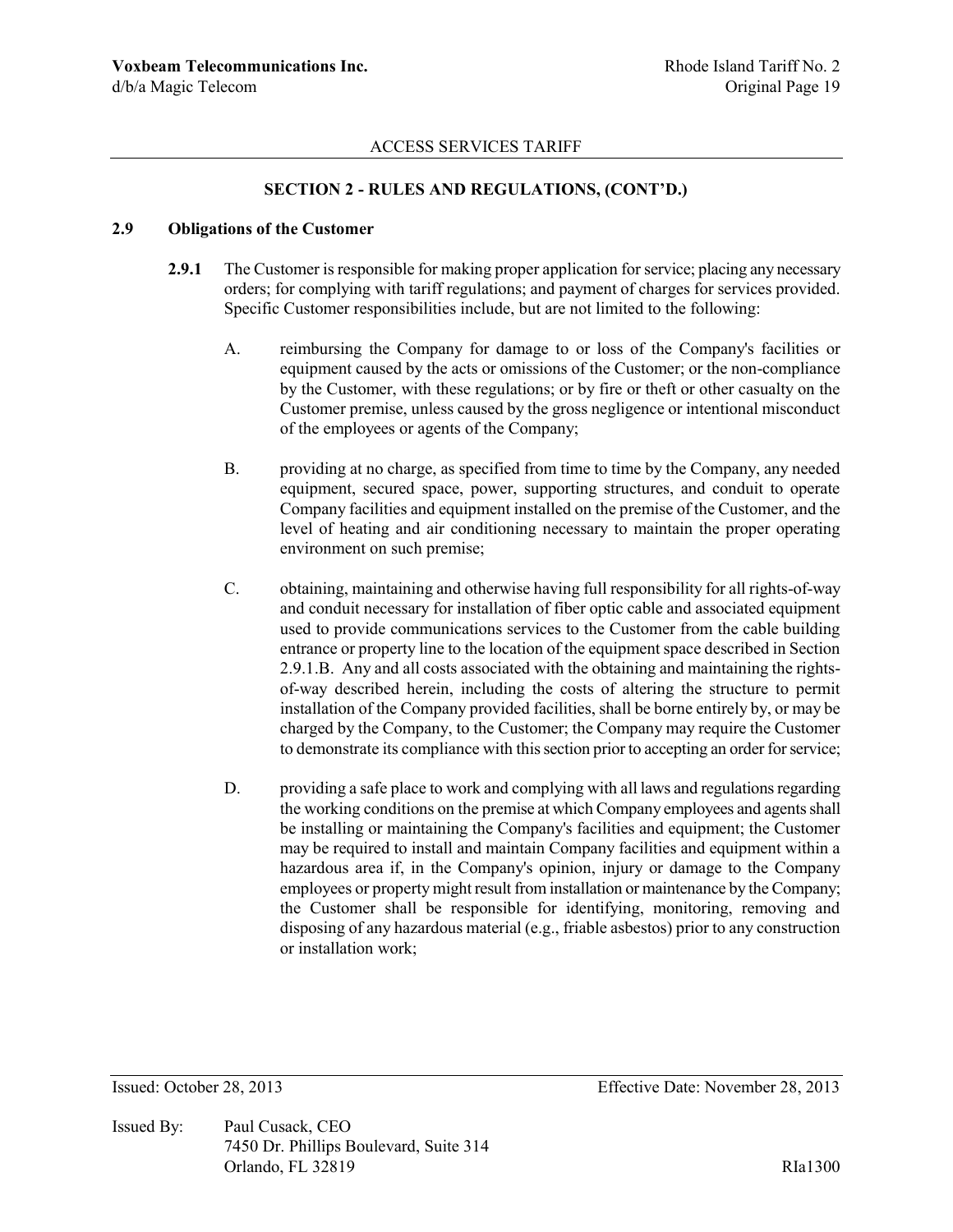## **SECTION 2 - RULES AND REGULATIONS, (CONT'D.)**

### **2.9 Obligations of the Customer (Cont'd.)**

#### **2.9.1 (Cont'd.**)

- E. complying with all laws and regulations applicable to, and obtaining all consents, approvals, licenses and permits as may be required with respect to, the location of Company facilities and equipment in any Customer Premises or the rights-of-way for which Customer is responsible under Section 2.9 1.C; and granting or obtaining permission for Company agents or employees to enter the premise of the Customer at any time for the purpose of installing, inspecting, maintaining, repairing, or upon termination of service as stated herein, removing the facilities or equipment of the Company;
- F. not creating or allowing to be placed any liens or other encumbrances on the Company's equipment or facilities;
- G. making Company facilities and equipment available periodically for maintenance purposes at a time agreeable to both the Company and the Customer, such agreement not to be reasonably withheld or denied. No allowance will be made for the period during which service is interrupted for such purposes;
- H. taking all steps necessary to cancel or otherwise discontinue any service(s) to be replaced by any of the Company's service(s) as described herein; and
- I. ensuring that any Customer provided equipment and/or systems are properly interfaced with Company facilities or services, that the signals emitted into Company's network are of the proper mode, bandwidth, power, and signal level for the intended use of the Customer and in compliance with the criteria set forth in this tariff, and that the signals do not damage equipment, injure personnel, or degrade service to other Customers.

Issued By: Paul Cusack, CEO 7450 Dr. Phillips Boulevard, Suite 314 Orlando, FL 32819 RIa1300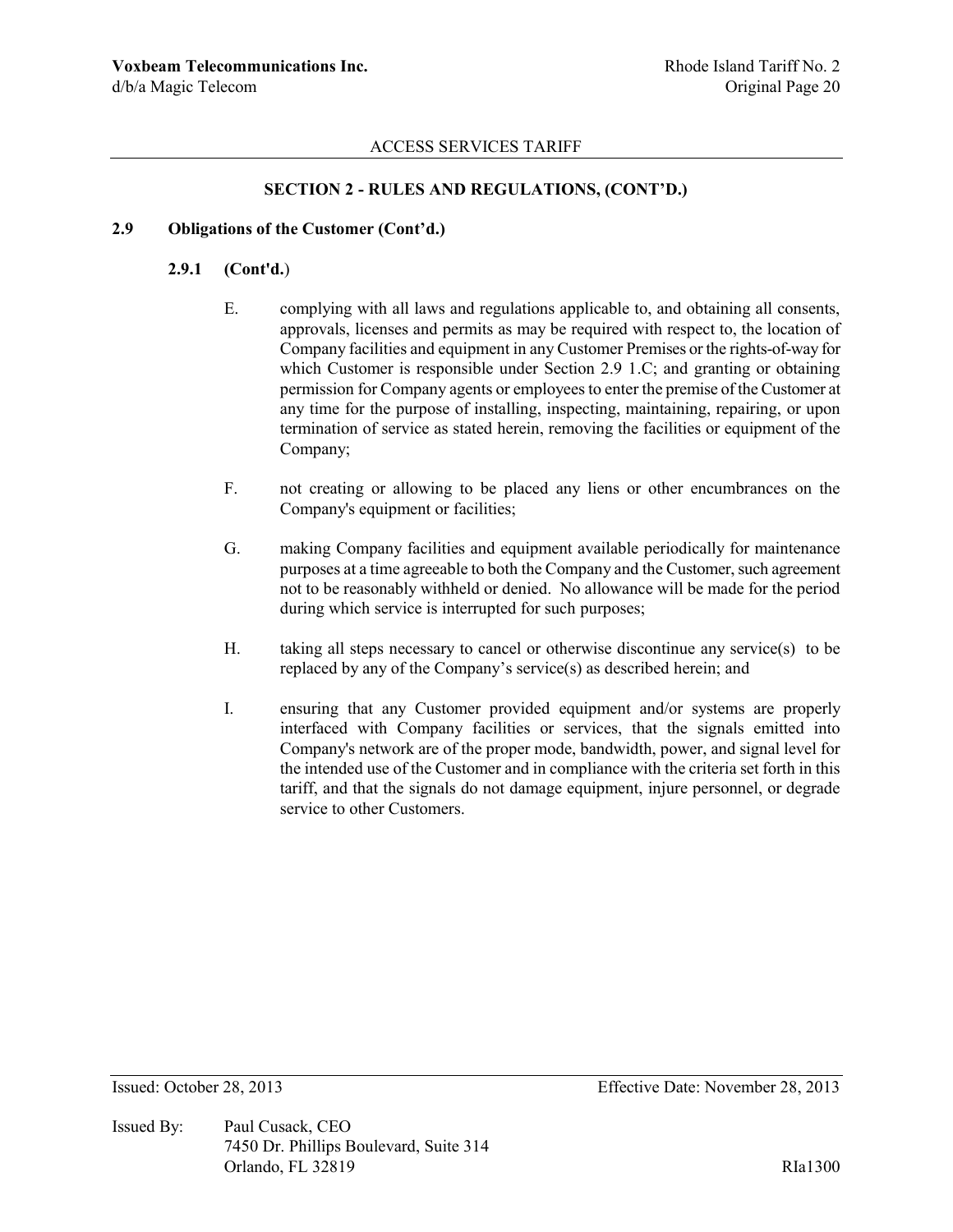## **SECTION 2 - RULES AND REGULATIONS, (CONT'D.)**

### **2.9 Obligations of the Customer, (Cont'd.)**

- **2.9.2** With regard to access services provided by the Company, specific Customer responsibilities include, but are not limited to the following:
	- A. Design of Customer Services

The Customer shall be responsible for its own expense for the overall design of its services and for any redesigning or rearrangements of its services which may be required because of changes in facilities, operations or procedures of the Company, minimum protection criteria, or operating or maintenance characteristics of the facilities.

B. Network Contingency Coordination

The Customer shall, in cooperation with the Company, coordinate in planning the actions to be taken to maintain maximum network capability following natural or man-made disasters which affect telecommunications service.

C. Jurisdictional Reports

The jurisdictional reporting requirements will be as specified below. When a Customer orders Access Service, its projected Percent Interstate Usage (PIU) must be provided in whole numbers to the Company. These whole number percentages will be used by the Company to apportion the use and/or charges between interstate and intrastate until a revised report is received as set forth herein. Reported or default PIU factors are used only where the call detail is insufficient to determine the appropriate jurisdiction of the traffic.

- 1. Originating Access: Originating access minutes consist of traffic originating from the Company Local Switching Center(s). The Customer must provide the Company with a projected PIU factor on an annual basis. If no PIU for originating minutes is submitted as specified herein, a default PIU of 50% will be applied by the Company.
- 2. (Terminating Access: Terminating access minutes consist of traffic terminating to the Company Local Switching Center(s). The Customer must provide the Company with a projected PIU factor on an annual basis. If no PIU for terminating minutes is submitted as specified herein, a default PIU of 50% will be applied by the Company.

Issued By: Paul Cusack, CEO 7450 Dr. Phillips Boulevard, Suite 314 Orlando, FL 32819 RIa1300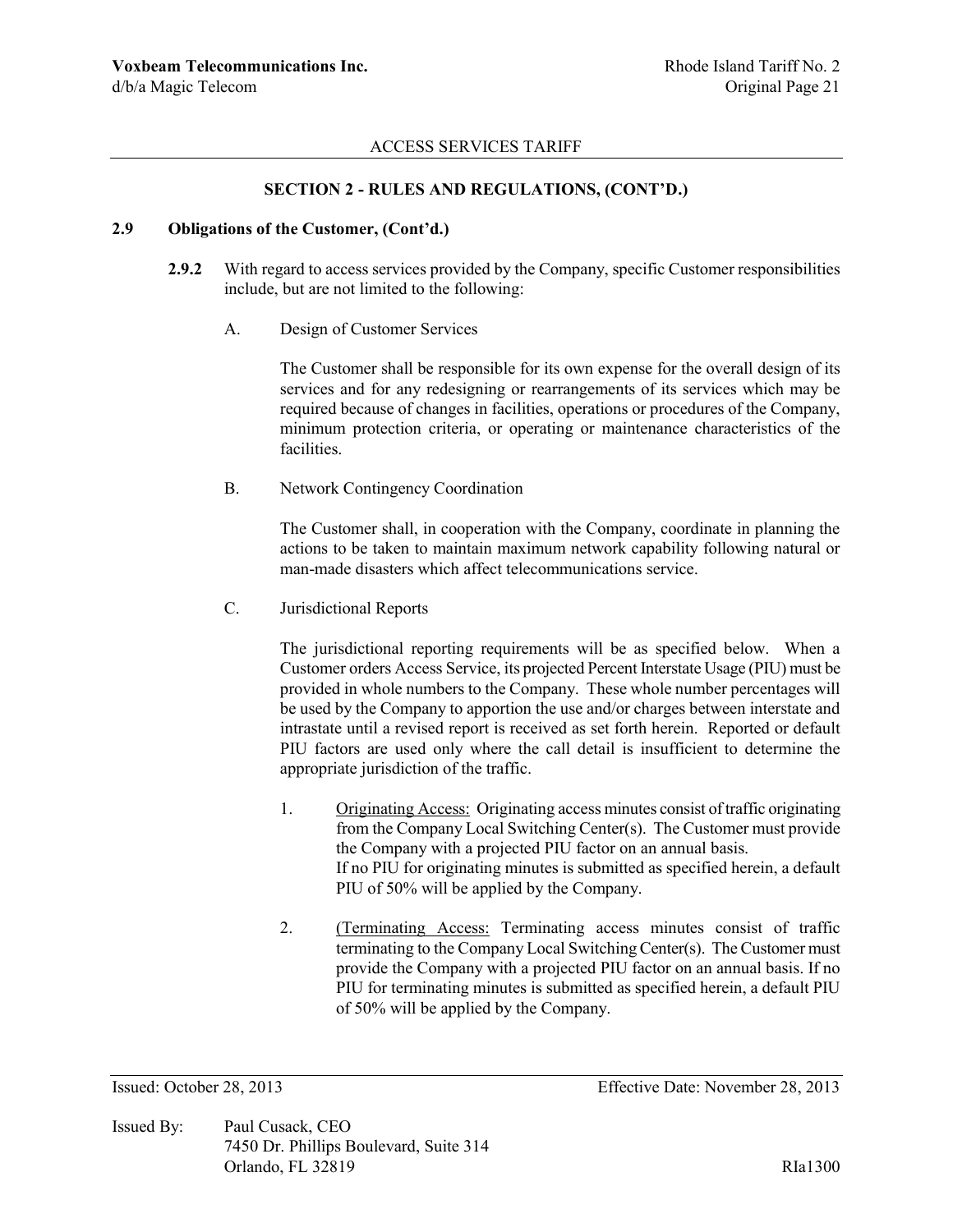# **SECTION 2 - RULES AND REGULATIONS, (CONT'D.)**

### **2.9 Obligations of the Customer, (Cont'd.)**

# **2.9.2 (Cont'd.)**

- C. Jurisdictional Reports (continued)
	- 3. Except where the Company measured access minutes are used as set forth above, the Customer reported Projected PIU factor as set forth above will be used until the Customer reports a different projected PIU factor, as set forth below.
- D. Jurisdictional Audits:
	- 1. The Customer shall keep sufficient detail from which the percentages of interstate and intrastate use reported to the Company can be verified and upon request of the Company make such records available for inspection and audit. The customer must maintain these records for 24 months from the date the report became effective for billing purposes.
	- 2. Initiation of an audit will be at the sole discretion of the Company. The audit shall be performed by an independent party selected by the Company. An audit may be initiated by the Company for a single customer no more than once per year. The customer shall supply the required data within 30 calendar days of the Company request.
	- 3. In the event that an audit reveals that any customer reported PIU was incorrect, the Company shall apply the audit result to all usage affected by the audit. The customer shall be backbilled or credited, for a period retroactive to the date that the incorrect percentage was reported, but not to exceed 24 months. Backbilled amounts are subject to a late payment penalty and payment shall be made in immediately available funds, within 31 days from receipt of bill or by the following bill date, whichever is a shorter period.

Issued By: Paul Cusack, CEO 7450 Dr. Phillips Boulevard, Suite 314 Orlando, FL 32819 RIa1300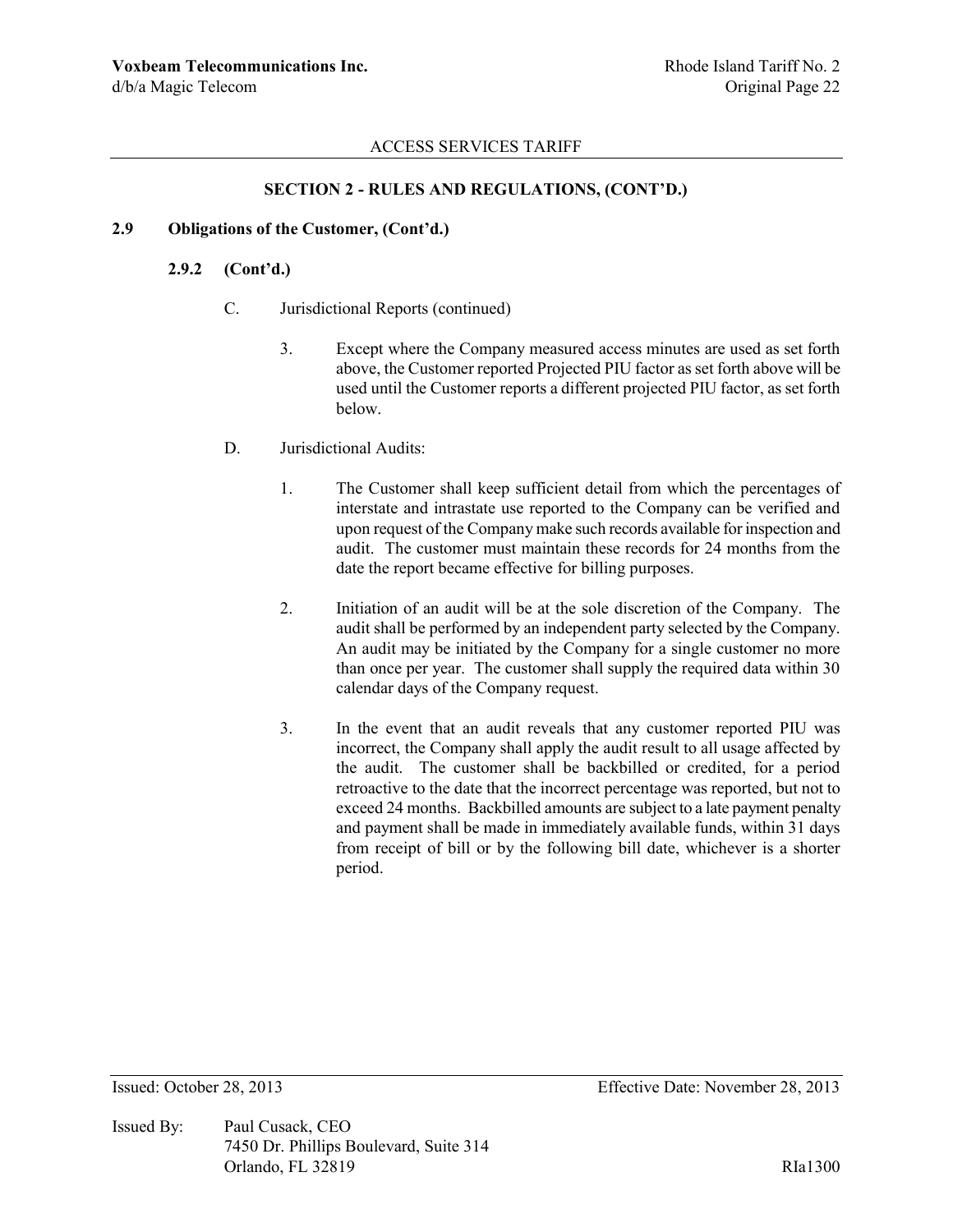## **SECTION 2 - RULES AND REGULATIONS, (CONT'D.)**

### **2.9 Obligations of the Customer, (Cont'd.)**

## **2.9.2 (Cont'd.)**

- D. Jurisdictional Audits (continued)
	- 4. Should an audit reveal that the misreported percentage(s) of use has resulted in an underpayment of access charges to the Company of five percent or more of the total Switched Access Services bill, the customer shall reimburse the Company for the cost of the audit. Proof of cost shall be the bills, in reasonable detail submitted to the Company by the auditor.
	- 5. Within 15 days of completion of the auditor's report, the Company will furnish a copy of the audit results to the person designated by the customer to receive such results.

Issued By: Paul Cusack, CEO 7450 Dr. Phillips Boulevard, Suite 314 Orlando, FL 32819 RIa1300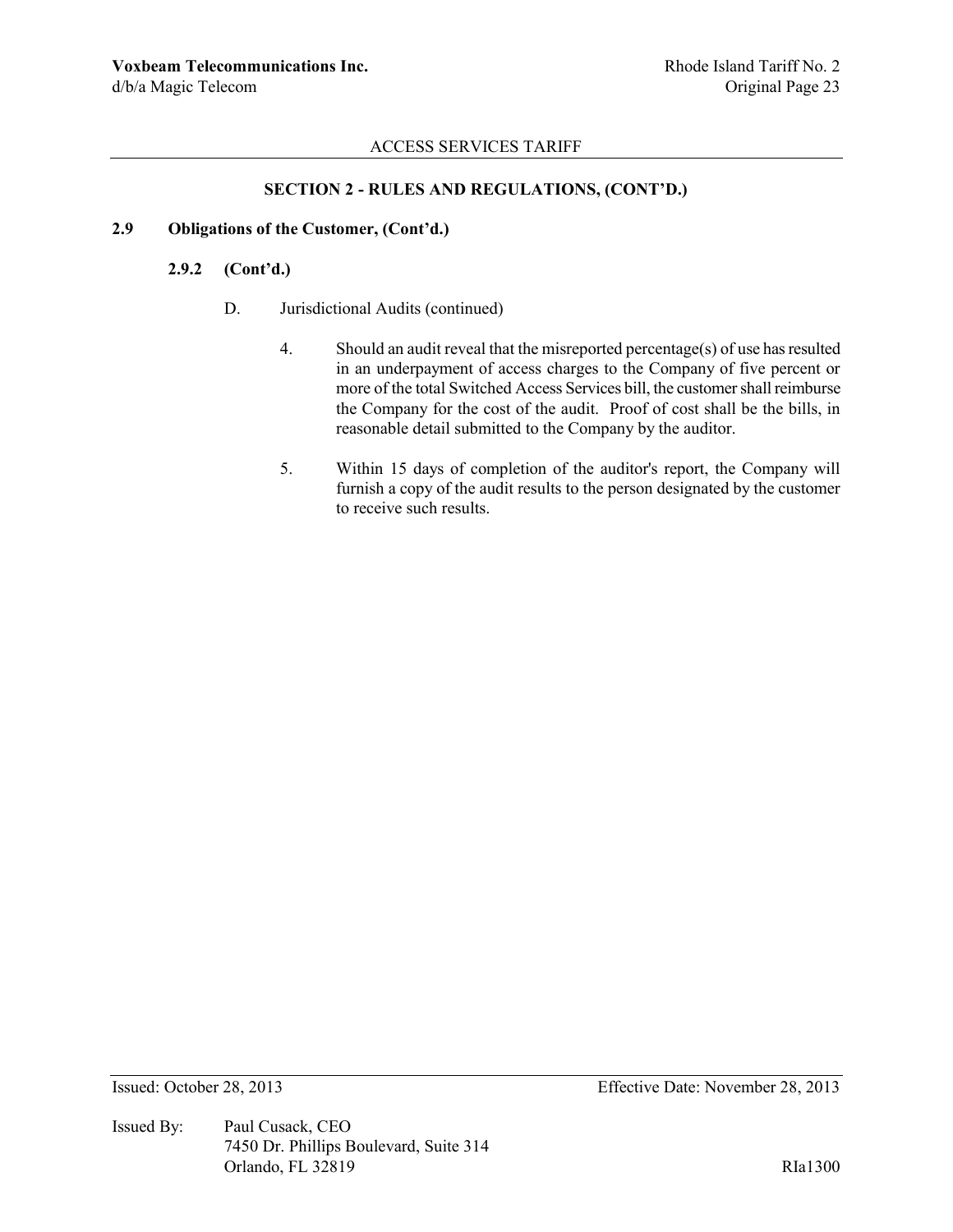### **SECTION 2 - RULES AND REGULATIONS, (CONT'D.)**

#### **2.10 Billing and Payment for Service**

#### **2.10.1 Responsibility for Charges**

The Customer is responsible for payment of all charges for services and equipment furnished to the Customer for transmission of calls via the Company. In particular and without limitation to the foregoing, the Customer is responsible for any and all cost(s) incurred as the result of:

- A. any delegation of authority resulting in the use of Customer's communications equipment and/or network services which result in the placement of calls via the Company;
- B. any and all use of the service arrangement provided by the Company, including calls which the Customer did not individually authorize;
- C. any calls placed by or through the Customer's equipment via any remote access feature(s);

#### **2.10.2 Minimum Period**

The minimum period for which services are provided and for which rates and charges are applicable is one (1) month unless otherwise specified in this tariff or by mutually agreed upon contract. When a service is discontinued prior to the expiration of the minimum period, charges are applicable, whether the service is used or not.

Issued By: Paul Cusack, CEO 7450 Dr. Phillips Boulevard, Suite 314 Orlando, FL 32819 RIa1300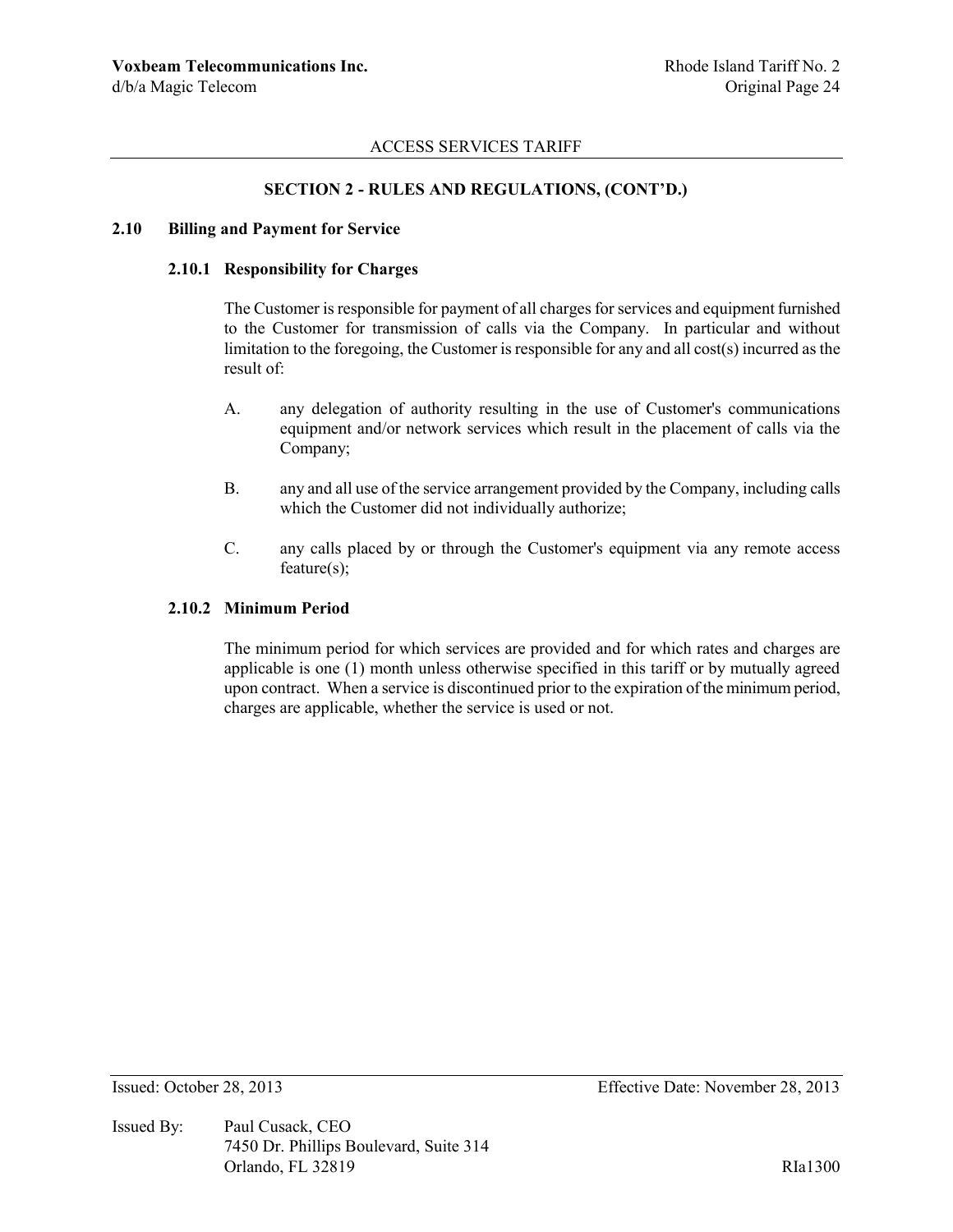## **SECTION 2 - RULES AND REGULATIONS, (CONT'D.)**

#### **2.10 Billing and Payment for Service, (Cont'd.)**

### **2.10.3 Payment for Service**

- A. Unless otherwise specified herein, bills are due and payable upon receipt.
- B. The Company shall bill on a current basis all charges incurred by, and credits due to, the Customer under this tariff attributable to services established, provided, or discontinued during the preceding billing period.
- C. Non-Recurring Charges are due and payable within 20 days after the invoice date.
- D. The Company shall present invoices for all Charges monthly to the Customer.
- E. A late payment charge of 1.5% per month, or the highest rate permitted by applicable law, whichever is less, shall be due to the Company for any billed amount for which payment has not been received by the Company within thirty (30) days of the invoice date of the Company's invoice for service, or if any portion of the payment is received by the Company in funds which are not immediately available upon presentment. If the payment due date falls on a Saturday, Sunday, legal holiday or other day when the offices of the Company are closed, the date for acceptance of payments prior to assessment of any late payment fees shall be extended through to the next business day. All undisputed portions of the bill must be paid by the payment due date to avoid assessment of a Late Payment Fee.
- F. If a service is disconnected by the Company in accordance with this tariff and later restored, restoration of service will be subject to all applicable installation charges.

Issued By: Paul Cusack, CEO 7450 Dr. Phillips Boulevard, Suite 314 Orlando, FL 32819 RIa1300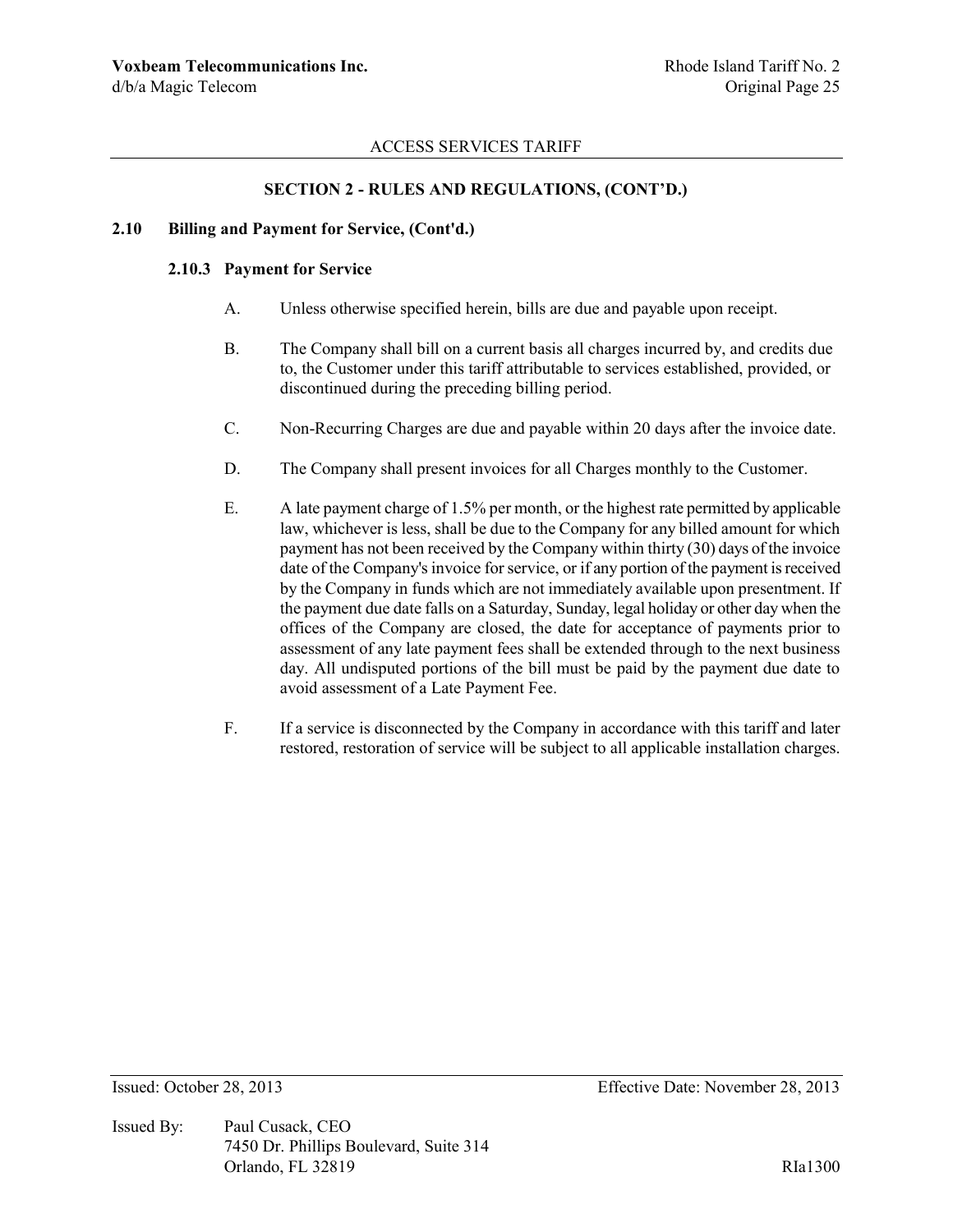## **SECTION 2 - RULES AND REGULATIONS, (CONT'D.)**

#### **2.10 Billing and Payment for Service, (Cont'd.)**

### **2.10.4 Disputed Charges**

- A. In the event that a billing dispute occurs concerning any charges billed to the Customer by the Company, the Customer must submit a documented claim for the disputed amount. The Customer will submit all documentation as may reasonably be required to support the claim, including but not limited to the specific invoices and amounts disputed, and all reasons therefore. All claims must be submitted to the Company within ninety (90) days of the invoice date of the bill for the disputed services. The Company shall review Customer disputes in a reasonably timely fashion, and the Company shall resolve each dispute based on the terms of this tariff.
- B. Customer shall pay any undisputed charges in full by the due date of the invoice(s) and in any event, prior to or at the time of submitting a good faith dispute. Failure to tender payment for undisputed invoices or portions thereof is a sufficient evidence for the Company to deny a dispute due to the Customer's failure to demonstrate that the dispute was made in good faith.
- C. If the dispute is resolved in favor of the Company and the Customer has withheld the disputed amount, any payments withheld pending resolution of the disputed amount shall be subject to the late payment penalty as set forth herein.
- **D.** If the dispute is resolved in favor of the Company and the Customer has paid the disputed amount on or before the payment due date, no interest credit or penalties will apply.
- D. In the event that the Company pursues a claim in Court or before any regulatory body arising out of a Customer's refusal to make payment pursuant to this Tariff, including refusal to pay for services originating from or terminating to any End User, and the Company prevails on all or a substantial part of its claim, Customer shall be liable for the payment of the Company's reasonable attorneys' fees expended in collecting those unpaid amounts.

Issued By: Paul Cusack, CEO 7450 Dr. Phillips Boulevard, Suite 314 Orlando, FL 32819 RIa1300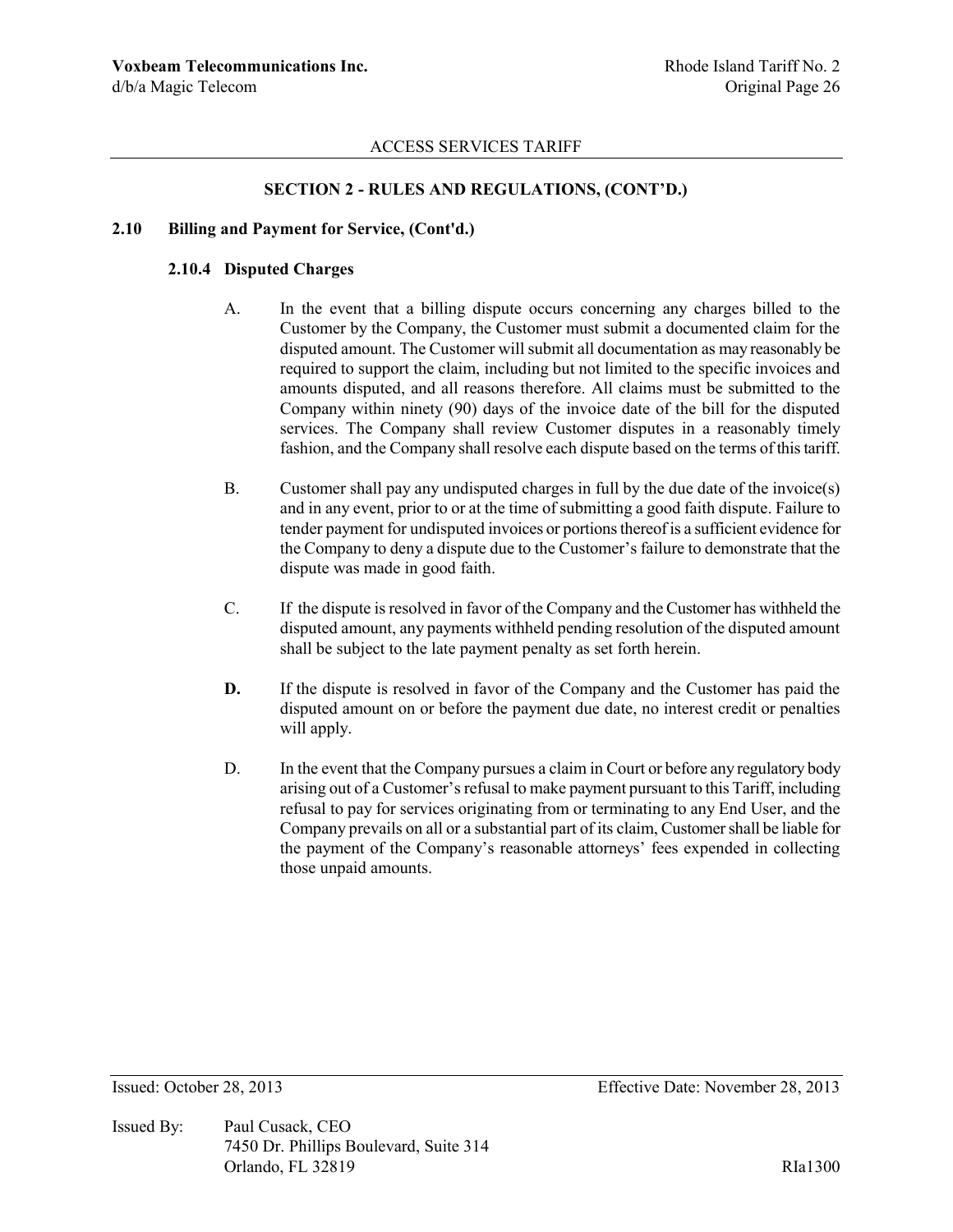### **SECTION 2 - RULES AND REGULATIONS, (CONT'D.)**

#### **2.10 Billing and Payment for Service, (Cont'd.)**

### **2.10.5 Returned Check Charge**

A service charge equal to \$50.00, or the actual fee incurred by Company from a bank or financial institution, whichever is greater, will be assessed for all checks returned by a bank or other financial institution for: insufficient or uncollected funds, closed account, apparent tampering, missing signature or endorsement, or any other insufficiency or discrepancy necessitating return of the instrument at the discretion of the drawee bank or other financial institution.

### **2.11 Taxes, Surcharges and Fees**

- **2.11.1** All state and local taxes (i.e., gross receipts tax, sales tax, municipal utilities tax) are listed as separate line items on the Customer's bill and are not included in the quoted rates and charges set forth in this tariff. To the extent that a municipality, other political subdivision or local agency of government, or Commission imposes upon and collects from the Company a gross receipts tax, sales tax, occupation tax, license tax, permit fee, rights-of-way fee, franchise fee, or other regulatory fee or tax, such and fees and taxes shall, insofar as practicable and allowed by law, be billed pro rata to Customers receiving service from the Company within the territorial limits of such municipality, other political subdivision or local agency of government. It shall be the responsibility of the Customer to pay any such taxes and fees that subsequently become applicable retroactively.
- **2.11.2** The Company may adjust its rates and charges or impose additional rates and charges on its Customers in order to recover amounts it is required by governmental or quasi-governmental authorities to collect from or pay to others in support of statutory or regulatory programs.

Issued By: Paul Cusack, CEO 7450 Dr. Phillips Boulevard, Suite 314 Orlando, FL 32819 RIa1300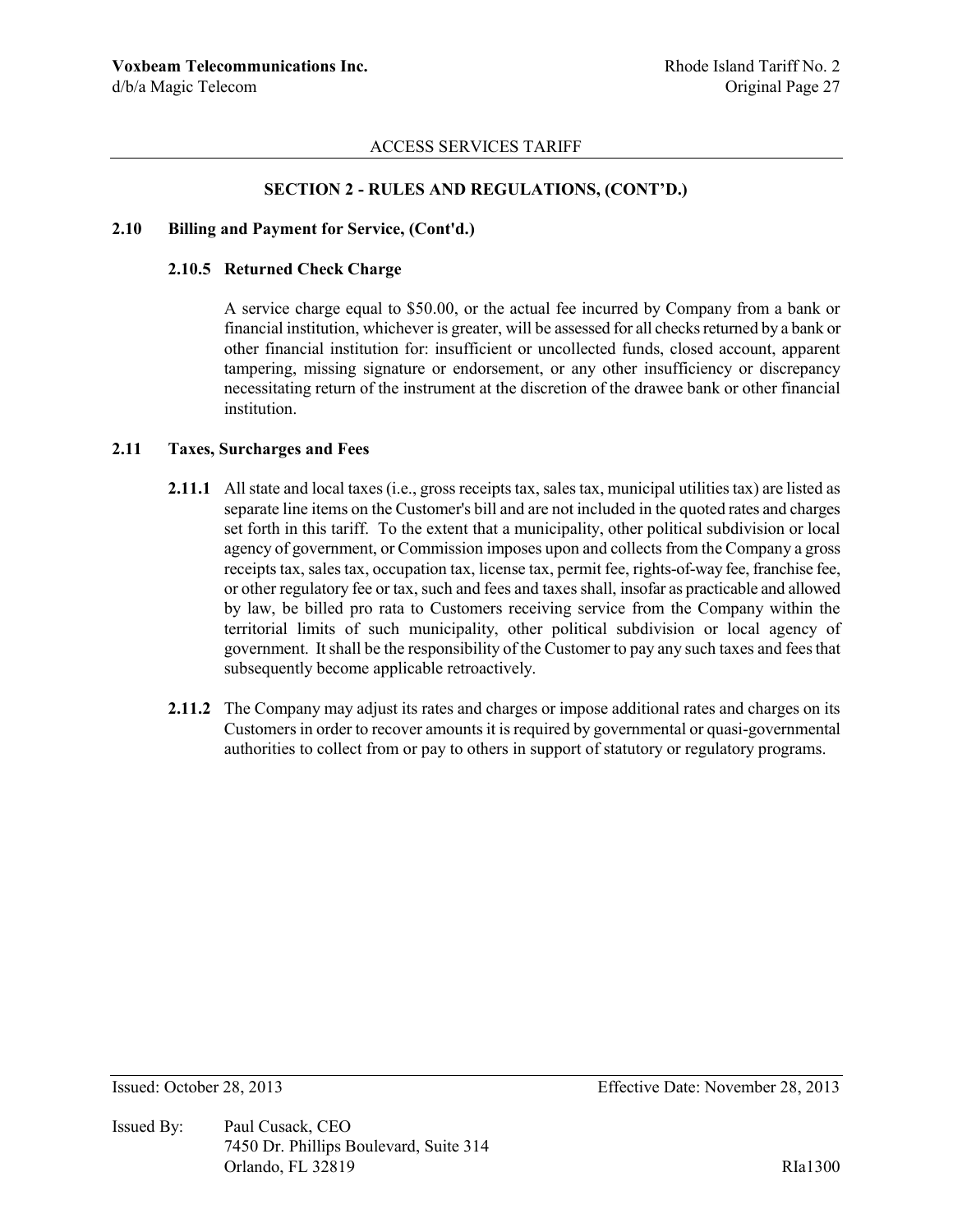### **SECTION 2 - RULES AND REGULATIONS, (CONT'D.)**

#### **2.12 Deposits and Advanced Payments**

### **2.12.1 General**

The Company reserves the right to validate the creditworthiness of Customers and billed parties through available verification procedures. Where a Customer's creditworthiness is unacceptable to the Company, Company may refuse to provide service, require a deposit or advance payment, or otherwise restrict or interrupt service to a Customer.

#### **2.12.2 Deposits**

- A. The Company will, in order to safeguard its interests, only require a customer who has a proven history of late payments to the Company or does not have established credit to make a deposit prior to or at any time after the provision of service to the customer to be held by the Company as a guarantee of the payment of rates and charges. A deposit does not relieve the Customer of the responsibility for the prompt payment of bills on presentation. A deposit may be required in addition to an advance payment.
- B. The maximum amount of any deposit shall not exceed the equivalent of the customers estimated liability for two months' service.
- C. The Company will pay interest on deposits, to accrue from the date the deposit is made until it has been refunded, or until a reasonable effort has been made to effect refund. The Company will pay interest at the rate prescribed by the Commission or as otherwise permitted by applicable law.
- D. If the amount of a deposit is proven to be less than required to meet the requirements specified above, the Customer shall be required to pay an additional deposit upon request.
- E. Upon discontinuance of service, the Company shall promptly and automatically refund the Customer's deposit plus accrued interest, or the balance, if any, in excess of the unpaid bills including any penalties assessed for service furnished by the Company.

Issued By: Paul Cusack, CEO 7450 Dr. Phillips Boulevard, Suite 314 Orlando, FL 32819 RIa1300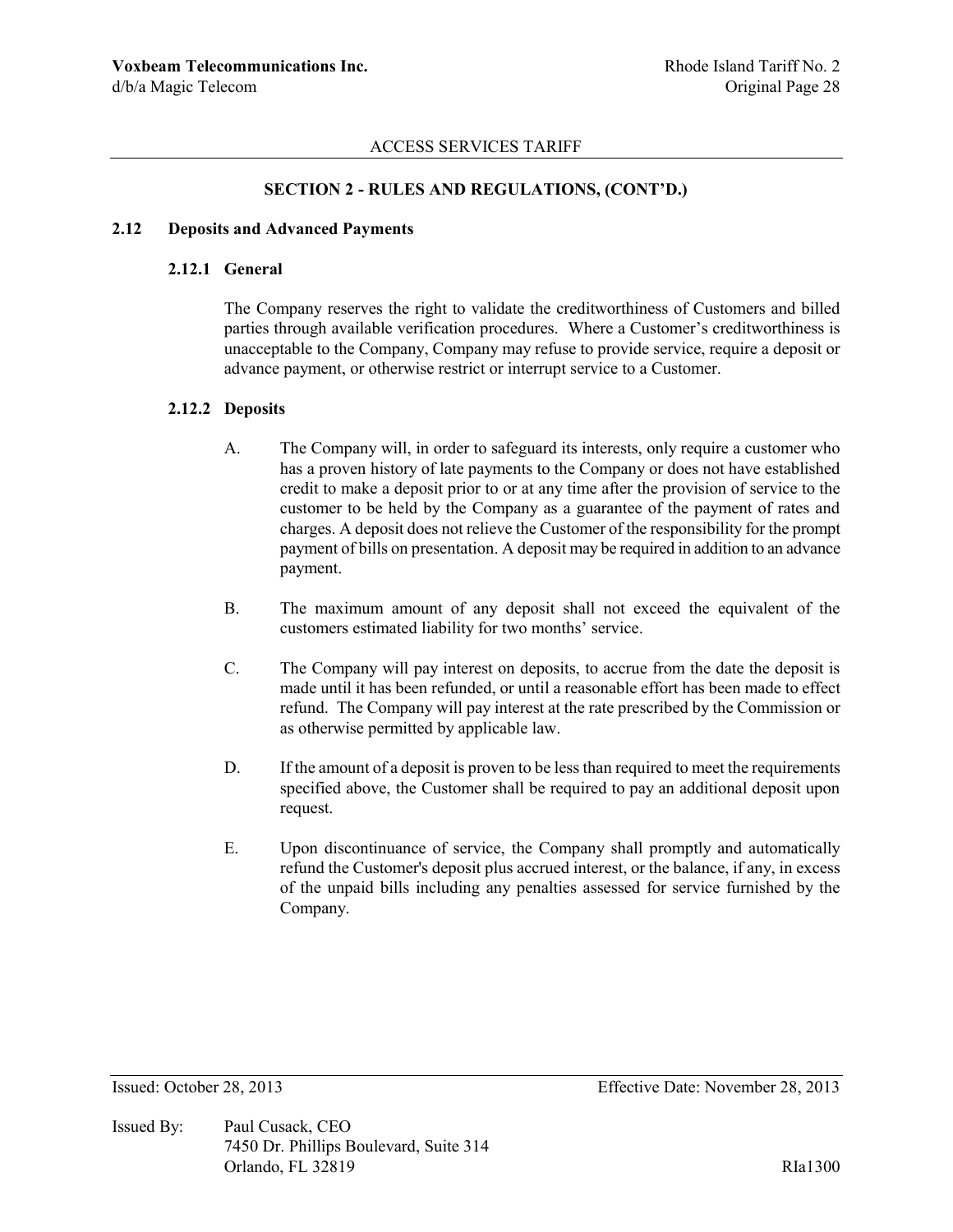## **SECTION 2 - RULES AND REGULATIONS, (CONT'D.)**

### **2.12 Deposits and Advanced Payments**

## **2.12.3 Advance Payments**

To safeguard its interests, the Company may require a Customer to make an advance payment before services and facilities are furnished. The advance payment will not exceed an amount equal to one (1) month's estimated billing. This will be applied against the next month's charges and a new advance payment may be collected for the next month, if necessary. Advance payments do not accrue interest. An advance payment may be required in addition to a deposit.

Issued By: Paul Cusack, CEO 7450 Dr. Phillips Boulevard, Suite 314 Orlando, FL 32819 RIa1300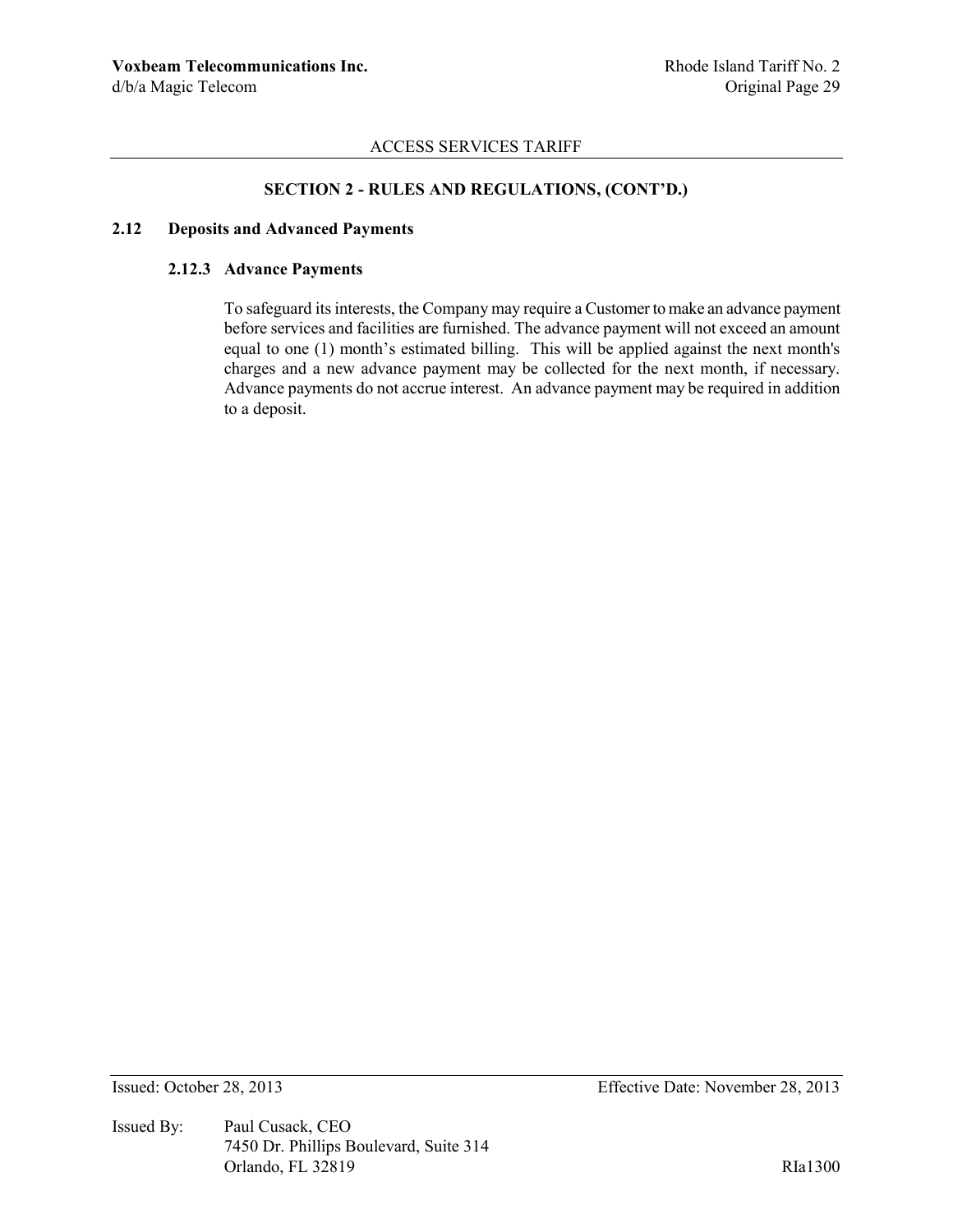# **SECTION 2 - RULES AND REGULATIONS, (CONT'D.)**

### **2.13 Cancellation by Customer**

### **2.13.1 General**

- A. Customers of the Company's service may cancel service by providing the Company with written notification thirty (30) days prior to the requested cancellation date. The Company shall hold the Customer responsible for payment of all bills for service furnished until the cancellation date specified by the Customer or until thirty (30) days after the date that the cancellation notice is received, whichever is later.
- B. Customers seeking to cancel service have an affirmative obligation to block traffic originating from or terminating to the Company's network. By originating traffic from or terminating traffic to the Company's network, the Customer will have constructively ordered the Company's switched access service.

### **2.13.2 Cancellation of Contract Services**

- A. If a Customer cancels a service order or terminates services before the completion of the term or where the Customer breaches the terms in the service contract, the Customer may be requested by the Company to pay to Company termination liability charges. These charges shall become due and owing as of the effective date of the cancellation or termination. Unless otherwise specified in this tariff, the termination liability shall be equal to:
	- 1. all unpaid nonrecurring charges reasonably expended by the Company to establish service to Customer, plus;
	- 2. any disconnection, early cancellation or termination charges reasonably incurred and paid to third parties by the Company on behalf of Customer, plus;
	- 3. all recurring charges specified in the applicable service order for the balance of the then current term.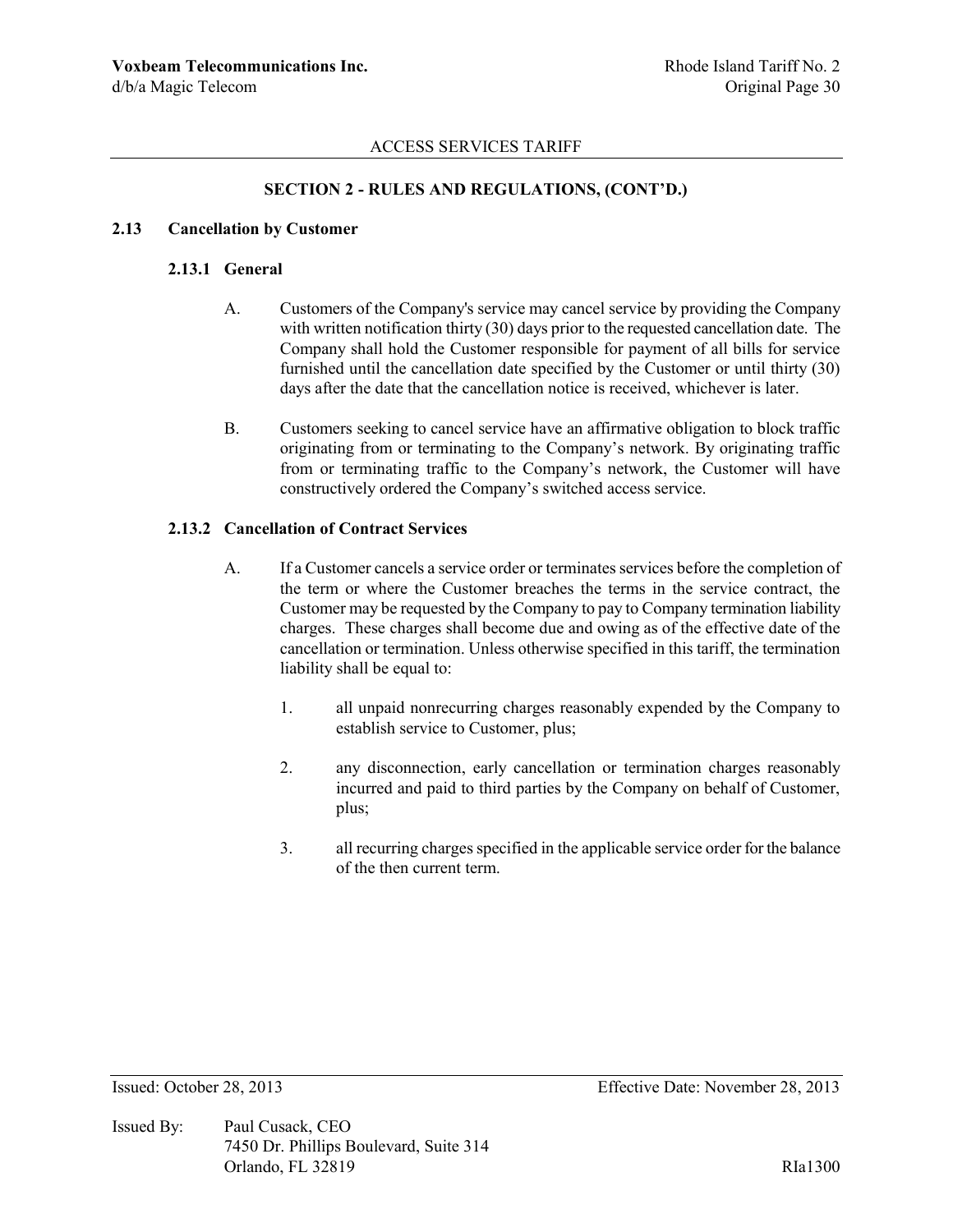## **SECTION 2 - RULES AND REGULATIONS, (CONT'D.)**

#### **2.13 Cancellation by Customer, (Cont'd.)**

### **2.13.3 Cancellation of Application for Service**

- A. Where the Company permits the Customer to cancel an application for service prior to the start of service or prior to any special construction, no charges will be imposed except for those specified below.
- B. Where, prior to cancellation by the Customer, the Company incurs any expenses in installing the service or in preparing to install the service that it otherwise would not have incurred, a charge equal to the costs the Company incurred, less net salvage, shall apply, but in no case shall this charge exceed the sum of the charge for the minimum period of services ordered, including installation charges, and all charges others levy against the Company that would have been chargeable to the Customer had service begun.
- C. Where the Company incurs any expense in connection with special construction, or where special arrangements of facilities or equipment have begun, before the Company receives a cancellation notice, a charge equal to the costs incurred, less net salvage, may apply. In such cases, the charge will be based on such elements as the cost of the equipment, facilities, and material, the cost of installation, engineering, labor, and supervision, general and administrative expense, other disbursements, depreciation, maintenance, taxes, provision for return on investment, and any other costs associated with the special construction or arrangements.
- D. The charges described above will be calculated and applied on a case-by-case basis.

Issued By: Paul Cusack, CEO 7450 Dr. Phillips Boulevard, Suite 314 Orlando, FL 32819 RIa1300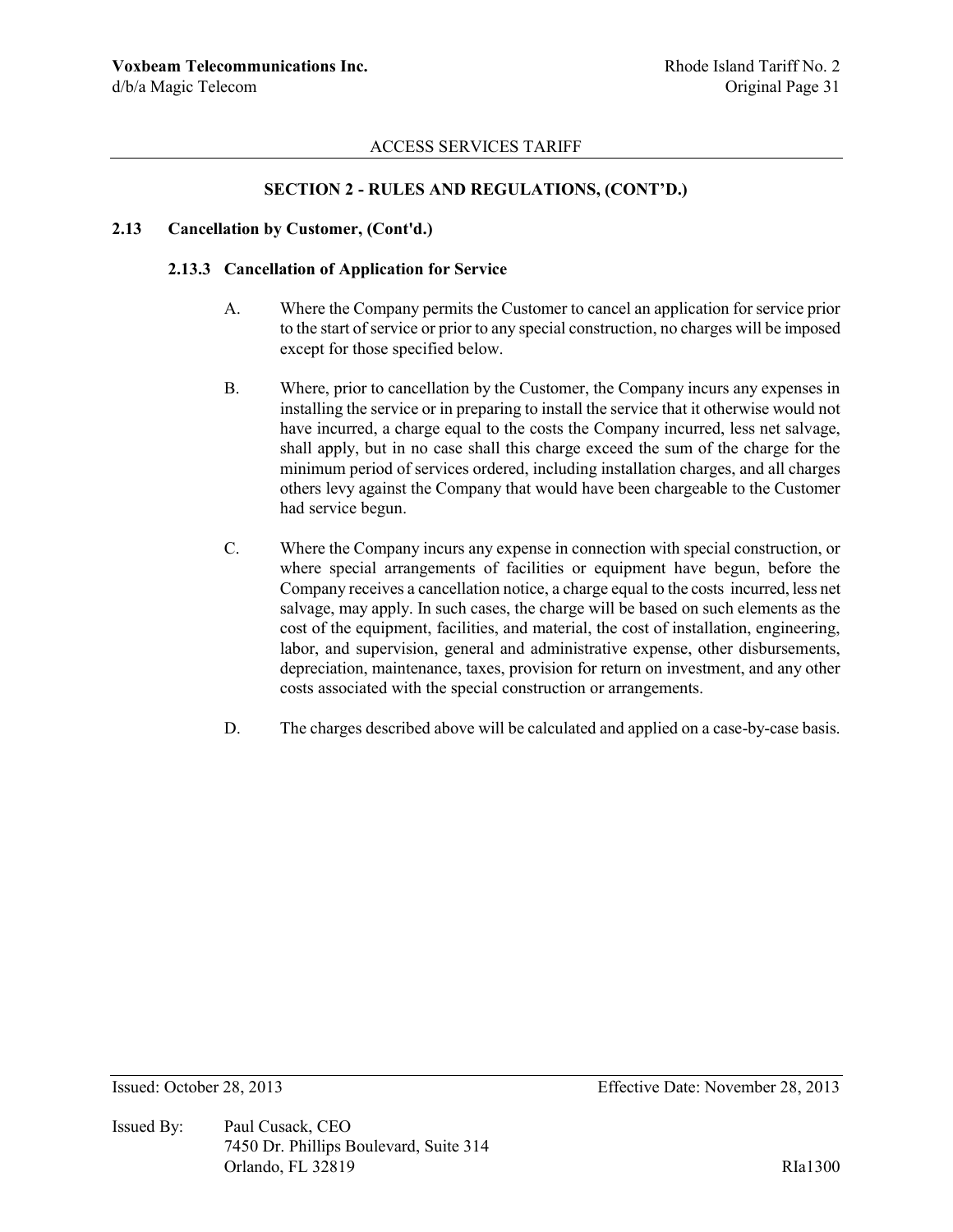## **SECTION 2 - RULES AND REGULATIONS, (CONT'D.)**

#### **2.14 Cancellation by Company**

- **2.14.1** Service continues to be provided until canceled by the Customer pursuant to Section 2.13 or until discontinued by the Company. The Company may render bills subsequent to the termination of service for charges incurred before termination. The Customer shall pay such bills in full in accordance with the payment terms of this tariff.
- **2.14.2** The Company may refuse or discontinue service to a Customer without notice under the following conditions:
	- A. For violation of law or this tariff: Except as provided elsewhere in this tariff, the Company may refuse, suspend or cancel service, without notice, for any violation of terms of this tariff, for any violation of any law, rule, regulation, order, decree or policy of any government authority of competent jurisdiction, or by reason of any order or decision of a court or other government authority having jurisdiction which prohibits the Company from furnishing such service or prohibits Customer from subscribing to, using, or paying for such service.
	- B. For the Company to comply with any order or request of any governmental authority having jurisdiction: The Company may refuse, suspend or cancel service, without notice, in order to permit the Company to comply with any order or request of any governmental authority having jurisdiction.
	- C. In the event of Customer or Authorized User use of equipment in such a manner as to adversely affect the Company's equipment or service to others.
	- D. In the event of tampering with the equipment or services of the Company or its agents.
	- E. In the event of unauthorized or fraudulent use of service. Whenever service is discontinued for fraudulent use of service, the Company may, to the extent that Company opts to restore such service, require the Customer to make, at Customer's own expense, all changes in facilities or equipment necessary to eliminate illegal use and to pay an amount reasonably estimated as the loss in revenues resulting from such fraudulent use.
	- F. If any of the facilities, appliances, or apparatus on Customer's premises are found to be unsafe or causing harm to the Company's facilities, and may refuse to furnish service until the applicant or Customer shall have remedied the condition.

Issued By: Paul Cusack, CEO 7450 Dr. Phillips Boulevard, Suite 314 Orlando, FL 32819 RIa1300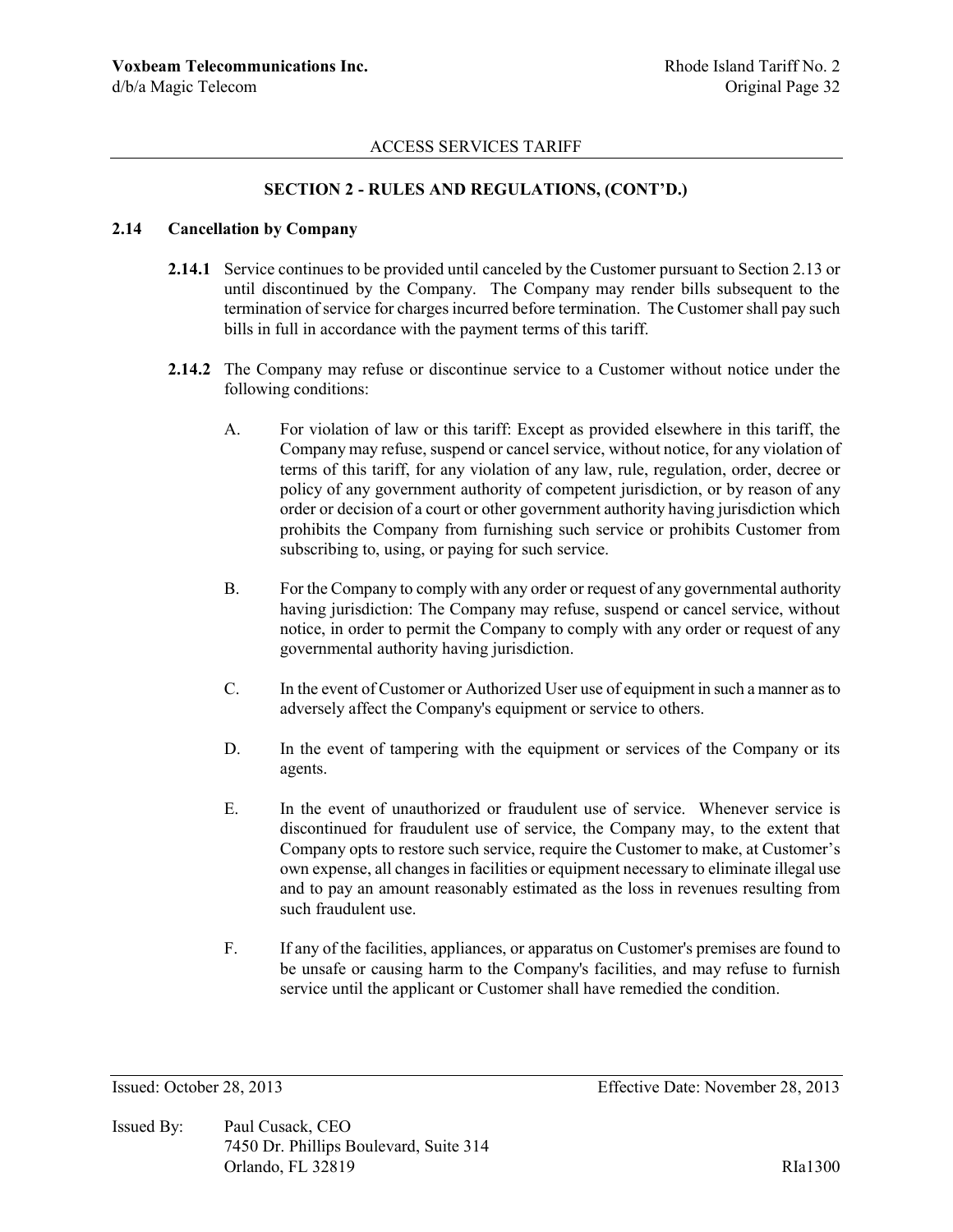### **SECTION 2 - RULES AND REGULATIONS, (CONT'D.)**

#### **2.14 Cancellation by Company, (Cont'd.)**

- **2.14.3** The Company may refuse or discontinue service provided that, unless otherwise stated, the Customer shall be given five (5) days written notice to comply with any rule or remedy any deficiency:
	- A. For nonpayment: The Company, by written notice to the Customer and in accordance with applicable law, may refuse, suspend or cancel service without incurring any liability when there is an unpaid balance for service that is past due.
	- B. For returned checks: The Customer whose check or draft is returned unpaid for any reason, after two attempts at collection, may, at the Company's discretion, be subject to refusal, suspension or cancellation of service in the same manner as provided for nonpayment of overdue charges.
	- C. For neglect or refusal to provide reasonable access to the Company or its agents for the purpose of inspection and maintenance of equipment owned by the Company or its agents.
	- D. For Customer use or Customer's permitting use of obscene, profane or grossly abusive language over the Company's facilities, and who, after five (5) days notice, fails, neglects or refuses to cease and refrain from such practice or to prevent the same, and to remove its property from the premises of such person.
	- E. For use of telephone service for any property or purpose other than that described in the application.
	- F. For Customer's breach of any contract for service between the Company and the Customer.
	- G. For periods of inactivity in excess of sixty (60) days.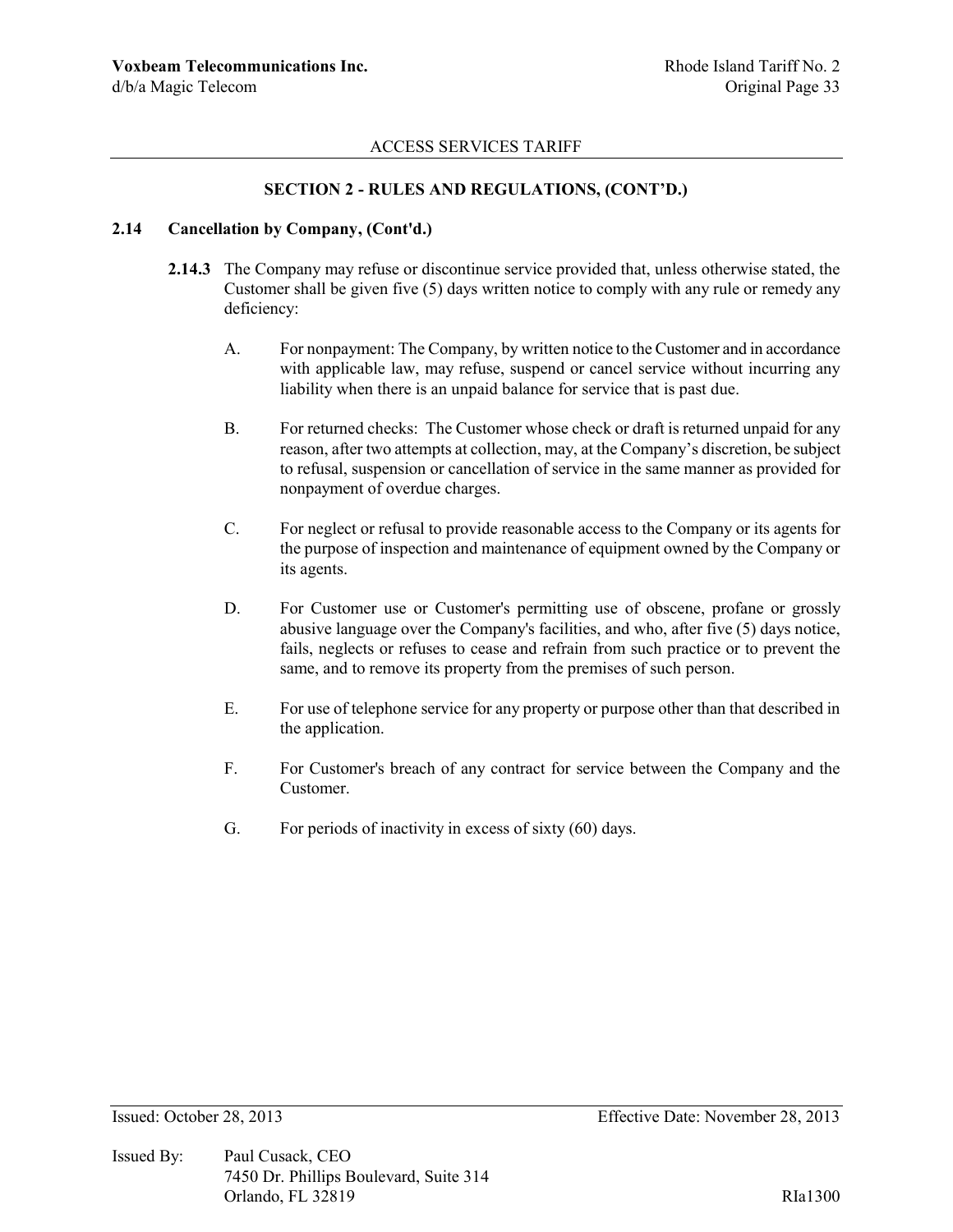## **SECTION 2 - RULES AND REGULATIONS, (CONT'D.)**

#### **2.15 Restoration of Service**

- **2.15.1** If service has been discontinued for nonpayment or as otherwise provided herein and the Customer wishes service continued, service may be restored at the Company's sole discretion, when all past due amounts are paid or the event giving rise to the discontinuance (if other than nonpayment) is corrected. Customers whose service was disconnect for non-payment may be required to pay a deposit and/or advance payment prior to service restoration.
- **2.15.2** A restoration fee of \$25.00, or the actual costs incurred by the Company plus an administrative charge, whichever is greater, applies to Customers whose service is restored following disconnection by the Company.
- **2.15.3** Restoration of disrupted services shall be in accordance with applicable Commission and/or Federal Communications Commission Rules and Regulations specified in Part 64, Subpart D, which specify the priority system for such activities.

Issued By: Paul Cusack, CEO 7450 Dr. Phillips Boulevard, Suite 314 Orlando, FL 32819 RIa1300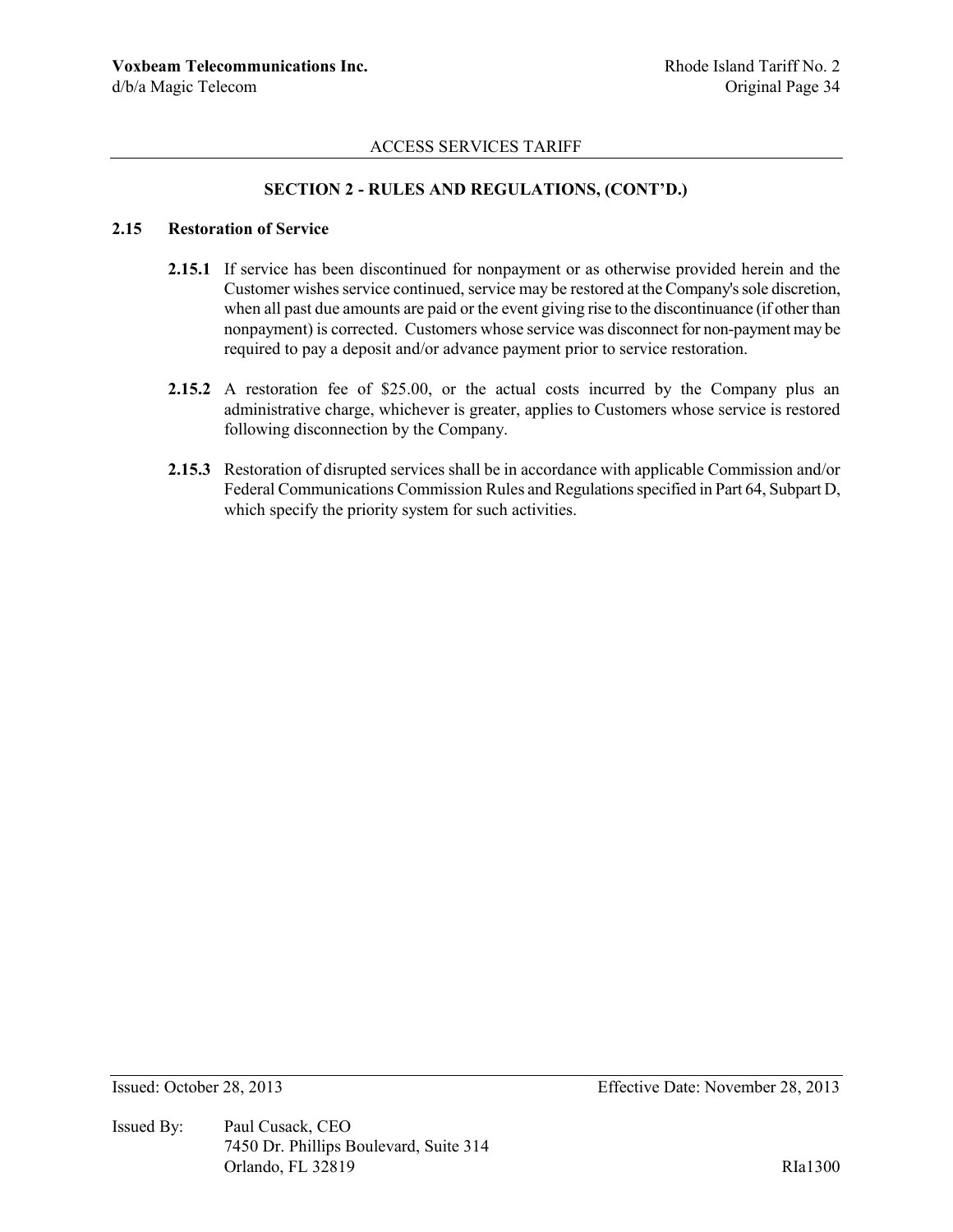### **SECTION 2 - RULES AND REGULATIONS, (CONT'D.)**

#### **2.16 Provision of Company Equipment and Facilities**

- **2.16.1** The Company shall use reasonable efforts to maintain only the facilities and equipment that it furnishes to the Customer. The Customer may not nor may the Customer permit others to rearrange, disconnect, remove, attempt to repair, or otherwise interfere with any of the facilities or equipment installed by the Company, except upon the written consent of the Company.
- **2.16.2** The Company may substitute, change or rearrange any equipment or facility at any time and from time to time, but shall not thereby alter the technical parameters of the service provided the Customer.
- **2.16.3** Equipment the Company provides or installs at the Customer premises shall not be used for any purpose other than that for which the equipment is provided.
- **2.16.4** The Company shall not be responsible for the installation, operation, or maintenance of any Customer provided communications equipment. Where such equipment is connected to the facilities furnished under this tariff, the responsibility of the Company shall be limited to the furnishing of facilities offered under this tariff and to the maintenance and operation of such facilities. Subject to this responsibility, the Company shall not be responsible for:
	- A. the transmission of signals by Customer provided equipment or for the quality of, or defects in, such transmission; or
	- B. the reception of signals by Customer-provided equipment; or
	- C. .network control signaling where such signaling is performed by Customer-provided network control signaling equipment.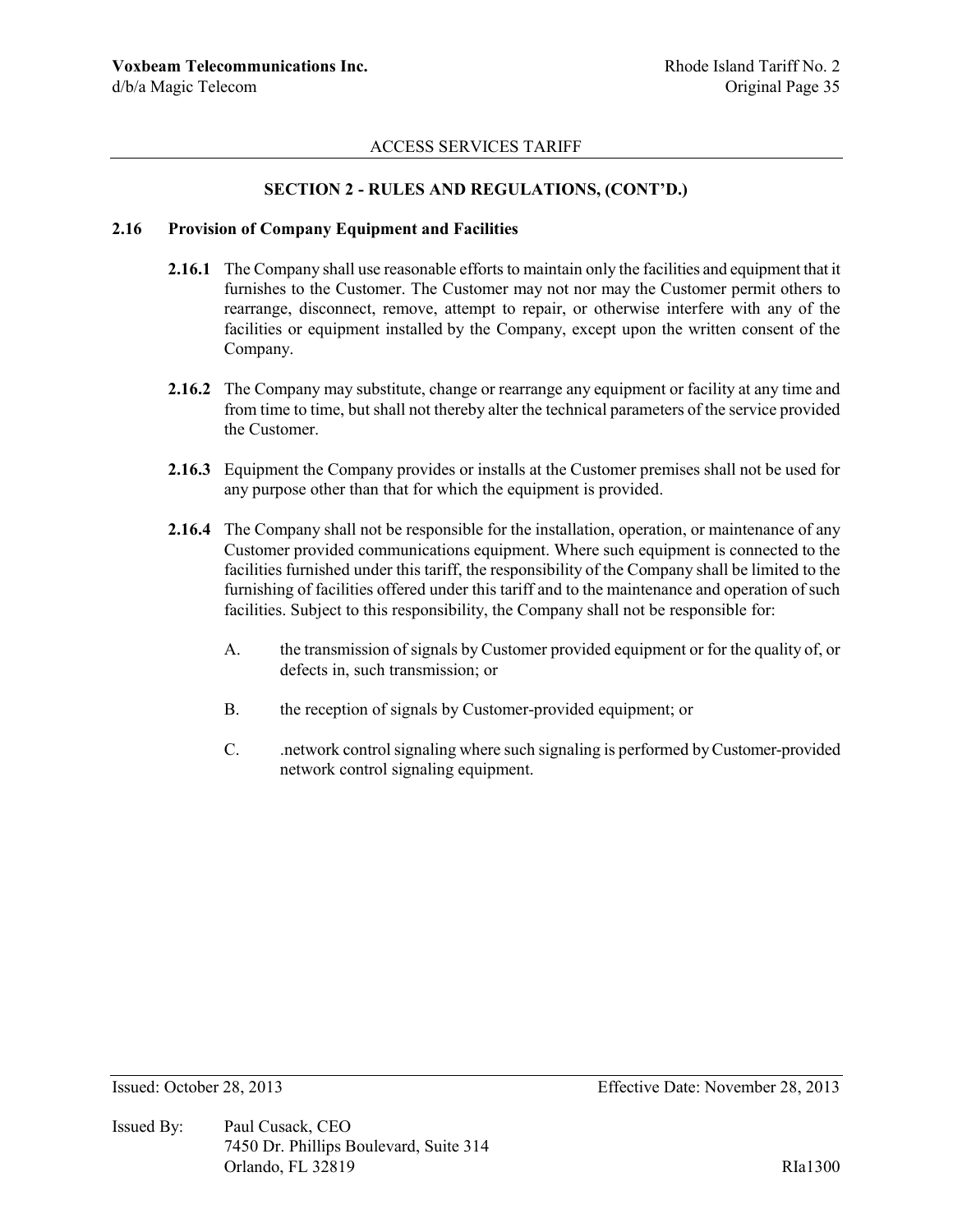# **SECTION 2 - RULES AND REGULATIONS, (CONT'D.)**

#### **2.17 Interconnection**

- 2.17.1 Service furnished by the Company may be interconnected with services or facilities of other authorized communications common carriers and with private systems, subject to technical limitations established by the Company. Service furnished by the Company is not part of a joint undertaking with such other common carriers or systems. Any special interface equipment or facilities necessary to achieve compatibility between the facilities of Company and other participating carriers shall be provided at the Customer's expense.
- **2.17.2** Connection with the facilities or services of other carriers shall be under the applicable terms and conditions of the other carriers' tariffs. The Customer is responsible for taking all necessary legal steps for interconnecting Customer-provided terminal equipment or systems with Company's facilities. Customer shall secure all licenses, permits, rights-of-way, and other arrangements necessary for such interconnection.
- **2.17.3** The Customer shall ensure that the facilities or equipment provided by another carrier are properly interconnected with the facilities or equipment of the Company. If the Customer maintains or operates the interconnected facilities or equipment in a manner which results or may result in harm to the Company's facilities, equipment, personnel, or the quality of service, the Company may, upon five (5) days written notice, require the use of protective equipment at the Customer's expense. If this written notice fails to eliminate the actual or potential harm, the Company may, upon additional five (5) days written notice, terminate the existing service of the Customer.
- **2.17.4** If harm to the Company's network, personnel or services is imminent due to interconnection with another carrier's services, the Company reserves the right to shut down Customer's service immediately, with no prior notice required.

Issued By: Paul Cusack, CEO 7450 Dr. Phillips Boulevard, Suite 314 Orlando, FL 32819 RIa1300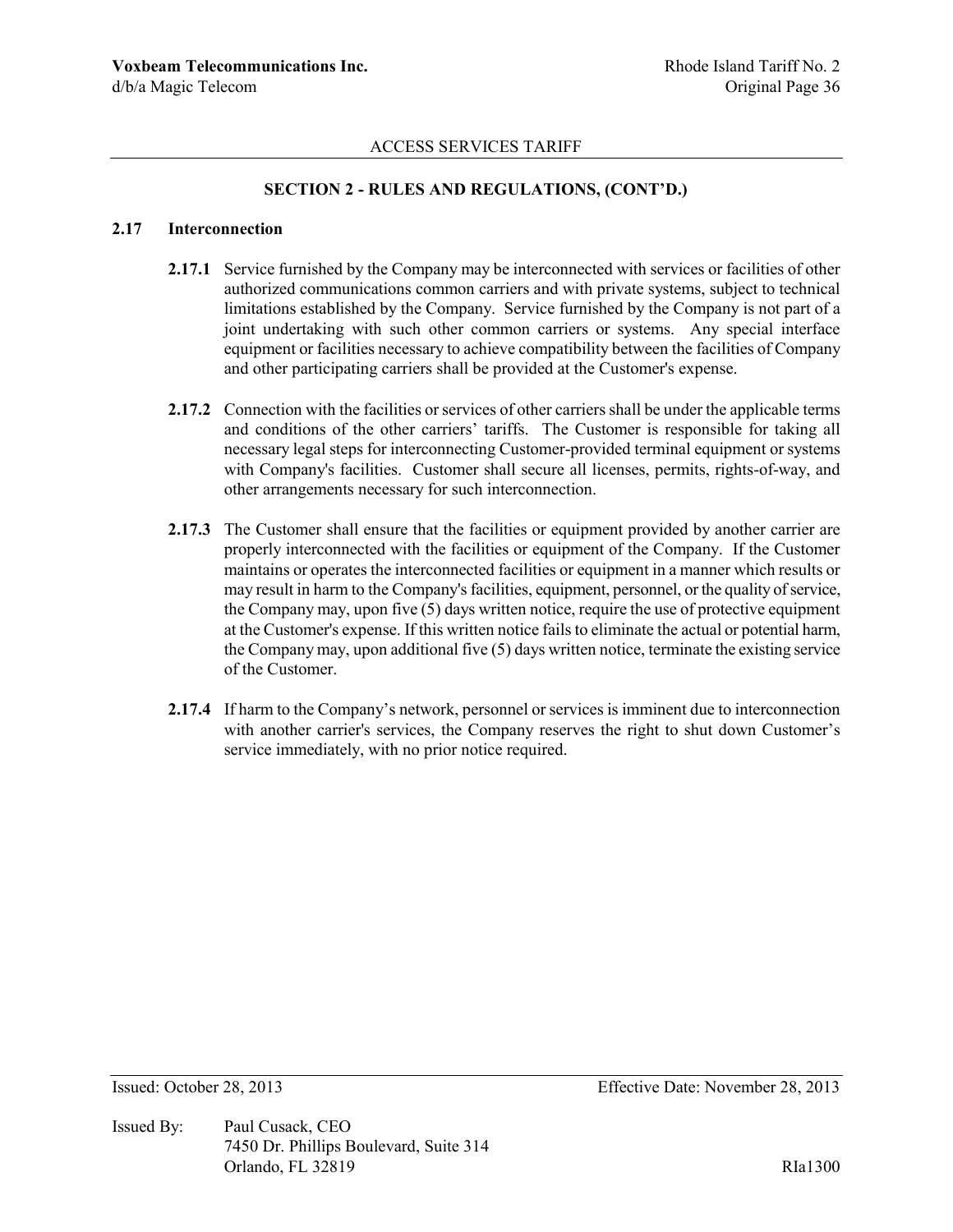## **SECTION 2 - RULES AND REGULATIONS, (CONT'D.)**

#### **2.18 Customer-Provided Equipment**

- **2.18.1** The Company's services are designed primarily for the transmission of voice-grade telephonic signals, except as otherwise stated in this tariff. A user may transmit any form of signal that is compatible with the Company's equipment, but the Company does not represent that its services will be suitable for purposes other than voice-grade telephonic communication except as specifically stated in this tariff.
- **2.18.2** Terminal equipment on the user's premises and the electric power consumed by such equipment shall be provided by and maintained at the expense of the Customer. The Customer is responsible for the provision of wiring or cable to connect its terminal equipment to the Company's network.
- **2.18.3** The Customer is responsible for ensuring that Customer-provided equipment connected to Company equipment and facilities is compatible with such equipment and facilities. The magnitude and character of the voltages and currents impressed on Company-provided equipment and wiring by the connection, operation, or maintenance of such equipment and wiring shall be such as not to cause damage to the Company-provided equipment and wiring or injury to the Company's employees or to other persons. Any additional protective equipment required to prevent such damage or injury shall be provided by the Company at the Customer's expense, subject to prior Customer approval of the equipment expense.
- **2.18.4** Upon suitable notification to the Customer, and at a reasonable time, the Company may make such tests and inspections as may be necessary to determine that the Customer is complying with the requirements under this Section 2.18 for the installation, operation, and maintenance of Customer-provided facilities, equipment, and wiring in the connection of Customerprovided facilities and equipment to Company-owned facilities and equipment.
- **2.18.5** If the protective requirements for Customer-provided equipment are not being complied with, the Company may take such action as it deems necessary to protect its facilities, equipment, and personnel. The Company may, upon five (5) days written notice, require the use of additional protective equipment at the Customer's expense. If this written notice fails to remedy any protective deficiencies or potential harm, the Company may, upon additional five (5) days written notice, terminate the existing service of the Customer.
- **2.18.6** If harm to the Company's network, personnel or services is imminent, the Company reserves the right to shut down Customer's service immediately, with no prior notice required.

Issued By: Paul Cusack, CEO 7450 Dr. Phillips Boulevard, Suite 314 Orlando, FL 32819 RIa1300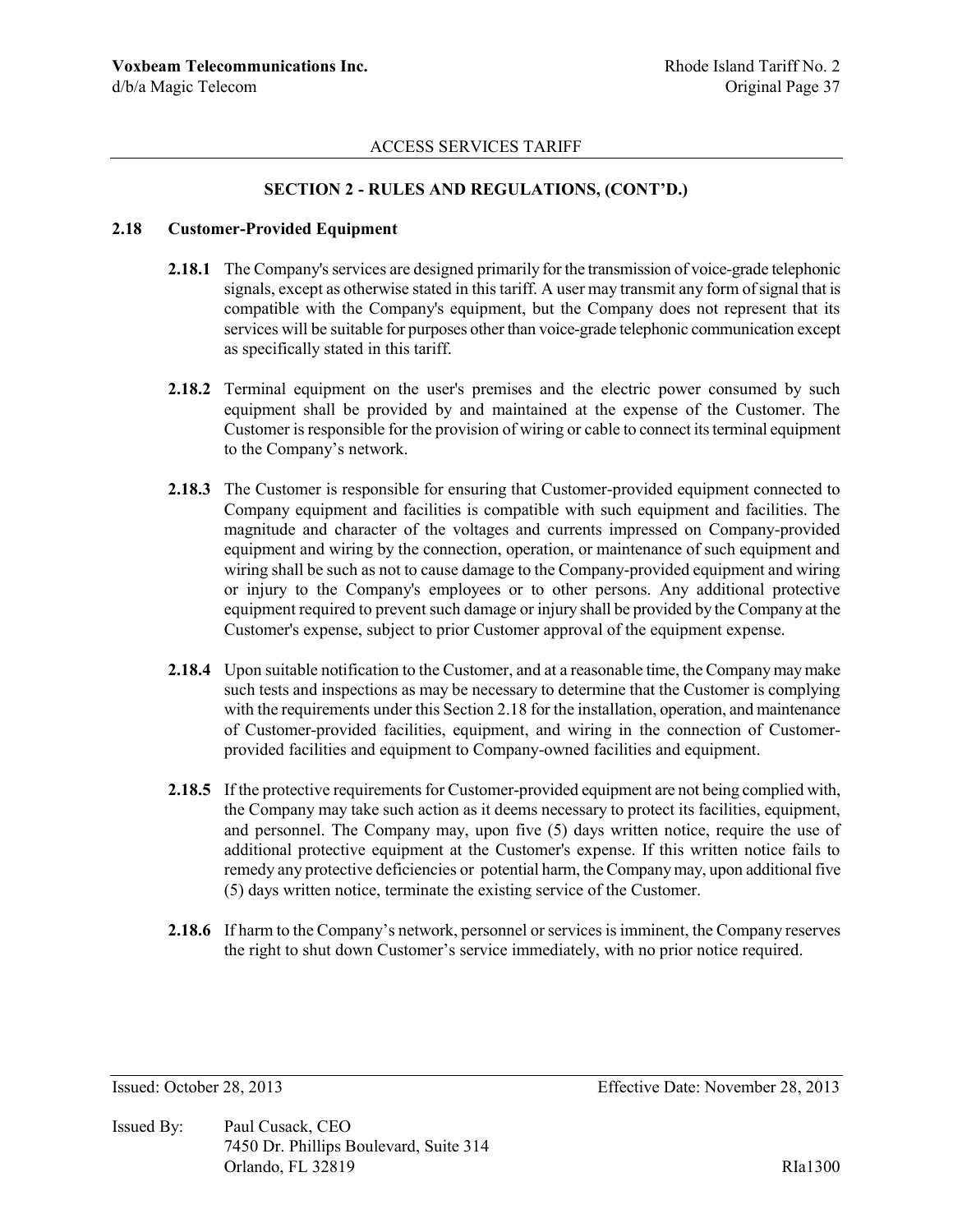## **SECTION 2 - RULES AND REGULATIONS, (CONT'D.)**

#### **2.19 Inspection, Testing and Adjustments**

- **2.19.1** The Company may, upon reasonable notice, make such tests and inspections as may be necessary to determine whether the terms and conditions of this tariff are being complied with in the installation, operation or maintenance of the Customer's or the Company's facilities or equipment. The Company may interrupt service at any time, without penalty or liability, due to the departure from or reasonable suspicion of the departure from any of these terms and conditions.
- **2.19.2** Upon reasonable notice, the facilities or equipment provided by the Company shall be made available to the Company for such tests and adjustments as may be necessary for their maintenance in a condition satisfactory to the Company. No interruption allowance shall be granted for the time during which such tests and adjustments are made, unless such interruption exceeds twenty-four hours in length and is requested by the Customer.
- **2.19.3** The Company will provide the Customer reasonable notification of service-affecting activities that may occur in normal operation of its business. Such activities may include, but are not limited to, equipment or facilities additions, removals or rearrangements and routine preventative maintenance. Generally, such activities are not specific to an individual Customer but affect many Customers' services. No specific advance notification period applies to all service activities. The Company will work cooperatively with the Customer to determine the reasonable notification requirements. With some emergency or unplanned service-affecting conditions, such as an outage resulting from cable damage, notification to the Customer may not be possible.

Issued By: Paul Cusack, CEO 7450 Dr. Phillips Boulevard, Suite 314 Orlando, FL 32819 RIa1300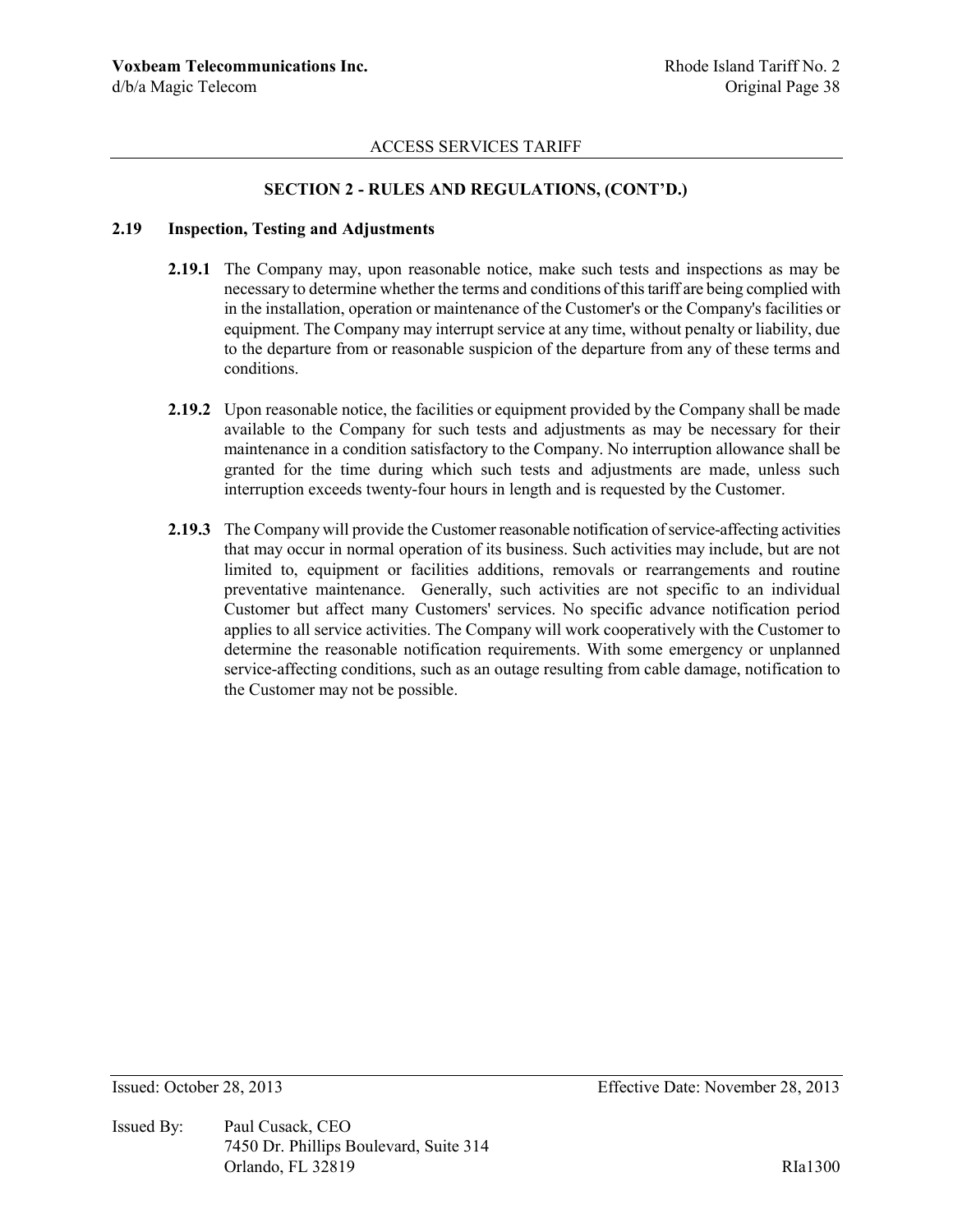## **SECTION 2 - RULES AND REGULATIONS, (CONT'D.)**

#### **2.20 Allowances for Interruptions in Service**

## **2.20.1 General**

- A. Upon the written request of the Customer, delivered to the Company no later than thirty (30) days following the date of service interruption, a credit allowance will be given when service is interrupted, except as specified in Section 2.20.2 following. A service is interrupted when it becomes inoperative to the Customer, e.g., the Customer is unable to transmit or receive, because of a failure of a component furnished by the Company under this tariff.
- B. An interruption period begins when the Customer reports to the Company a service, facility or circuit is inoperative and, if necessary, releases it for testing and repair by the Company, as determined in its sole and reasonable discretion. An interruption period ends when the service, facility or circuit is operative.
- C. If the Customer reports a service, facility or circuit to be interrupted but declines to release it for testing and repair, refuses access to its premises for test and repair by the Company, or continues to make voluntary use of the service, the service, facility or circuit is considered to be impaired but not interrupted. No credit allowances will be made for a service, facility or circuit considered by the Company to be impaired.
- D. The Customer shall be responsible for the payment of service charges for visits by the Company's agents or employees to the premises of the Customer when the service difficulty or trouble report results from the use of equipment or facilities provided by any party other than the Company, including but not limited to the Customer.

Issued By: Paul Cusack, CEO 7450 Dr. Phillips Boulevard, Suite 314 Orlando, FL 32819 RIa1300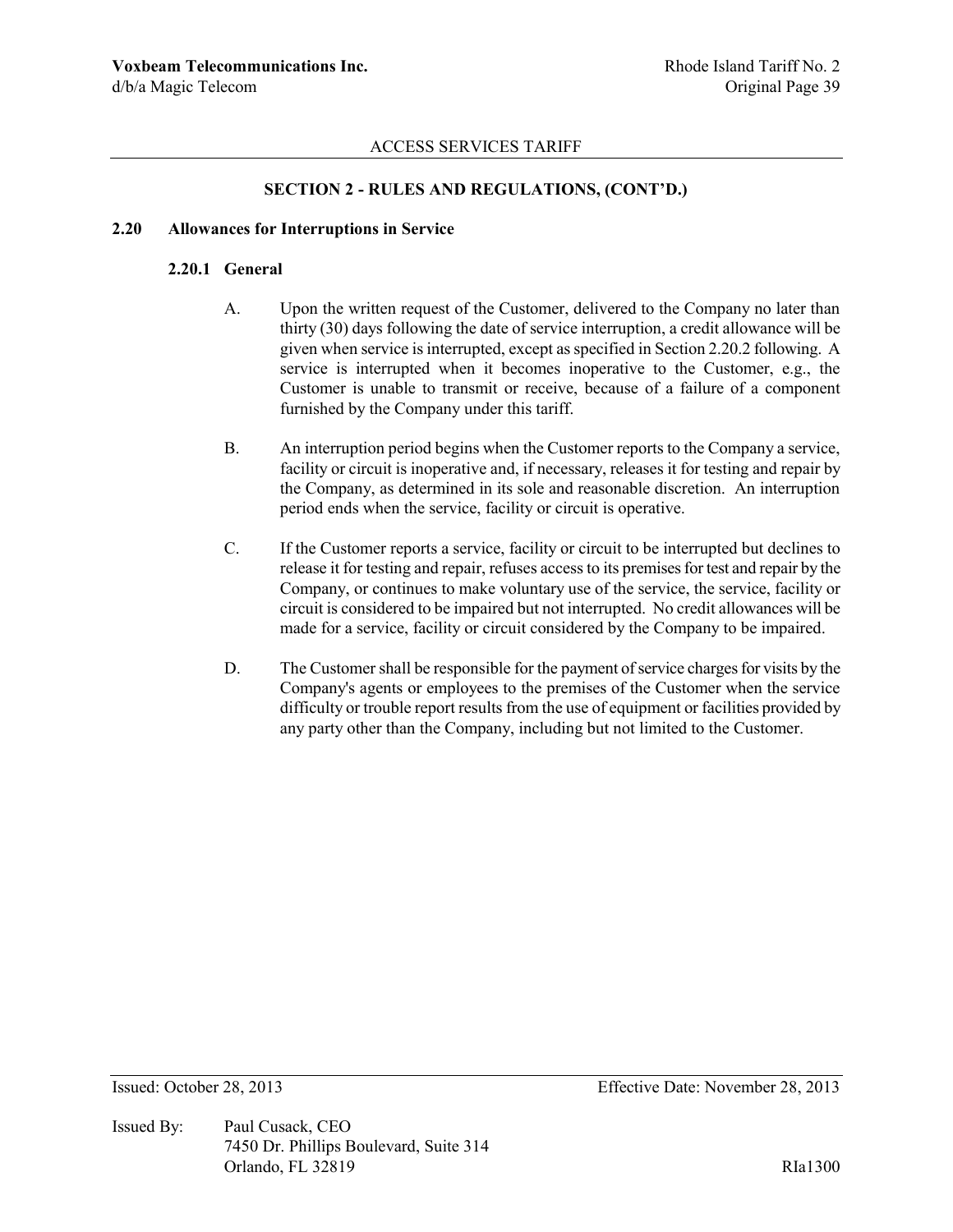## **SECTION 2 - RULES AND REGULATIONS, (CONT'D.)**

#### **2.20 Allowances for Interruptions in Service, (Cont'd.)**

### **2.20.2 Limitations of Allowances**

- A. No credit allowance will be made for any interruption in service:
	- 1. due to the negligence of or noncompliance with the provisions of this tariff by any person or entity other than the Company, including but not limited to the Customer;
	- 2. due to the failure of power, equipment, systems, connections or services not provided by the Company;
	- 3. due to circumstances or causes beyond the reasonable control of the Company;
	- 4. during any period in which the Company is not given full and free access to its facilities and equipment for the purposes of investigating and correcting interruptions;
	- 5. during any period when the Customer has released service to the Company for maintenance purposes or for implementation of a Customer order for a change in service arrangements;
	- 6. that occurs or continues due to the Customer's failure to authorize replacement of any element of special construction; and
	- 7. that was not reported to the Company within 30 days of the date that service was affected.
	- 8. Cellular and other wireless transmission is subject to interruptions including but not limited to, dropped calls, interrupted calls, unintelligible calls, oneway audio and other problems created by factors beyond Company's control. Under no circumstances will Company provide credit or payment of any kind for calls which experience problems related to cellular (wireless) transmissions.

Issued By: Paul Cusack, CEO 7450 Dr. Phillips Boulevard, Suite 314 Orlando, FL 32819 RIa1300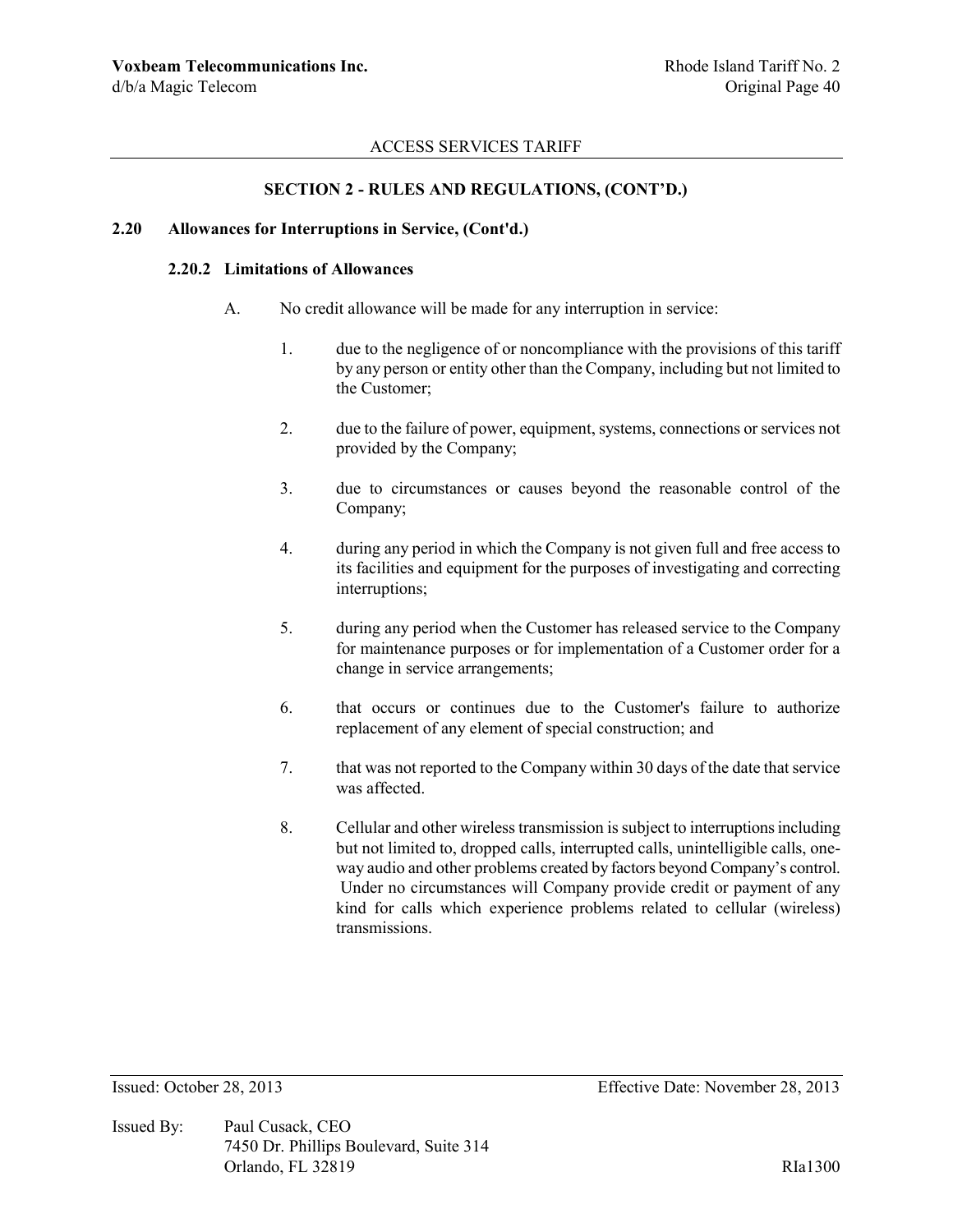#### **SECTION 2 - RULES AND REGULATIONS, (CONT'D.)**

#### **2.20 Allowances for Interruptions in Service, (Cont'd.)**

### **2.20.3 Use of Another Means of Communications**

If the Customer elects to use another means of communications during the period of interruption, the Customer must pay the charges for the alternative service used.

#### **2.20.4 Application of Credits for Interruptions in Service**

- A. Except as provided in Section 2.20.2 A., if a Customer's service is interrupted, and it remains interrupted for eight normal working hours or longer after access to the premises is made available and after being reported to be out of order, appropriate adjustments or refunds shall be made to the Customer, when such adjustment exceeds \$1.00.
- B. The amount of adjustment or refund shall be determined on the basis of the known period of interruption, generally beginning from the time the service interruption is first reported. The refund to the Customer shall be a pro rata part of the month's flat rate charges (if any) for the period of days and that portion of the service facilities rendered useless or inoperative. The refund may be accomplished by a credit on a subsequent bill for the service.
- C. For purposes of credit computation every month shall be considered to have seven hundred and twenty (720) hours. For services with a monthly recurring charge, no credit shall be allowed for an interruption of continuous duration of less than eight (8) hours. The Customer shall be credited for an interruption of eight (8) or more hours at the rate of 1/720th of the monthly charge for the services affected for each day that the interruption continues. The formula used for computation of credits is as follows:

Credit =  $A/720 \times B$ 

 $A =$  outage time in hours (must be 8 or more)  $B =$  total monthly recurring charge for affected service.

D. No credits will be provided for usage sensitive services.

Issued By: Paul Cusack, CEO 7450 Dr. Phillips Boulevard, Suite 314 Orlando, FL 32819 RIa1300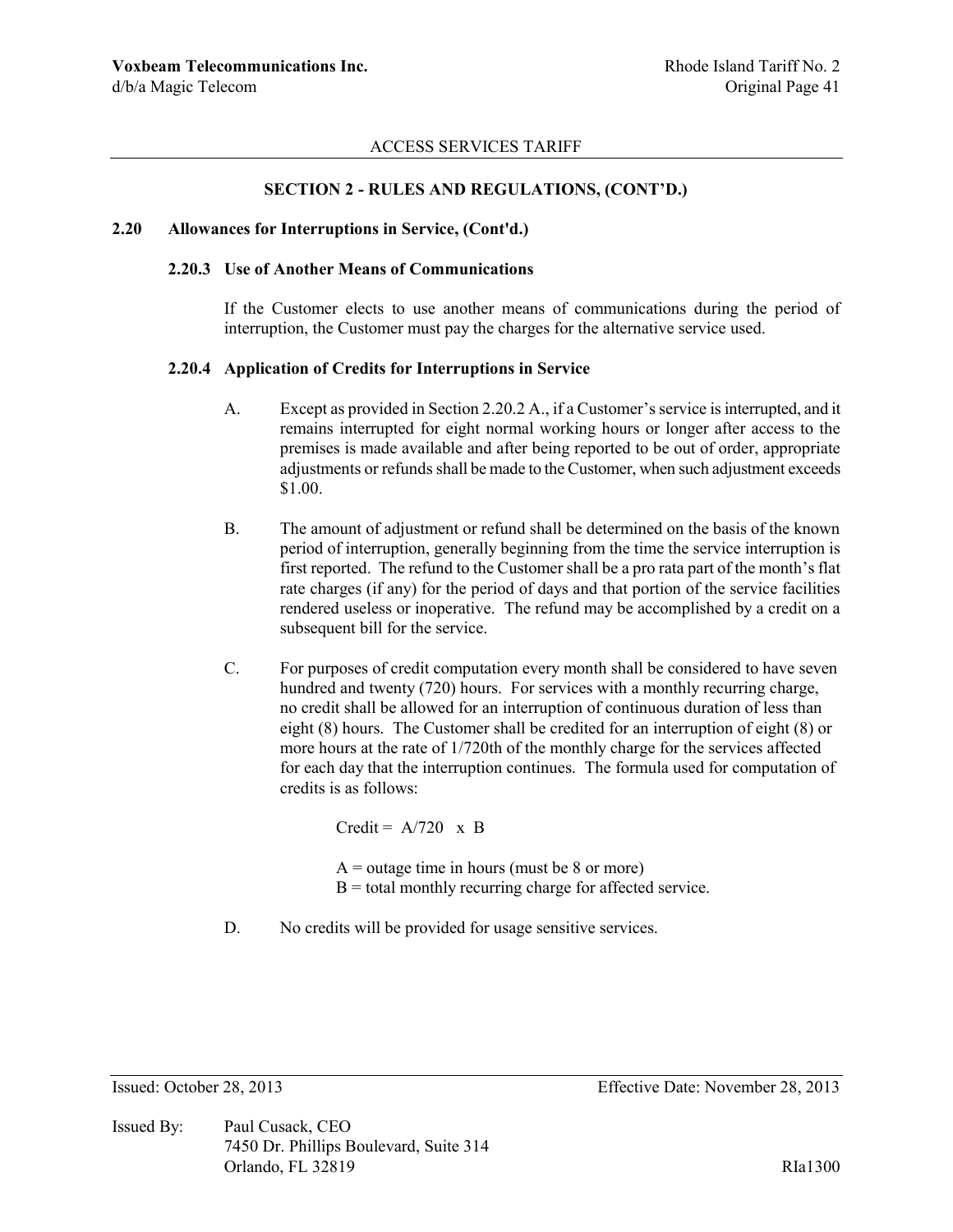## **SECTION 2 - RULES AND REGULATIONS, (CONT'D.)**

#### **2.21 Notices and Communications**

- **2.21.1** The Customer shall designate on the service order, or shall otherwise provide, an address to which the Company shall mail or deliver all notices and other communications, except that Customer may also designate a separate address to which the Company's bills for service shall be mailed.
- **2.21.2** The Company shall designate on the service order an address to which the Customer shall mail or deliver all notices and other communications, except that Company may designate a separate address on bills for service to which the Customer shall mail payment on that bill.
- **2.21.3** Notice of a pending disconnection of a Customer's service may contain the reason for the notice, the date of the notice, a description of any remedies the Customer may make, the time allotted for the Customer to make remedies (if any), and a toll free customer service number the Customer may call to obtain additional information.
- **2.21.4** Except as otherwise stated in this tariff, all other notices or communications required to be given under this tariff will be in writing.
- **2.21.5** Notices and other communications of either party, and all bills mailed by the Company, shall be presumed to have been delivered to the other party on the second business day following placement of the notice, communication or bill with the U.S. mail or a private delivery service, prepaid and properly addressed, or when actually received or refused by the addressee, whichever occurs first.
- **2.21.6** The Company or the Customer shall advise the other party of any changes to the addresses designated for notices, other communications or billing, by following the procedures for giving notice set forth herein.

Issued By: Paul Cusack, CEO 7450 Dr. Phillips Boulevard, Suite 314 Orlando, FL 32819 RIa1300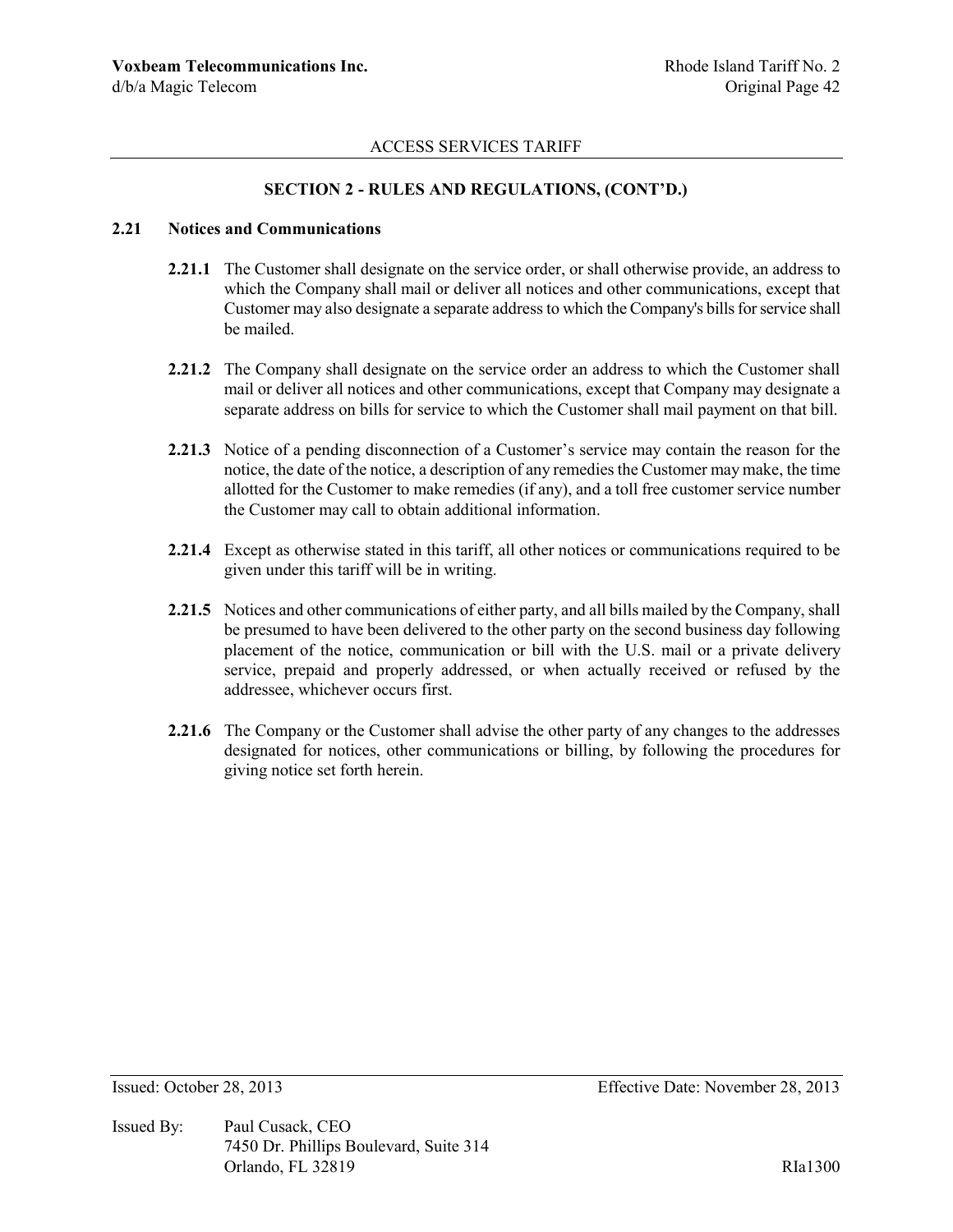## **SECTION 2 - RULES AND REGULATIONS, (CONT'D.)**

#### **2.22 Mixed Interstate and Intrastate Switched Access Services**

- **2.22.1** When mixed interstate and intrastate switched access service is provided, all charges, including nonrecurring charges, usage charges, and optional features, will be prorated between interstate and intrastate. The percentage provided in the reports as set forth in 2.9.2 preceding will serve as the basis for prorating the charges. Except as provided in Section 2.24, the percentage of an access service to be charged as interstate is applied in the following manner:
	- A. For nonrecurring chargeable rate elements, multiply the PIU times the quantity of chargeable elements times the interstate tariff rate per element.
	- B. For usage sensitive chargeable rate elements, multiply the PIU times actual use (measured or Company assumed average use) times the interstate rate.
- **2.22.2** A similar calculation is then performed to determine the intrastate portion of the bill.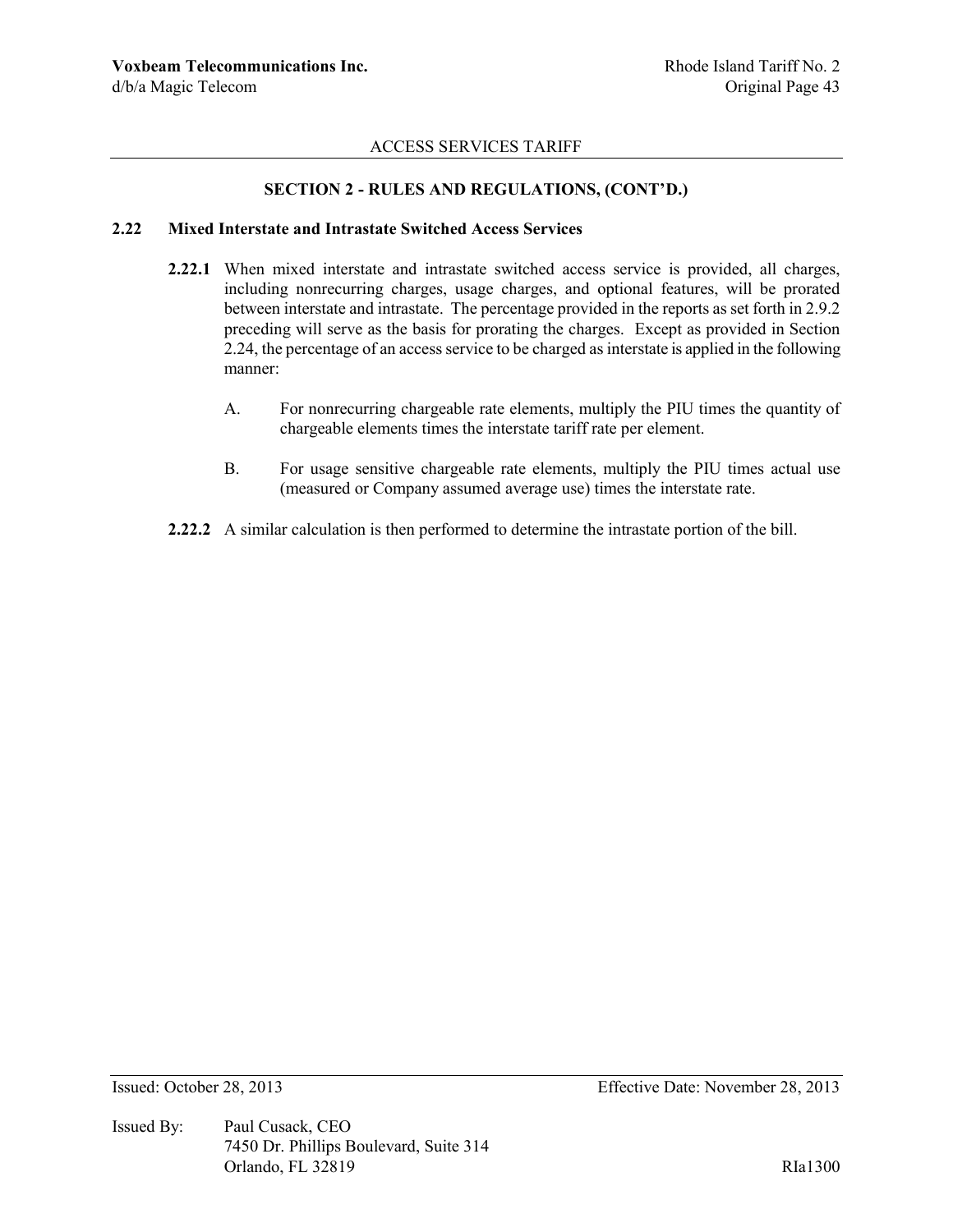## **SECTION 2 - RULES AND REGULATIONS, (CONT'D.)**

#### **2.23 Determination of Jurisdiction of Mixed Interstate and Intrastate Dedicated Facilities**

- **2.23.1** When mixed interstate and intrastate service is provided over a dedicated facility, the jurisdiction will be determined as follows. For jurisdictional reports required for switched access, see Section 2.9.2.
	- A. If the Customer's estimate of the interstate traffic on the service equals 10% or more of the total traffic on that service, the service will be provided according to the applicable rules and regulations of the appropriate interstate tariff.
	- B. If the Customer's estimate of the interstate traffic on the service is less than 10% of the total traffic on that service, the service will be provided according to the applicable rules and regulations of this tariff.
	- C. If the percentage of interstate traffic on the service changes to the extent that it alters the jurisdiction of the service, the Customer must notify the Company of any required change in status. The affected service will revert to the appropriate jurisdictional tariff within the next full billing cycle. Any applicable termination liability will be transferred with the jurisdictional change of the service.

Issued By: Paul Cusack, CEO 7450 Dr. Phillips Boulevard, Suite 314 Orlando, FL 32819 RIa1300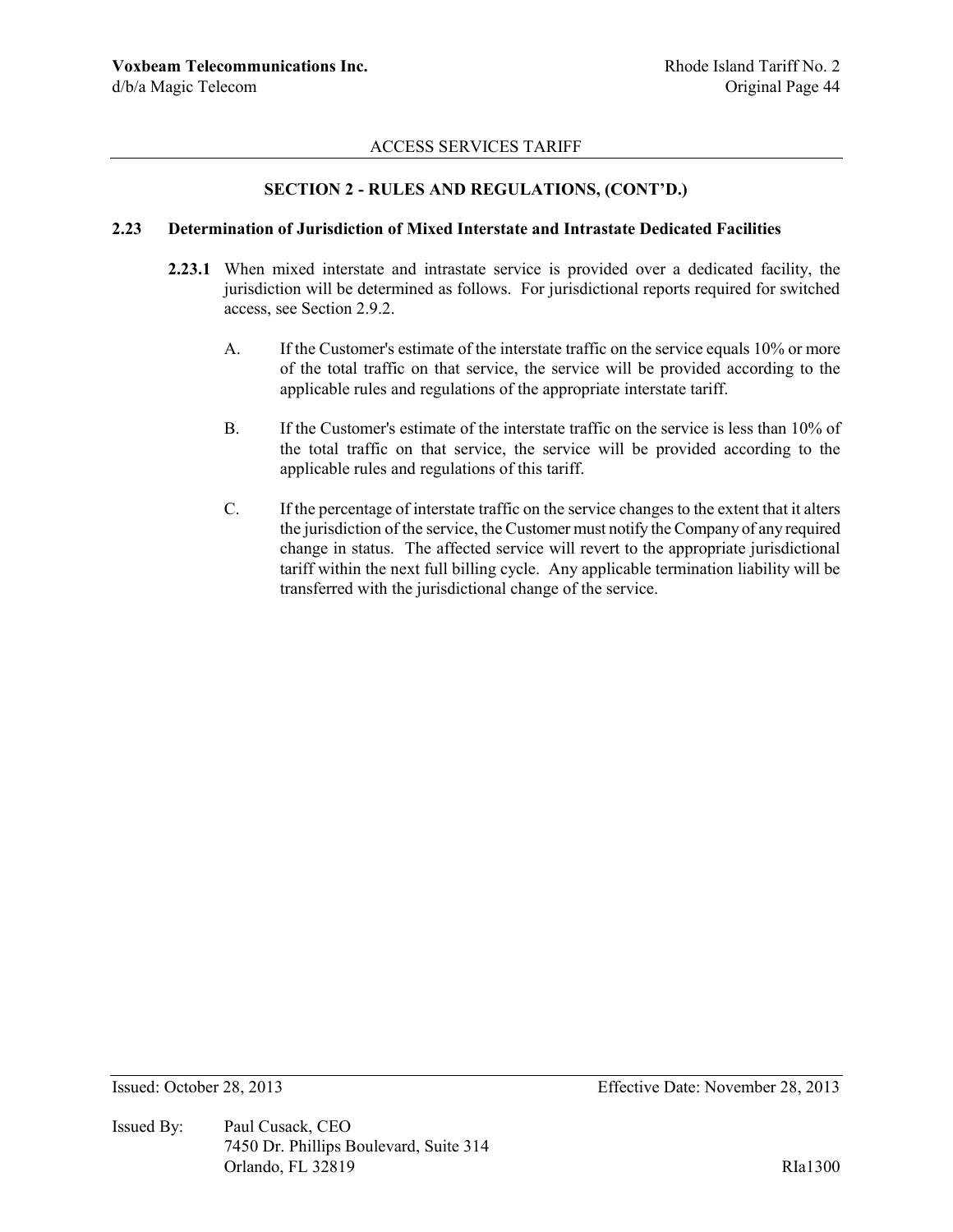## **SECTION 2 - RULES AND REGULATIONS, (CONT'D.)**

# **2.24 Identification and Rating of VoIP-PSTN Traffic**

## **2.24.1 Scope**

VoIP-PSTN Traffic is the traffic exchanged in time division multiplexing ("TDM") format that originates and/or terminates in Internet protocol ("IP") format. This section governs the identification of VoIP-PSTN Traffic that is required to be compensated at interstate access rates (unless the parties have agreed otherwise) by the Federal Communications Commission in its Report and Order in WC Docket Nos. 10-90 et. al., FCC No. 11-161 (November 18, 2011) ("FCC Order"). Specifically, this section establishes the method of separating such traffic (referred to in this tariff as "Relevant VoIP-PSTN Traffic") from the Customer's traditional intrastate access traffic, so that such Relevant VoIP-PSTN Traffic can be billed in accordance with the FCC Order.

## **2.24.2 Rating of VoIP-PSTN Traffic**

The Relevant VoIP-PSTN Traffic identified in accordance with this tariff section will be billed at the interstate rates set forth in the Company's FCC access tariff, Tariff FCC No. 1.

Issued By: Paul Cusack, CEO 7450 Dr. Phillips Boulevard, Suite 314 Orlando, FL 32819 RIa1300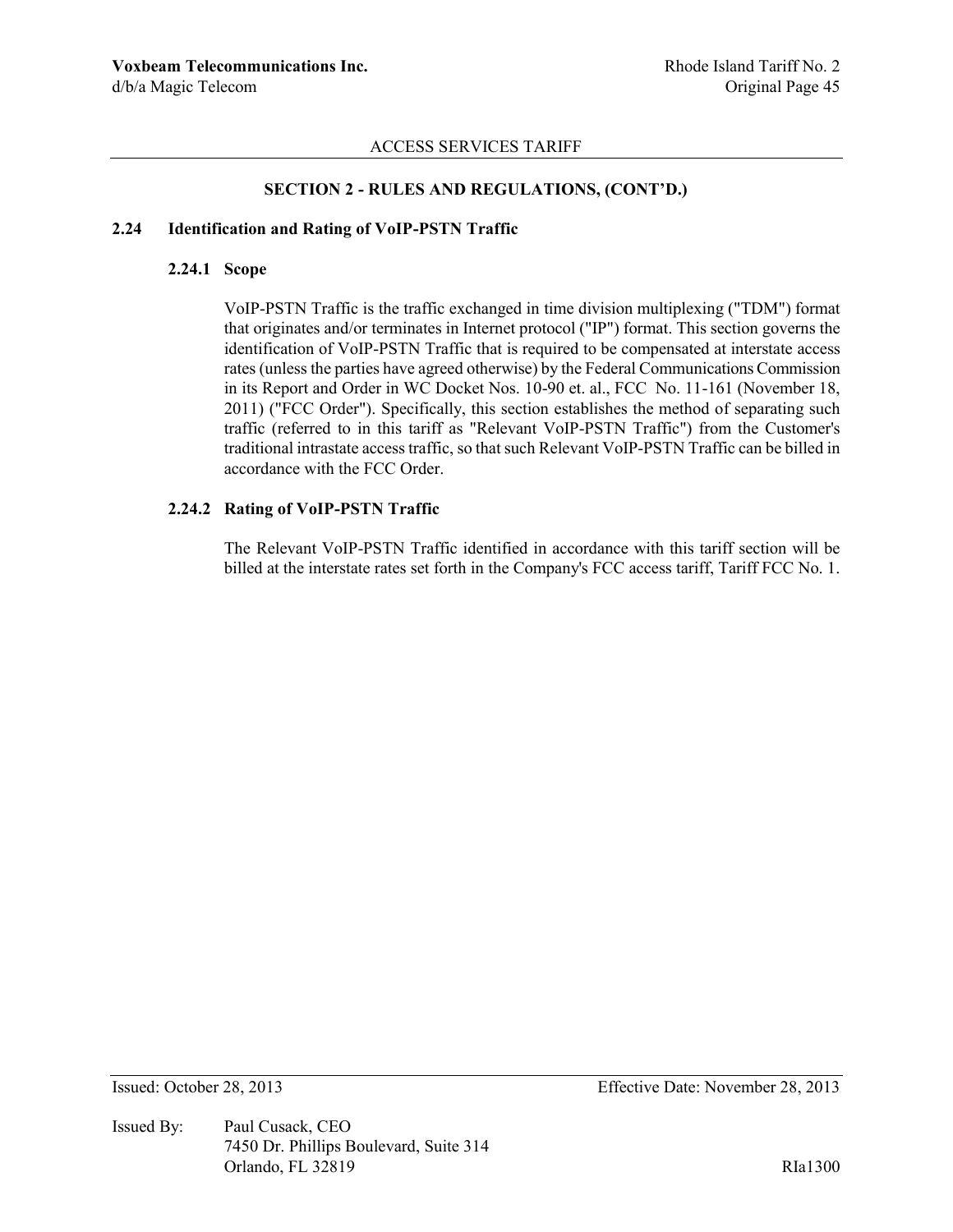## **SECTION 2 - RULES AND REGULATIONS, (CONT'D.)**

#### **2.24 Identification and Rating of VoIP-PSTN Traffic, (Cont'd.)**

#### **2.24.3 Calculation and Application of Percent-VoIP-Usage Factor**

The Company will determine the number of Relevant VoIP-PSTN Traffic minutes of use ("MOU") to which interstate rates will be applied under subsection (B), above, by applying a Percent VoIP Usage ("PVU") factor to the total intrastate access MOU (however determined – either based on call detail information or PIU) exchanged between the Company and the Customer. The PVU will be derived and applied as follows:

- A. The Customer will calculate and furnish to the Company a factor (the "PVU-A") representing the percentage of the total intrastate and interstate access MOU that the Customer exchanges with the Company in the State, that (a) is sent to the Company and that originates in IP format; or (b) is received from the Company and terminates in IP format. This PVU-A shall be based on information such as the number of the Customer's retail VoIP subscriptions in the state (e.g., as reported on FCC Form 477), traffic studies, actual call detail, or other relevant and verifiable information.
- B. Company will, likewise, calculate a factor (the "PVU-B") representing the percentage of the Company's total access MOU in the State that the Company originates or terminates in IP format. This PVU-B shall be based on information such as the number of the Company's retail VoIP subscriptions in the state (e.g., as reported on FCC Form 477), traffic studies, actual call detail, or other relevant and verifiable information.
- C. The Company will use the PVU-A and PVU-B factors to calculate an effective PVU factor that represents the percentage of total access MOU exchanged between the Company and the Customer that is originated or terminated in IP format, whether at the Company's end, at the Customer's end, or at both ends. The PVU factor will be calculated as the sum of: (A) the PVU-A factor and (B) the PVU-B factor times (1.0 minus the PVU-A factor).

Issued By: Paul Cusack, CEO 7450 Dr. Phillips Boulevard, Suite 314 Orlando, FL 32819 RIa1300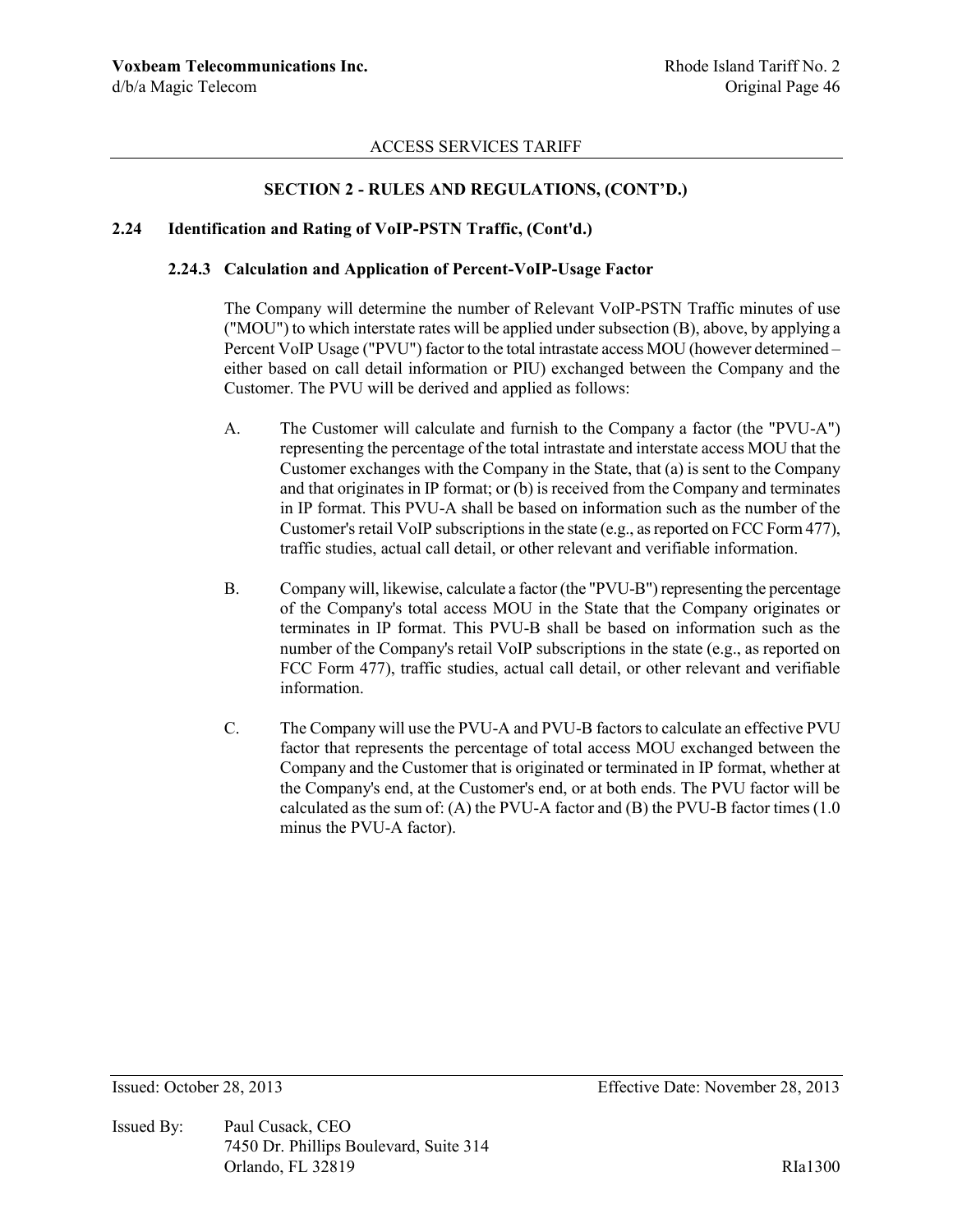# **SECTION 2 - RULES AND REGULATIONS, (CONT'D.)**

#### **2.24 Identification and Rating of VoIP-PSTN Traffic, (Cont'd.)**

### **2.24.3 Calculation and Application of Percent-VoIP-Usage Factor, (Cont'd.)**

D. The Company will apply the effective PVU factor to the total intrastate access MOU exchanged with the Customer to determine the number of Relevant VoIP-PSTN Traffic MOUs.

Example 1: The PVU-B is 10% and the PVU-A is 40%. The effective PVU factor is equal to  $40\% + (10\% \times 60\%) = 46\%$ . The Company will bill 46% of the Customer's intrastate access MOU in accordance with the Company's applicable interstate switched access tariff.

Example 2: The PVU-B is 10% and the PVU-A is 0%. The effective PVU factor is  $0\% + (100\% \times 10\%) = 10\%$ . The Company will bill 10% of the Customer's intrastate access MOU in accordance with the Company's applicable interstate switched access tariff.

Example 3: The PVU-A is 100%. No matter what the PVU-B factor is, the effective PVU is 100%. The Company will bill 100% of the Customer's intrastate access MOU in accordance with the Company's applicable interstate switched access tariff.

E. If the Customer does not furnish the Company with a PVU-A pursuant to the preceding paragraph 1, the Company will utilize an effective PVU equal to the PVU-B.

Issued By: Paul Cusack, CEO 7450 Dr. Phillips Boulevard, Suite 314 Orlando, FL 32819 RIa1300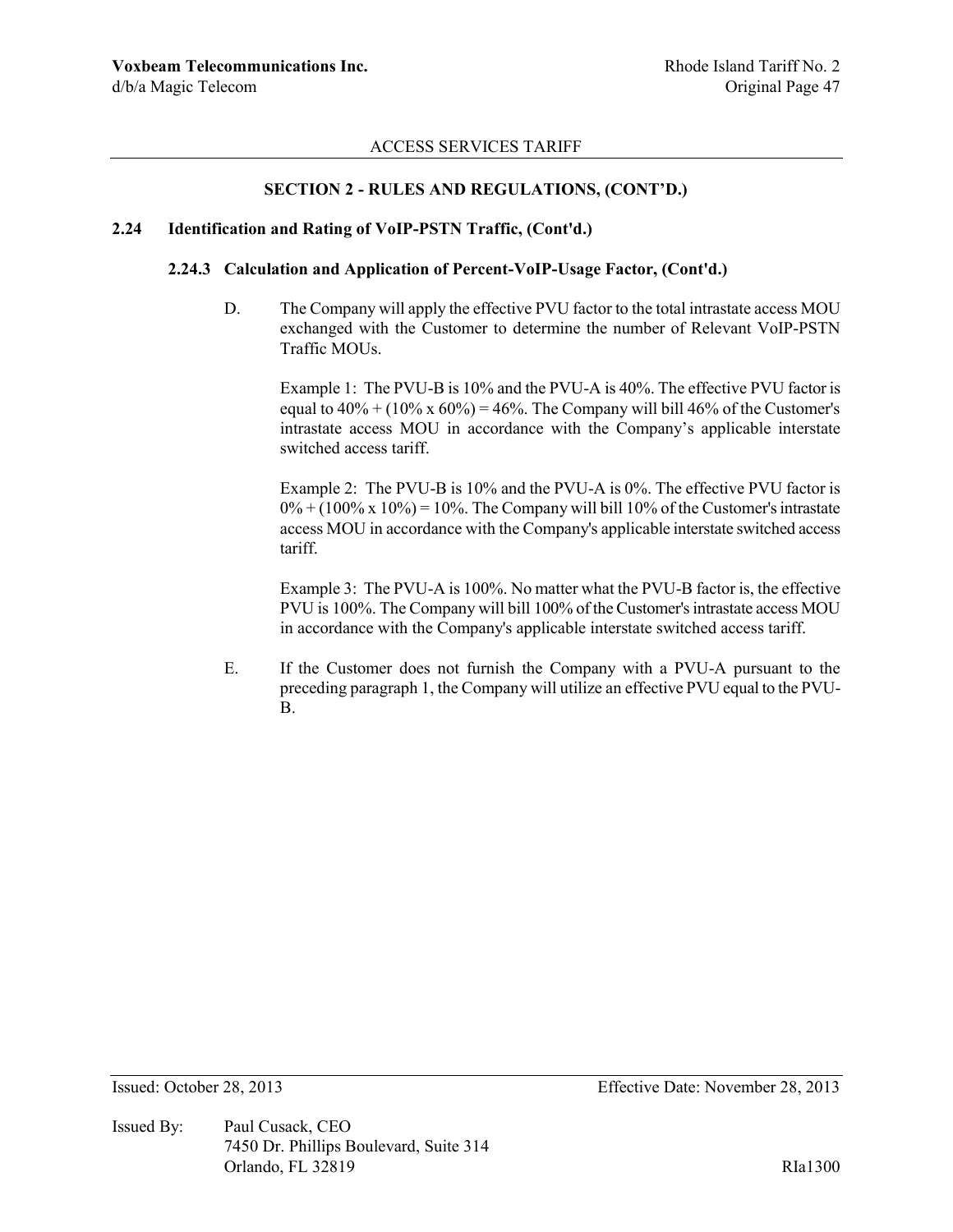### **SECTION 2 - RULES AND REGULATIONS, (CONT'D.)**

### **2.24 Identification and Rating of VoIP-PSTN Traffic, (Cont'd.)**

### **2.24.4 PVU Factor Updates**

The Customer may update the PVU-A factor or the Company may update the PVU-B quarterly using the method set forth in subsection  $(C)(1)$ , above. If the Customer chooses to submit such updates, it shall forward to the Company, no later than 15 days after the first day of January, April, July and/or October of each year, a revised PVU-A factor based on data for the prior three months, ending the last day of December, March, June and September, respectively. The Company will use the revised PVU-A to calculate a revised PVU. The revised PVU factor will apply prospectively and serve as the basis for billing until superseded by a new PVU.

#### **2.24.5 PVU Factor Verification**

Not more than twice in any year, the Company may ask the Customer to verify the PVU-A factor furnished to the Company and Customer may ask the Company to verify the PVU-B factor and the calculation of the PVU factor. The party so requested shall comply, and shall reasonably provide the records and other information used to determine the respective PVU-A and PVU-B factors.

Issued By: Paul Cusack, CEO 7450 Dr. Phillips Boulevard, Suite 314 Orlando, FL 32819 RIa1300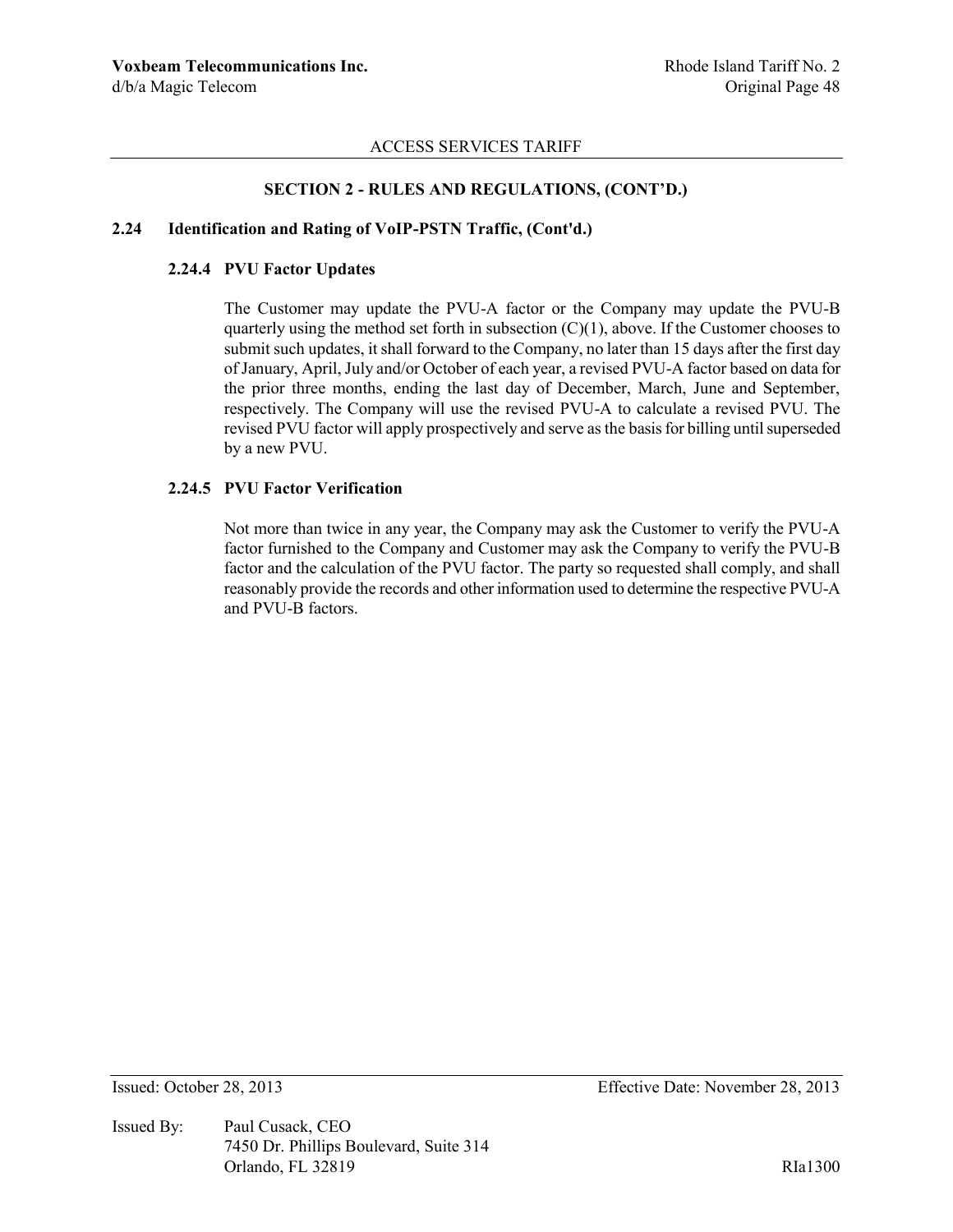# **SECTION 3 - SWITCHED ACCESS SERVICE**

#### **3.1 General**

- **3.1.1** Switched Access Service provides a two-point communications path between a Customer's Premises and an End User's Premises. It provides for the use of common terminating, switching and trunking facilities and common subscriber plant, and is functionally equivalent to the incumbent local exchange company (ILEC) interstate exchange access services typically associated with the following rate elements: carrier common line (originating); carrier common line (terminating); local end office switching (including common trunk port); interconnection charge; information surcharge; tandem switched transport termination (fixed) (including common multiplexing); tandem switched transport facility (per mile); and tandem switching.
- **3.1.2** When a rate as set forth in this tariff is shown to more than two decimal places, the charges will be determined using the rate shown. The resulting amount will then be rounded to the nearest penny (i.e., rounded to two decimal places).
- **3.1.3** In the absence of an ASR as described in Section 3.4, delivery of calls to, or acceptance of calls from, the Customer's End User location(s) via Company-provided switched access services shall constitute a Constructive Order and an agreement by the Customer to purchase the Company's switched access services as described and priced herein.
- **3.1.4** In those situations where a CMRS provider terminates interMTA traffic to the end-user subscribers of the Company then the rates, terms and conditions of this tariff will apply.
- **3.1.5** The Company will assess and collect switched access rate elements under this tariff for access services, regardless of whether the Company itself delivers such traffic to the called party's premises or delivers the call to the called party's premises via contractual or other arrangements with an affiliated or unaffiliated provider of VoIP service that does not itself seek to collect switched access charges for the same traffic. The Company will not charge for functions not performed by the Company, its affiliated or unaffiliated provider of VoIP service. For purposes of this provision, functions provided by the Company as part of transmitting telecommunications between designated points using, in whole or in part, technology other than TDM transmission in a manner that is comparable to a service offered by a local exchange carrier constitutes the functional equivalent of carrier access service.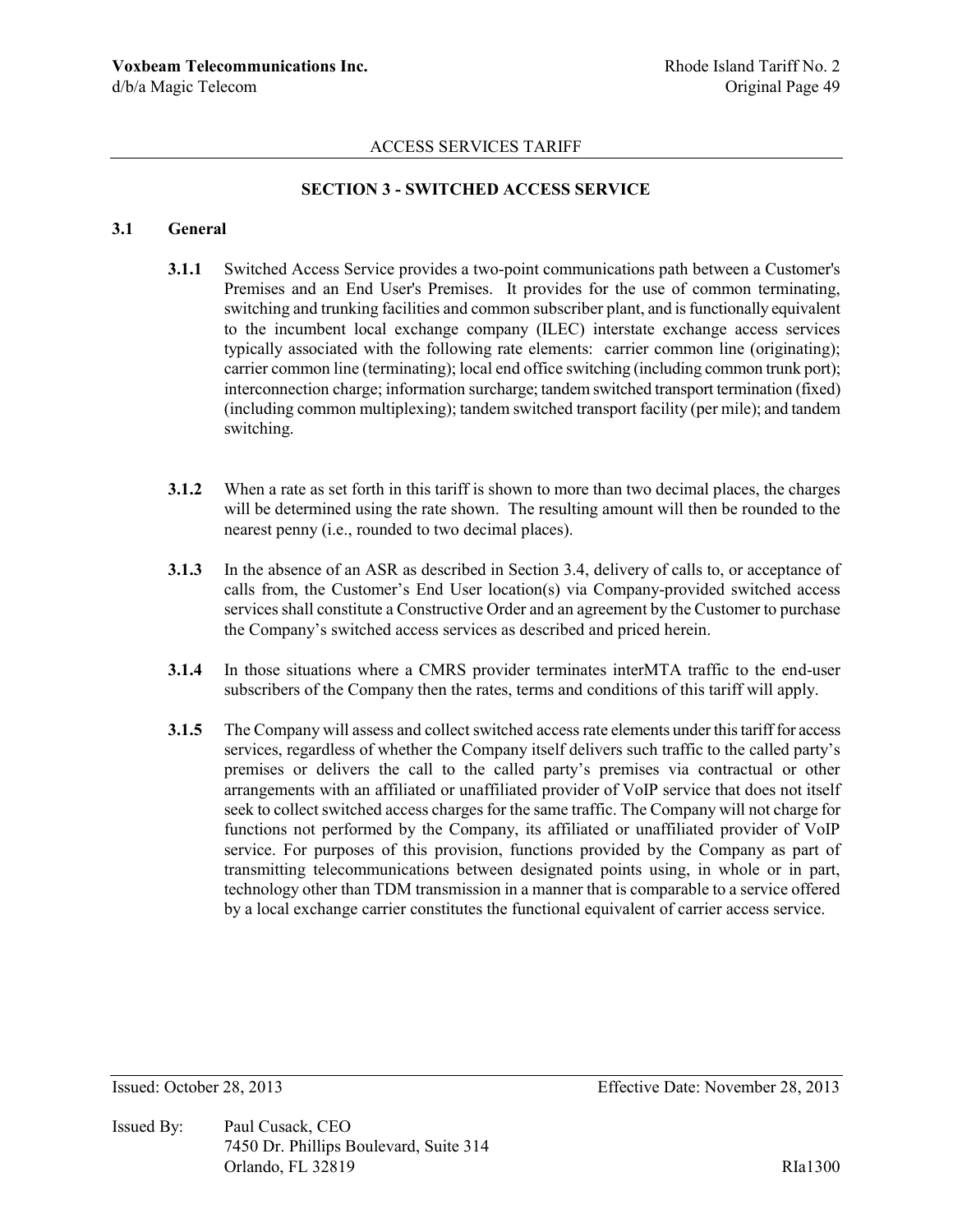### **SECTION 3 - SWITCHED ACCESS SERVICE, (CONT'D)**

### **3.2 Manner of Provision**

- **3.2.1** Switched Access Service is furnished for originating and/or terminating traffic.
- **3.2.2** Feature Group Access is provisioned, at minimum, at the DS-1 level and provides line-side or trunk-side access to End Office switches, for the Customer's use in originating and terminating communications. Basic Switched Access Service will be provided with Multi-Frequency In Band Signaling (SS7 is also available, where capabilities exist).

#### **3.2.3 Two types of Feature Group Access are available:**

- 1. Tandem Connect Access: This option applies when the Customer has no direct facilities to the End Office. All traffic is routed to and from End Office via an Access Tandem. Delivery of calls to, or acceptance of calls from, the Customer's End User location(s) via Tandem Connect Access shall constitute a Constructive Order and an agreement by the Customer to purchase the Company's switched access services as described and priced herein.
- 2. Direct Connect Access: This option applies when the Customer has direct facilities to the End Office. This transmission path is dedicated to the use of a single Customer. The Company may require the Customer to submit an ASR or comparable documentation for Direct Connect Access. The dedicated components of Direct Connect Access are provided on an Individual Case Basis as Special Service Arrangements pursuant to Section 6 of this tariff.

Issued By: Paul Cusack, CEO 7450 Dr. Phillips Boulevard, Suite 314 Orlando, FL 32819 RIa1300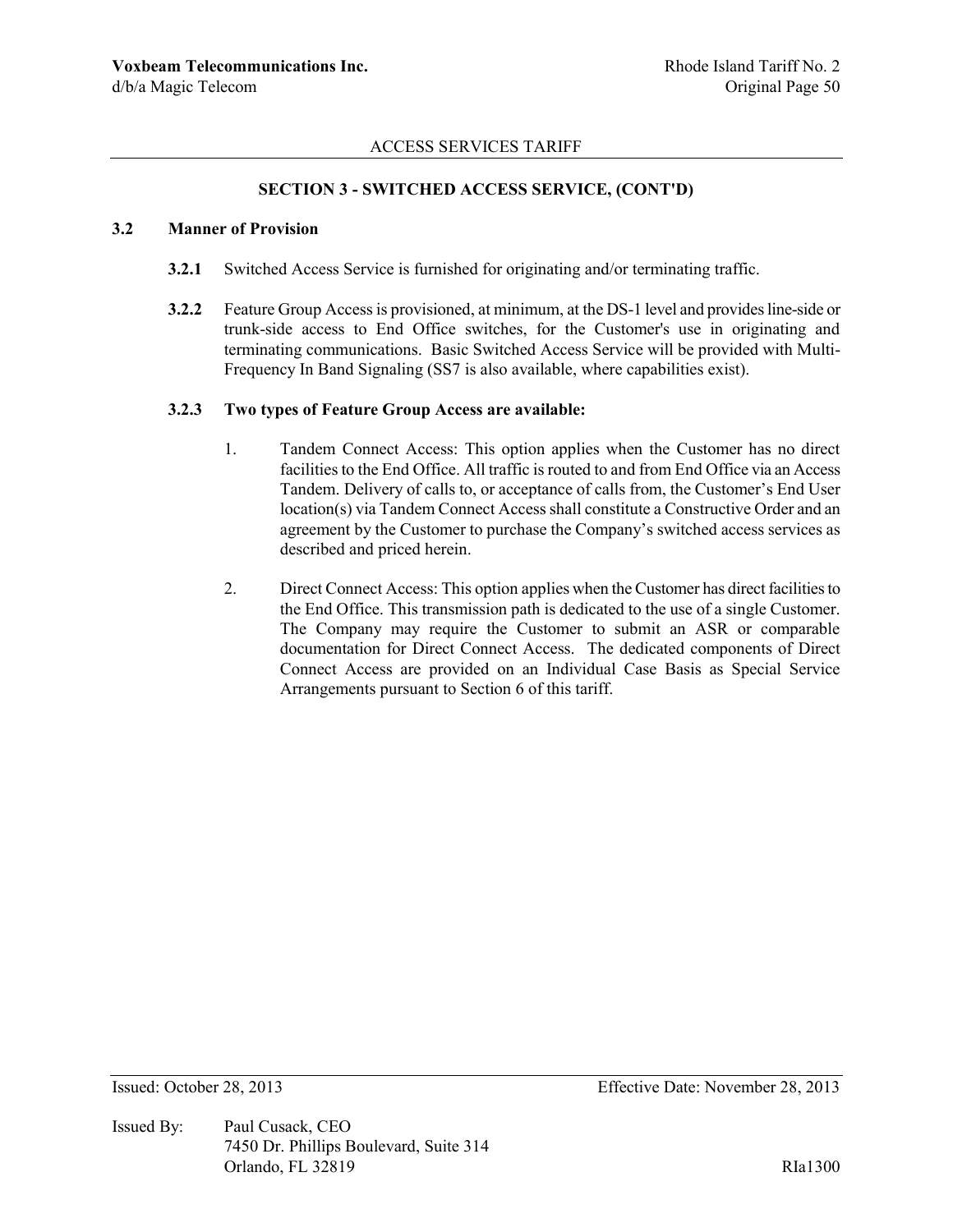### **SECTION 3 - SWITCHED ACCESS SERVICE, (CONT'D)**

# **3.3 Rate Categories**

There are five rate categories which apply to Switched Access Service:

- Common Line
- Switched Transport
- End Office Switching
- Toll-Free 8XX Data Base Access Service
- Optional Features

### **3.3.1 Common Line**

The Common Line component is related to the use of Company-provided or leased end user common lines, or equivalent connections, by Customers and End Users for Intrastate access.

#### **3.3.2 Switched Transport**

The Switched Transport component is related to the transmission and tandem switching facilities between the customer designated premises and the end office switch(es) where the customer's traffic is switched to originate or terminate the customer's communications. The Switched Transport component also includes transport between an end office which serves as host for a remote switching system or module (RSS or RSM) and the RSS or RSM.

## **3.3.3 End Office Switching**

The End Office Switching component is related to the use of end office switching equipment, the terminations in the end office of end user lines, the terminations of calls at Company Intercept Operators or recordings, the Signaling Transfer Point (STP) costs, and the SS7 signaling function between the end office and the STP.

Issued By: Paul Cusack, CEO 7450 Dr. Phillips Boulevard, Suite 314 Orlando, FL 32819 RIa1300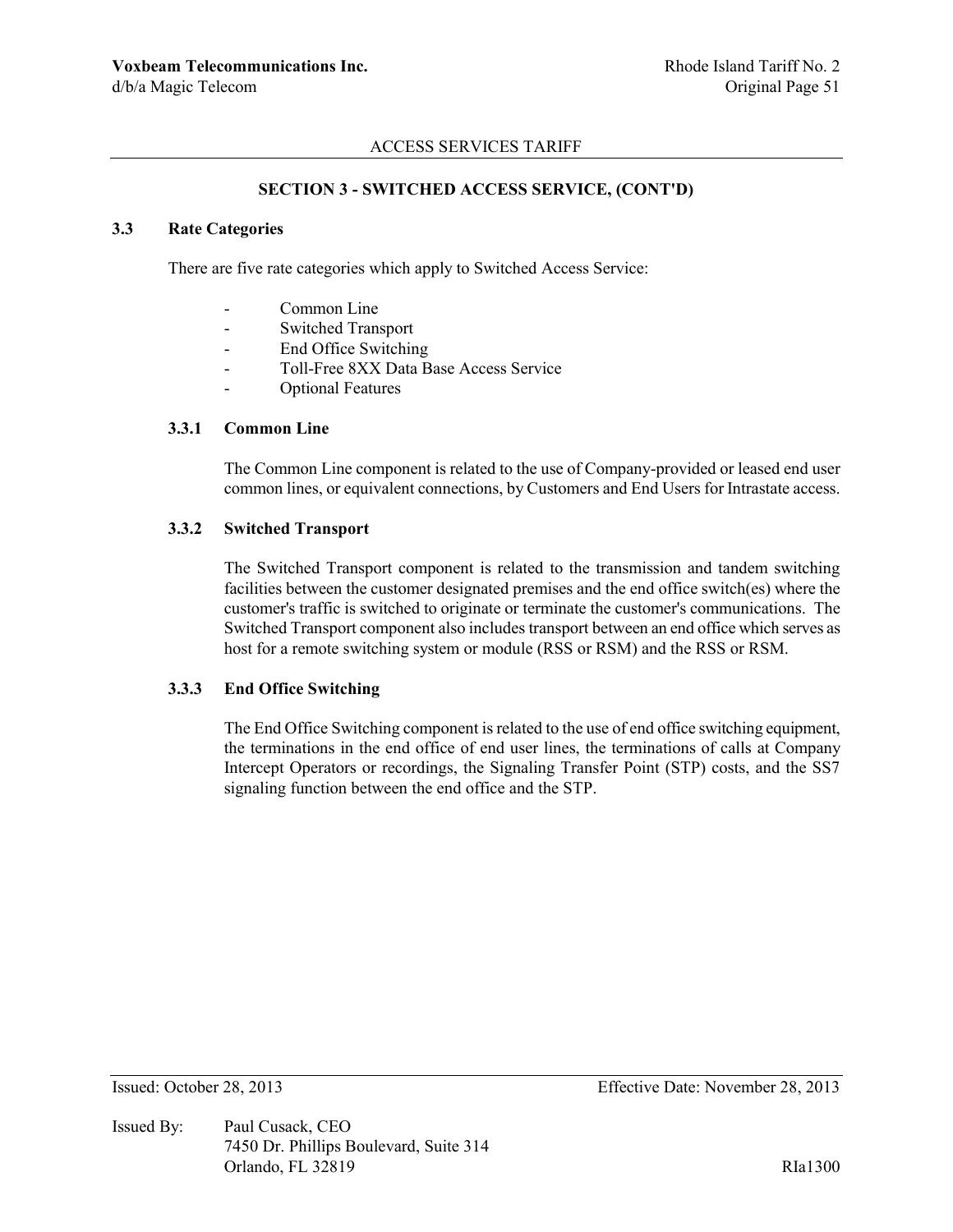### **SECTION 3 - SWITCHED ACCESS SERVICE, (CONT'D)**

### **3.3 Rate Categories (Continued)**

### **3.3.4 Toll-Free 8XX Data Base Query**

The Toll-Free 8XX Data Base Query Charge, will apply for each Toll-Free 8XX call query received at the Company's (or its provider's) Toll-Free 8XX data base.

# **3.3.5 Switched Access Optional Features**

Various optional features may be available and will be priced on an individual case basis.

Issued By: Paul Cusack, CEO 7450 Dr. Phillips Boulevard, Suite 314 Orlando, FL 32819 RIa1300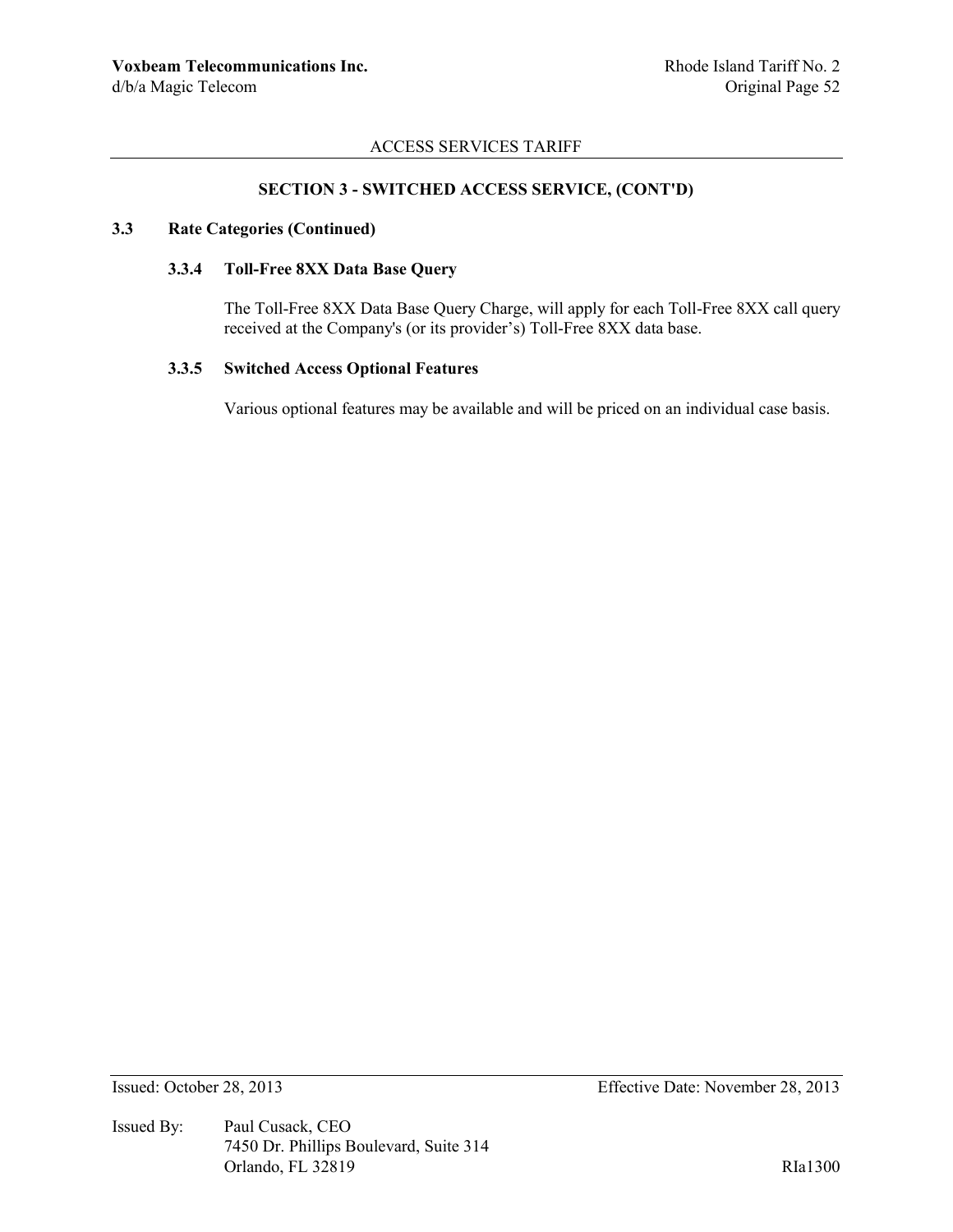### **SECTION 3 - SWITCHED ACCESS SERVICE, (CONT'D)**

#### **3.4 Access Ordering**

#### **3.4.1 General**

- A. Customers may order switched access through a Constructive Order, as defined herein, or through an ASR. The format and terms of the ASR will be as specified in the Industry Access Service Order Guidelines, unless otherwise specified herein.
- B. A Customer may order any number of services of the same type and between the same premises on a single ASR. All details for services for a particular order must be identical.
- C. The Customer shall provide all information necessary for the Company to provide and bill for the requested service. When placing an order for Access Service, the Customer shall provide the following minimum information:
	- 1. Customer name and Premises address(es);
	- 2. Billing name and address (when different from Customer name and address); and
	- 3. Customer contact name(s) and telephone number(s) for the following provisioning activities: order negotiation, order confirmation, interactive design, installation and billing.

### **3.4.2 Access Service Date Intervals**

- A. Access Service is provided with Standard or Negotiated Intervals
- B. The Company will specify a firm order confirmation date and Service Commencement Date contingent on the ASR being complete as received. To the extent the Access Service can be made available with reasonable effort, the Company will provide the Access Service in accordance with the Customer's requested interval, subject to the following conditions:
	- 1. For service provided under a Standard Interval: The Standard Interval for Switched Service will be sixty (60) business days from the Application Date. This interval only applies to standard service offerings where there are preexisting facilities to the Customer Premises. Access Services provided under the Standard Interval will be installed during Company business hours.

Issued By: Paul Cusack, CEO 7450 Dr. Phillips Boulevard, Suite 314 Orlando, FL 32819 RIa1300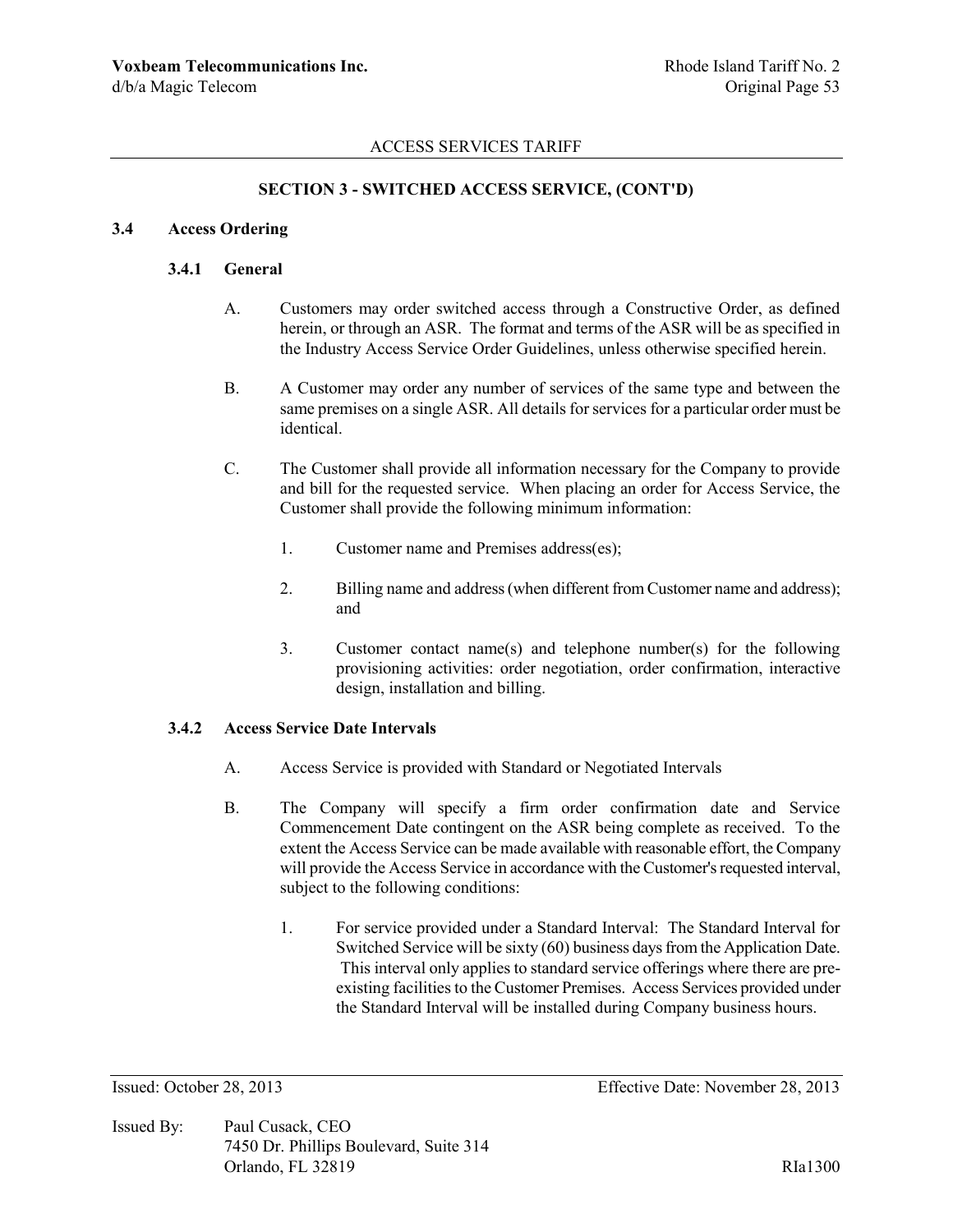## **SECTION 3 - SWITCHED ACCESS SERVICE, (CONT'D)**

## **3.4 Access Ordering, (Cont'd.)**

### **3.4.2 Access Service Date Intervals, (Cont'd.)**

### **B. (Cont'd.)**

- B. For service provided under a Negotiated Interval: The Company will offer a Service Date based on the type and quantity of Access Services the Customer has requested. The Negotiated Interval may not exceed by more than six months the Standard Interval Service Date, or, when there is no Standard Interval, the Company offered Service Date, except as otherwise agreed by the Company in writing. The Company will negotiate a Service Date interval with the Customer when:
	- 1. The Customer requests a Service Date before or beyond the applicable Standard Interval Service Date; or
	- 2. There is no existing facility connecting the Customer Premises with the Company; or
	- 3. The Customer requests a service that is not considered by the Company to be a standard service offering (for example, if additional engineering or special construction is required to complete the order); or
	- 4. The Company determines that Access Service cannot be installed within the Standard Interval.
- C. All services for which rates are applied on an Individual Case Basis are provided with a Negotiated Interval.

#### **3.4.3 Access Service Request Modifications**

The Customer may request a modification of its ASR prior to the Service Commencement Date. All modifications must be in writing using the industry ASR process. The Company, in its sole discretion, may accept a verbal modification from the Customer. The Company will make every effort to accommodate a requested modification when it is able to do so with the normal work force assigned to complete such an order within normal business hours.

Issued By: Paul Cusack, CEO 7450 Dr. Phillips Boulevard, Suite 314 Orlando, FL 32819 RIa1300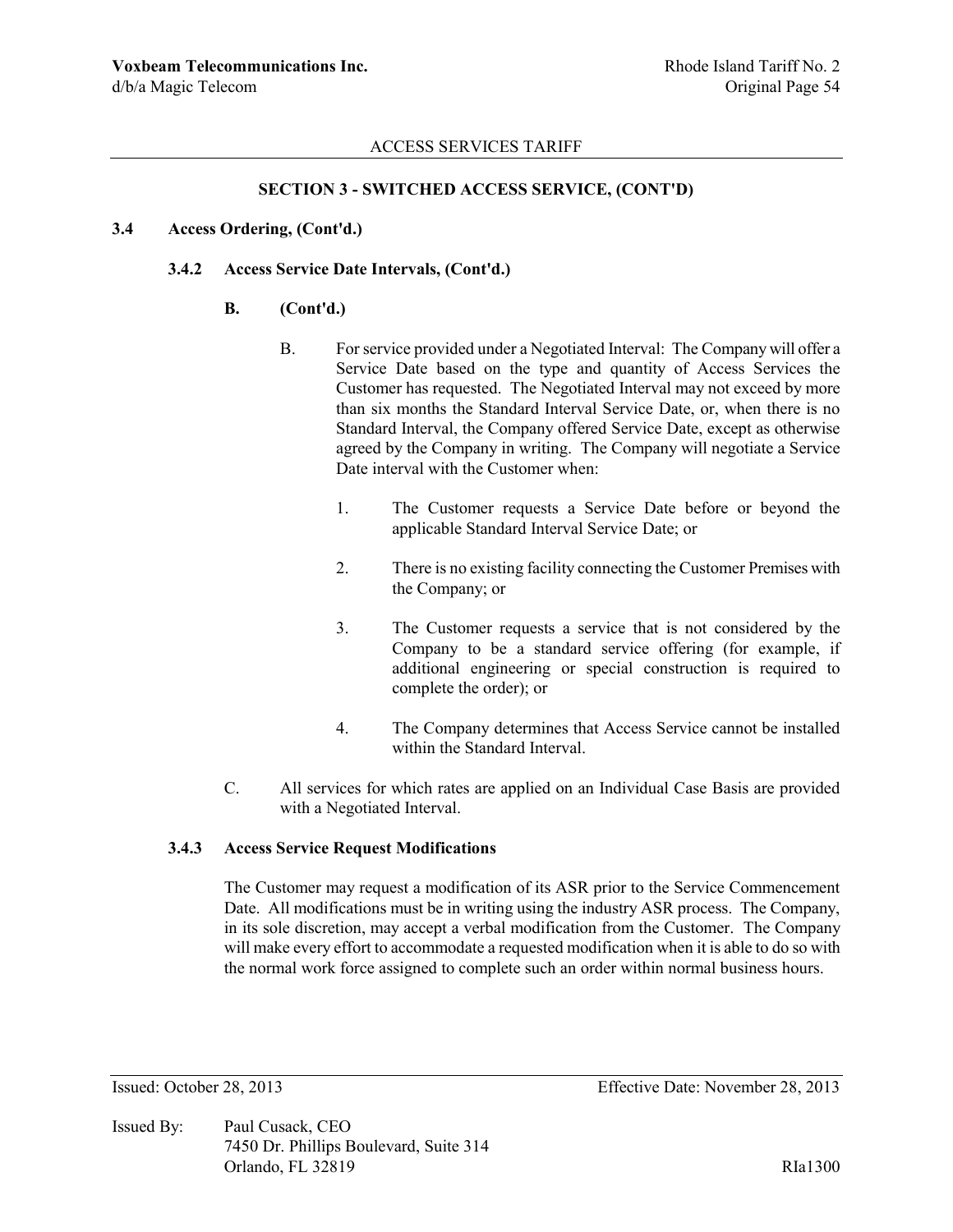### **SECTION 3 - SWITCHED ACCESS SERVICE, (CONT'D)**

### **3.5 Special Construction or Special Service Arrangements**

**3.5.1** Subject to the agreement of the Company and to all of the regulations contained in this tariff, special construction of Company facilities or development of special service arrangements may be undertaken by the Company on a reasonable-efforts basis at the request of the Customer. Such construction or arrangements will be provided pursuant to regulations contained in Section 6 of this tariff.

# **3.6 Obligations of the Company**

- **3.6.1** With regard to access services provided by the Company, specific Company responsibilities include, but are not limited to the following:
	- A. Network Management

The Company will administer its network to ensure that provision of acceptable service levels to all telecommunications users of the Company's network services. Generally, service levels are considered acceptable only when both End Users and Customers are able to establish connections with minimal delay encountered within the Company network. The Company maintains the right to apply protective controls, i.e., those actions, such as call gapping, which selectively cancel the completion of traffic, over any traffic carried over its network, including that associated with a Customer's Switched Access Service. Generally, such protective measures would only be taken as a result of occurrences such as a failure or overload of Company or Customer facilities, natural disasters, mass calling or national security demands.

Issued By: Paul Cusack, CEO 7450 Dr. Phillips Boulevard, Suite 314 Orlando, FL 32819 RIa1300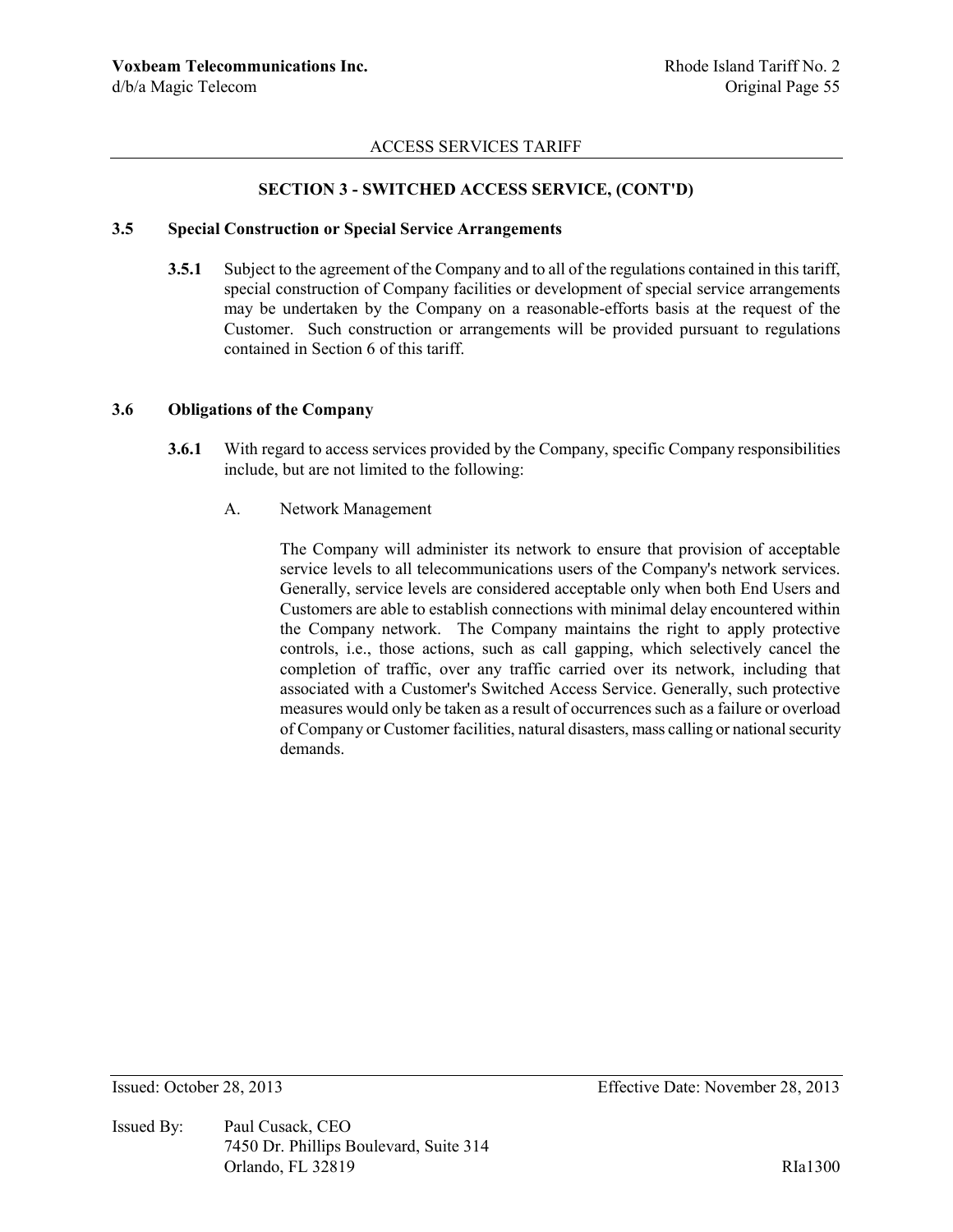## **SECTION 3 - SWITCHED ACCESS SERVICE, (CONT'D)**

#### **3.6 Obligations of the Company, (Cont'd.)**

### **3.6.1 (Cont'd.)**

B. Design and Traffic Routing of Switched Access Service

The Company shall design and determine the routing of Switched Access Service, including the selection of the first point of switching and the selection of facilities from the interface to any switching point and to the End Offices. The Company shall also decide if capacity is to be provided by originating only, terminating only, or twoway trunk groups. Finally, the Company will decide whether trunk side access will be provided through the use of two-wire or four-wire trunk terminating equipment.

Selection of facilities and equipment and traffic routing of the service are based on standard engineering methods, available facilities and equipment and the Company's traffic routing plans. If the Customer desires different routing or directionality than that determined by the Company, the Company will work cooperatively with the Customer in determining (1) whether the service is to be routed directly to an end office or through an access tandem switch and (2) the directionality of the service.

Issued By: Paul Cusack, CEO 7450 Dr. Phillips Boulevard, Suite 314 Orlando, FL 32819 RIa1300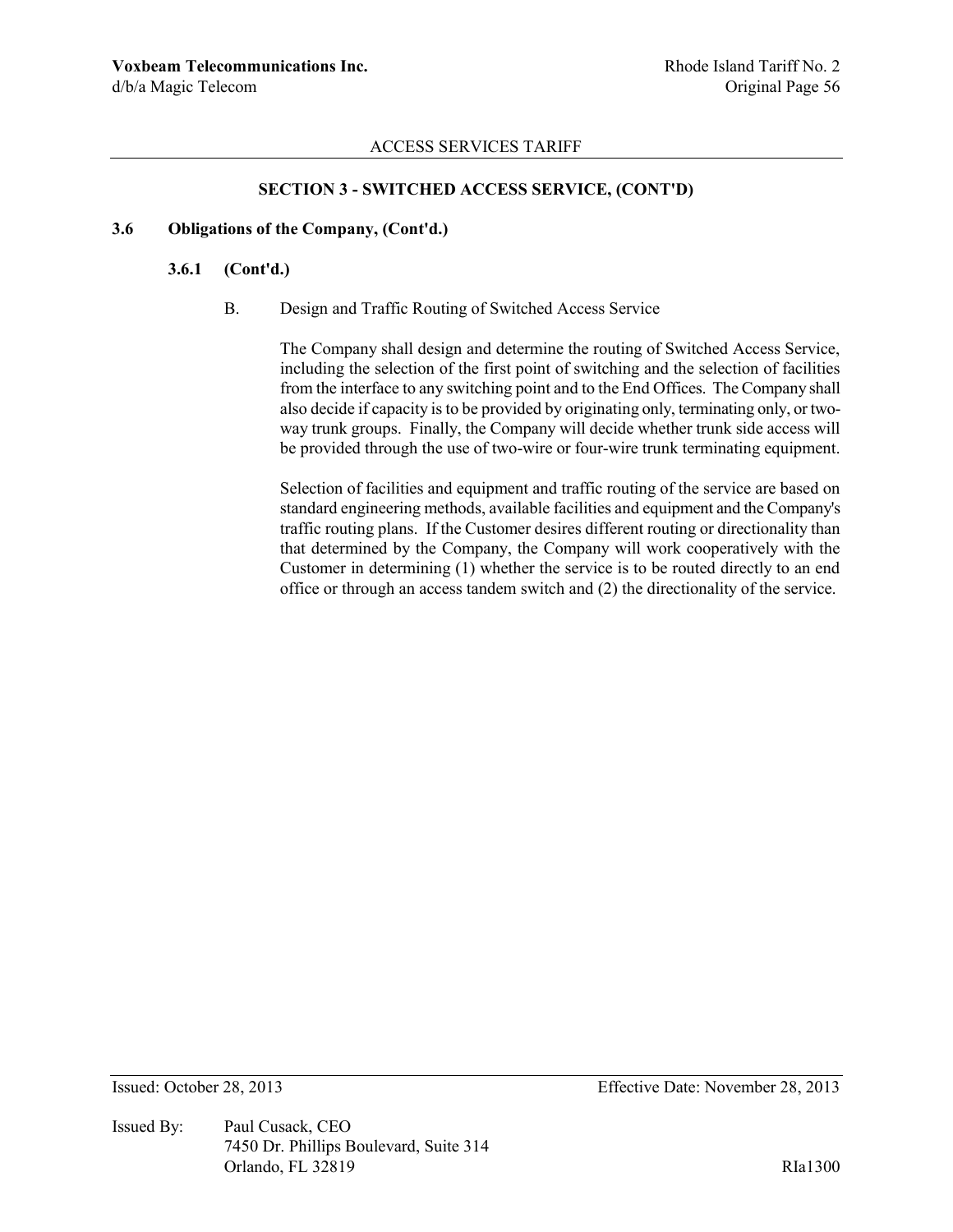## **SECTION 3 - SWITCHED ACCESS SERVICE, (CONT'D)**

#### **3.7 Obligations of the Customer**

- **3.7.1** The Customer has certain specific obligations pertaining to the use of Switched Access Service. These obligations are in addition to obligations specified in Section 2.9 of this tariff and are as follows:
	- A. Report Requirements

Customers are responsible for providing the following reports to the Company, when applicable:

1. Jurisdictional Reports

When a Customer orders Switched Access Service for both interstate and intrastate use, the Customer is responsible for providing reports as set forth in Section 2.9.2(c) preceding. Charges will be apportioned in accordance with those reports.

2. Code Screening Reports

When a Customer orders service call routing, trunk access limitation or call gapping arrangements, the customer must report the number of trunks and/or the appropriate codes to be instituted in each end office or access tandem switch, for each of the arrangements ordered.

B. On and Off-Hook Supervision

The Customer's facilities shall provide the necessary on and off-hook supervision for accurate timing of calls.

Issued By: Paul Cusack, CEO 7450 Dr. Phillips Boulevard, Suite 314 Orlando, FL 32819 RIa1300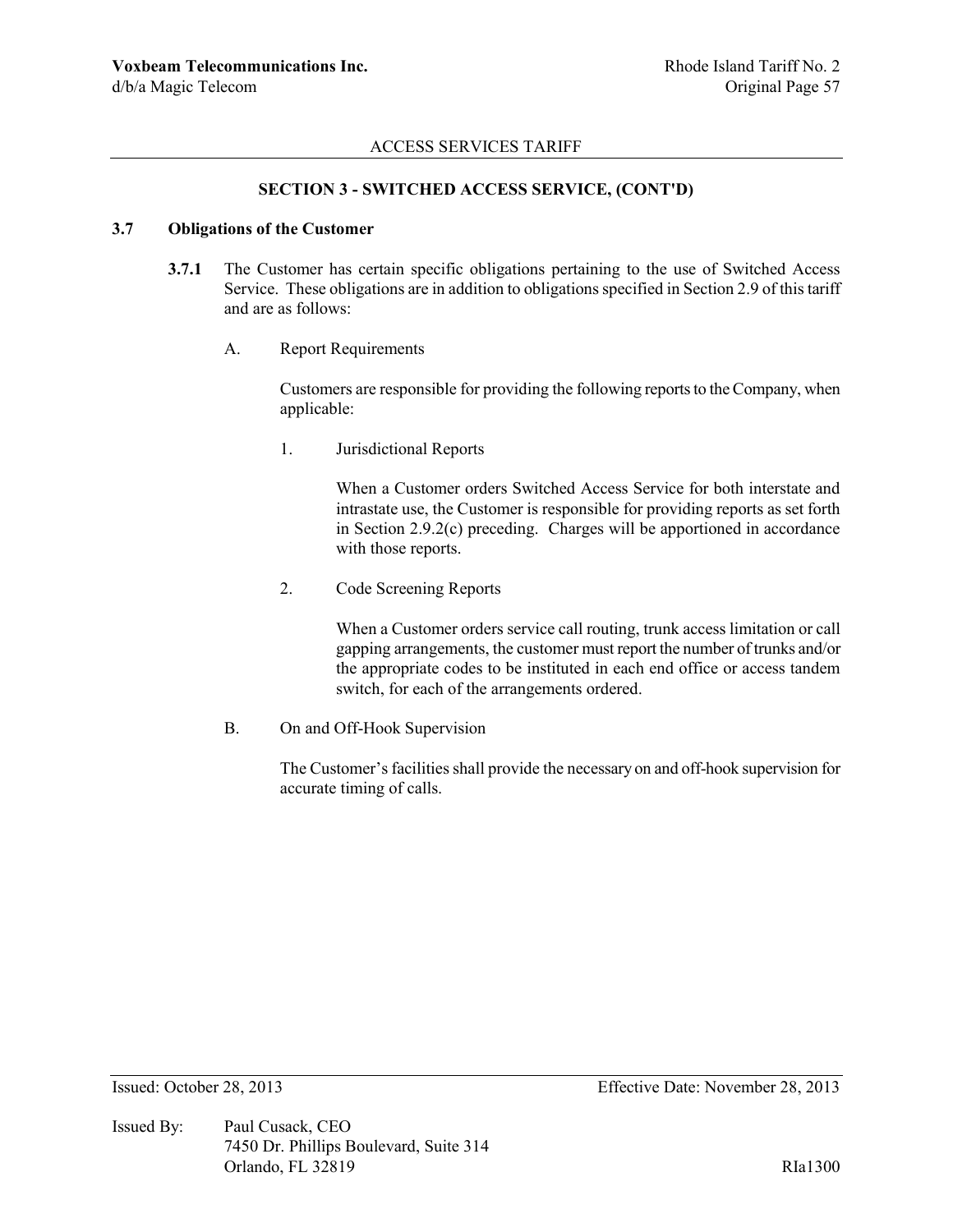## **SECTION 3 - SWITCHED ACCESS SERVICE, (CONT'D)**

### **3.8 Rate Regulations**

### **3.8.1 General**

There are three type of rates and charges that apply to Switched Access Service provided by the Company. These are monthly recurring charges, usage charges, and nonrecurring charges.

### **3.8.2 Types of Charges**

- A. Nonrecurring charges are one time charges that apply for a specific work activity (e.g., installation or change to an existing service). Non-recurring charges may apply for installation of service, installation of optional features and service rearrangements.
- B. Recurring Charges are flat monthly rates that apply for each month or fraction thereof that a specific rate element is provided. For billing purposes, each month is considered to have 30 days.
- C. Usage Charges are rates that apply only when a specific rate element is used. These are applied on a per-access minute, a per-call or per-query basis. Usage rates are accumulated over a monthly period.

Issued By: Paul Cusack, CEO 7450 Dr. Phillips Boulevard, Suite 314 Orlando, FL 32819 RIa1300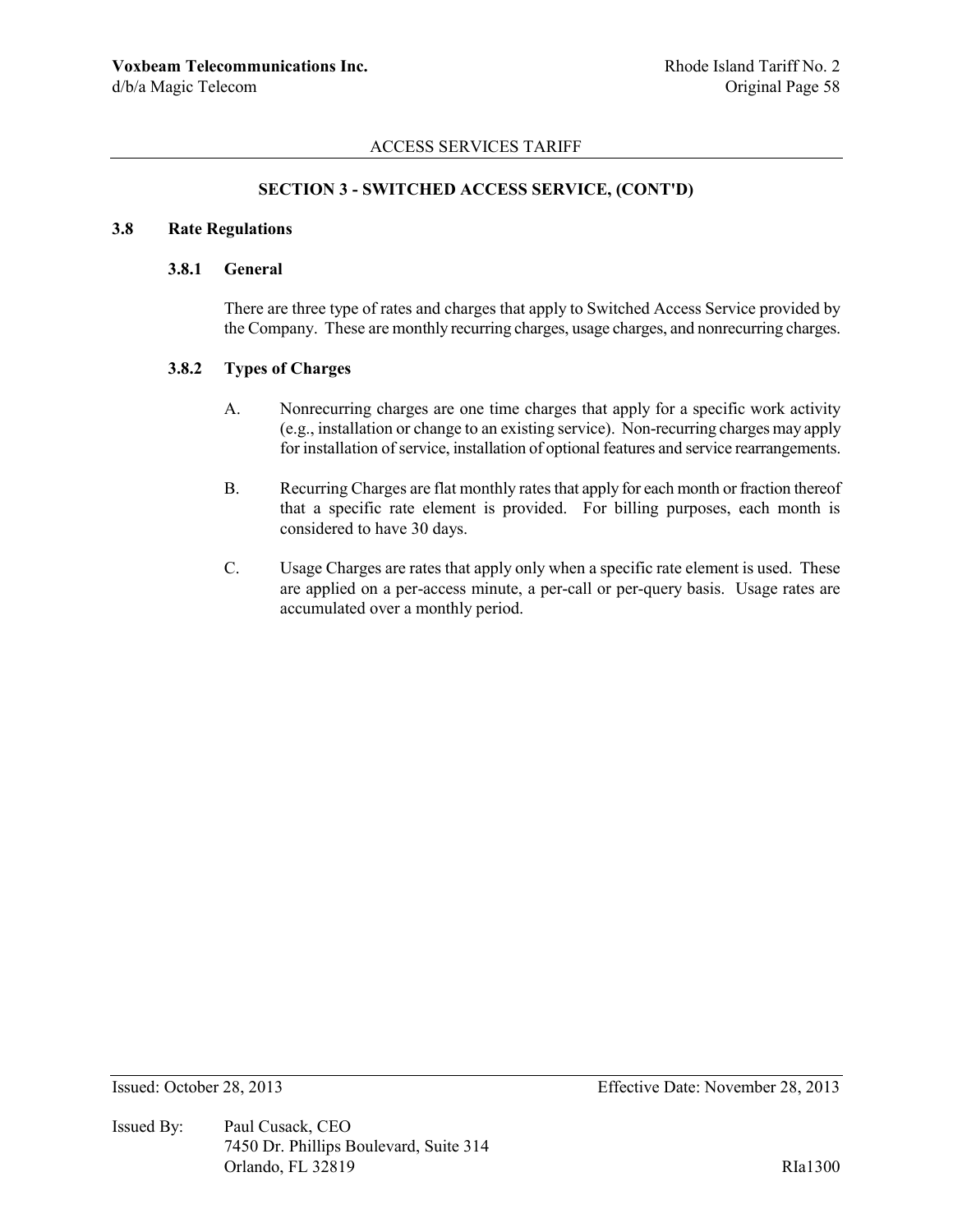## **SECTION 3 - SWITCHED ACCESS SERVICE, (CONT'D)**

#### **3.8 Rate Regulations, (Cont'd.)**

# **3.8.3 Measurement and Billing of Access Minutes**

- A. When recording originating calls over Switched Access Service with multi-frequency address signaling, usage measurement begins when the first wink supervisory signal is forwarded from the Customer's facilities. The measurement of originating call usage over Switched Access Service ends when the originating Switched Access Service entry switch receives disconnect supervision from either the originating End User's End Office (indicating that the originating End User has disconnected), or from the Customer's facilities, whichever is recognized first by the entry switch. For terminating calls over Switched Access Service with multi-frequency address signaling, the measurement of access minutes begins when a seizure signal is received from the Carrier's trunk group at the Point of Presence within the LATA. The measurement of terminating call usage over Switched Access Service ends when a disconnect signal is received, indicating that either the originating or terminating user has disconnected.
- B. When recording originating calls over Switched Access Service with SS7 signaling, usage measurement begins with the transmission of the initial address message by the switch for direct trunk groups and with the receipt of an exit message by the switch for tandem trunk groups. The measurement of originating Switched Access Service usage ends when the entry switch receives or sends a release message, whichever occurs first. For terminating calls over Switched Access Service with SS7 signaling, the measurement of access minutes begins when the terminating recording switch receives the initial address message from the terminating End User. On directly routed trunk groups or on tandem routed trunk groups, the Company switch receives the initial address message and sends the indication to the Customer in the form of an answer message. The measurement of terminating Switched Access Service call usage ends when the entry switch receives or sends a release message, whichever occurs first.
- C. Mileage, where applicable, will be measured in accordance with standard industry practices.

Issued By: Paul Cusack, CEO 7450 Dr. Phillips Boulevard, Suite 314 Orlando, FL 32819 RIa1300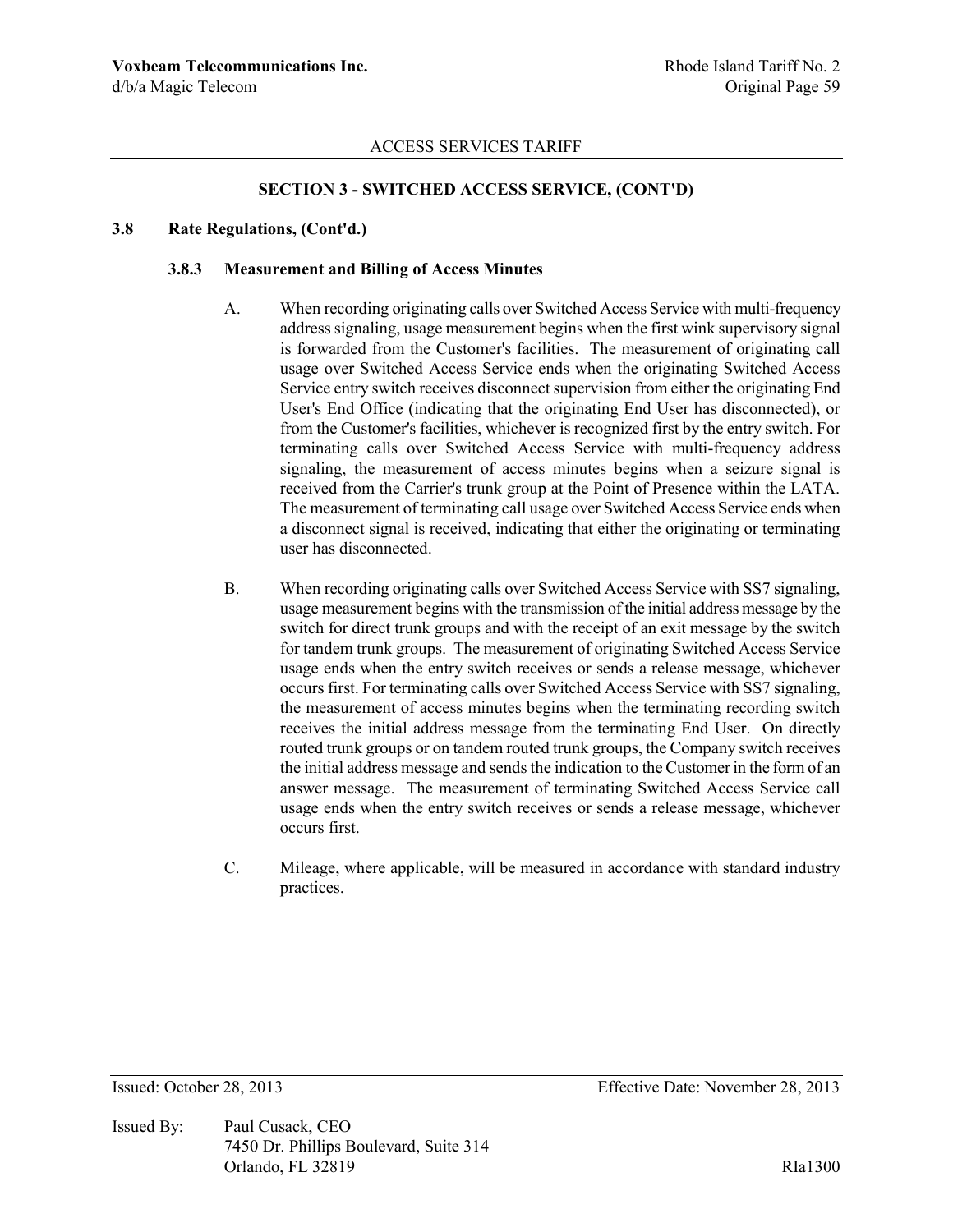# **SECTION 3 - SWITCHED ACCESS SERVICE, (CONT'D)**

#### **3.8 Rate Regulations, (Cont'd.)**

### **3.8.3 Measurement and Billing of Access Minutes, (Cont'd.)**

D. The Company will use the Small Exchange Carrier Access Billing ("SECAB") guidelines, or the Carrier Access Billing System ("CABS") guidelines, or other system that emulates or otherwise produces a reasonable substitute for the output of SECAB or CABS, for billing all charges under this tariff. The Company will provide billing using a hardcopy format or upon request, a mechanized medium (e.g., cartridge tape, CD ROM, etc.). Bills will be accurate and contain sufficient supporting details to allow customers to account for the charges and to verify their accuracy in a reasonable and timely fashion. Requests for additional bill detail will be handled and priced on an Individual Case Basis (ICB).

Issued By: Paul Cusack, CEO 7450 Dr. Phillips Boulevard, Suite 314 Orlando, FL 32819 RIa1300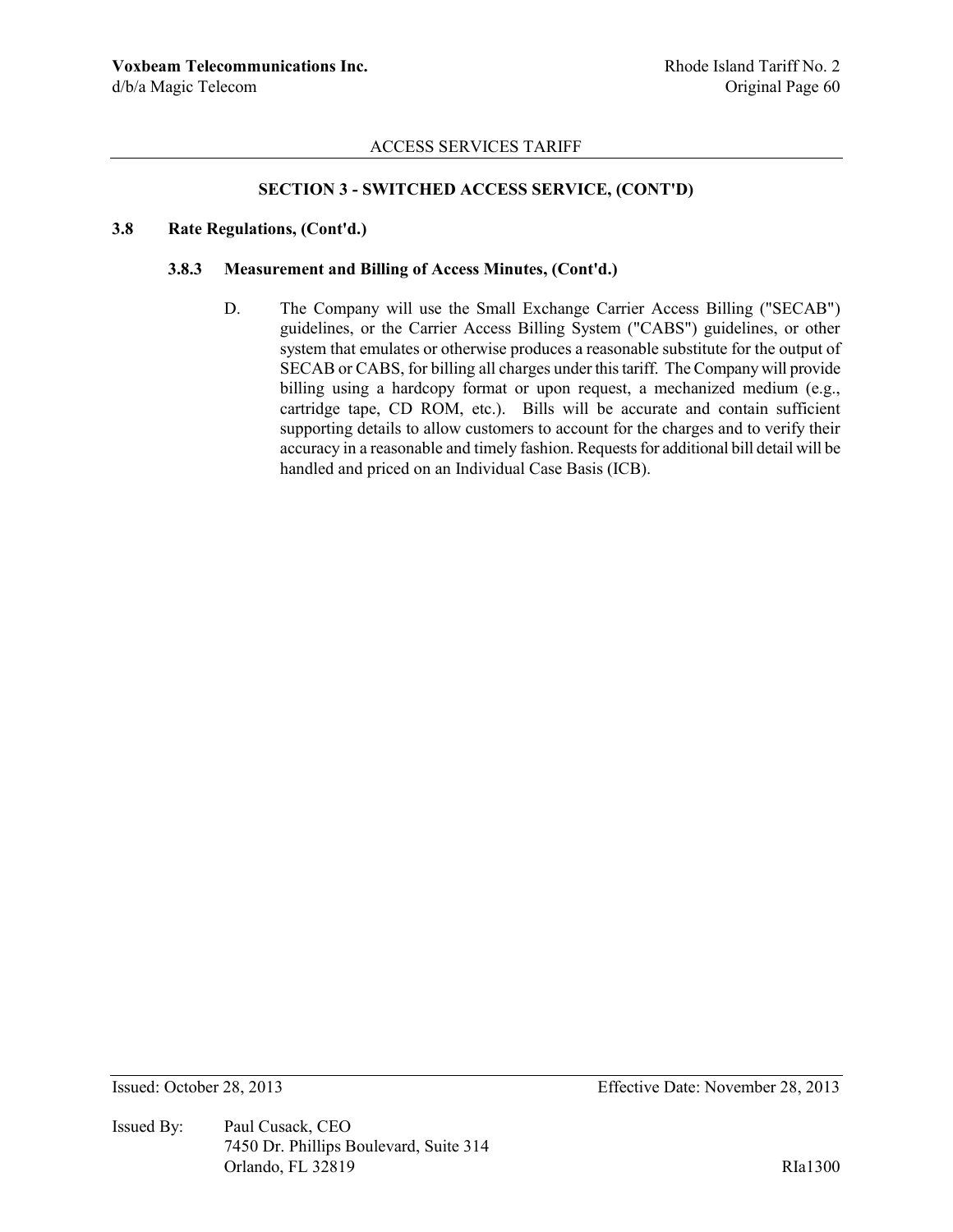## **SECTION 3 - SWITCHED ACCESS SERVICE, (CONT'D)**

#### **3.8 Rate Regulations, (Cont'd.)**

### **3.8.4 Moves**

- A. A move of services involves a change in the physical location of one of the following:
	- 1. The point of termination at the Customer's Premises, or
	- 2. The Customer's Premises
- B. The charges for the move are dependent on whether the move is to a new location within the same building or to a different building as described below:
	- 1. Moves Within the Same Building

When the move is to a new location within the same building, the charge for the move will be an amount equal to one half of the nonrecurring charge for the capacity affected. There will be no change in the minimum period requirements.

2. Moves to a Different Building

Moves to a different building will be treated as a discontinuance and start of service and all associated nonrecurring charges will apply. New minimum period requirements will be established for the new service. The Customer will also remain responsible for satisfying all outstanding minimum period charges for the discontinued service.

Issued By: Paul Cusack, CEO 7450 Dr. Phillips Boulevard, Suite 314 Orlando, FL 32819 RIa1300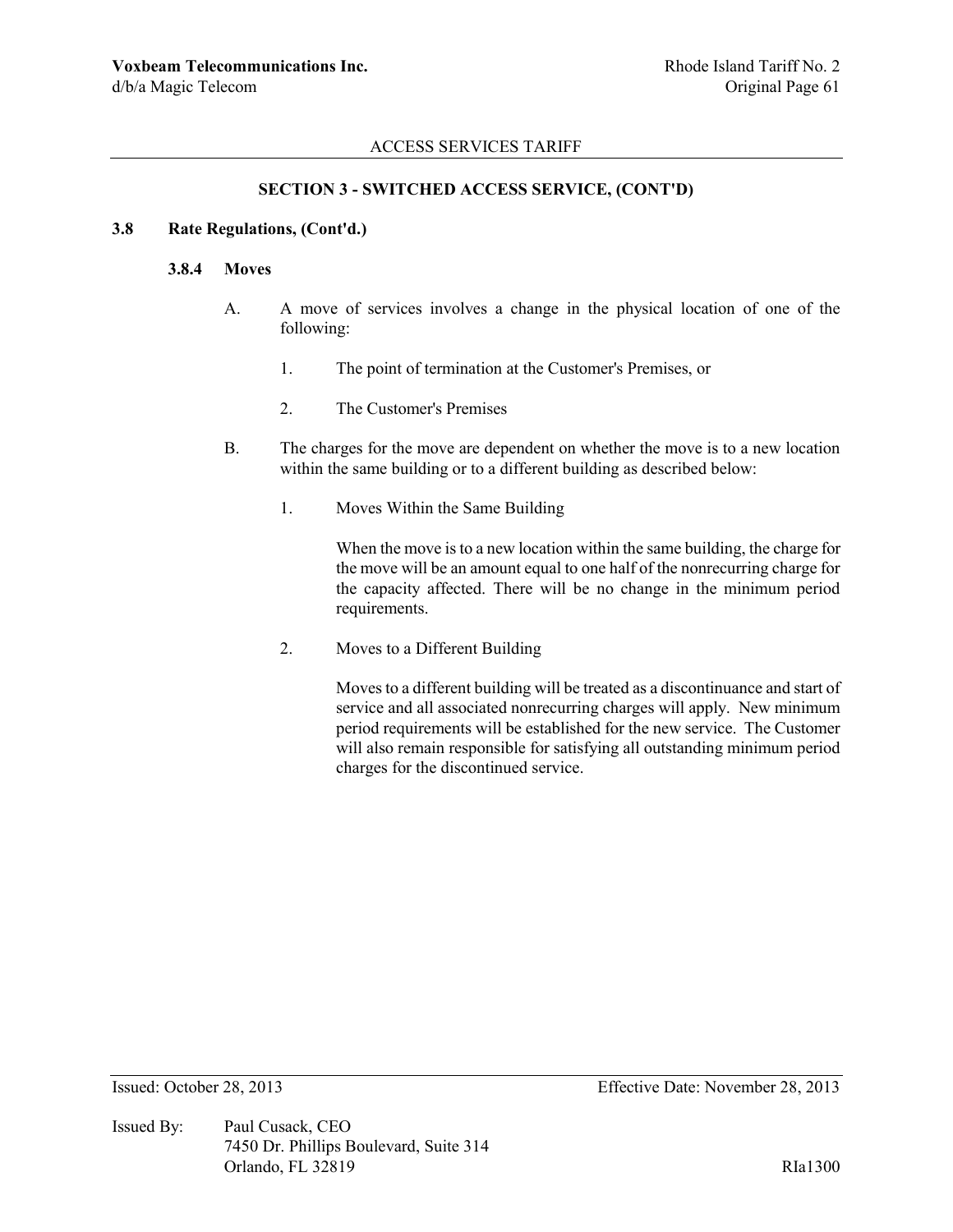### **SECTION 3 - SWITCHED ACCESS SERVICE, (CONT'D)**

#### **3.8 Rate Regulations, (Cont'd.)**

#### **3.8.5 Installation of Optional Features**

- A. If a separate nonrecurring charge applies for the installation of an optional feature available with Switched Access Service, the charge applies whether the feature is installed coincident with the initial installation of service or at any time subsequent to the initial installation of service.
- B. For all other changes, including the addition of, or modifications to, optional features without separate nonrecurring charges, a charge equal to one half the Switched Transport nonrecurring (i.e. installation) charge will apply. When an optional feature is not required on each transmission path, but rather for an entire transmission path group, an end office or an access tandem switch, only one such charge will apply.

#### **3.8.6 Service Rearrangements**

- A. Service rearrangements are changes to existing services which do not result in either a change in the minimum period requirements or a change in the physical location of the point of termination at the Customer's premises or the Customer's End User's premises. Changes which result in the establishment of new minimum period obligations are treated as disconnects and starts.
- B. The charge to the Customer for the service rearrangement is dependent on whether the change is administrative only in nature or involves an actual physical change to the service.
- C. Administrative changes will be made without charge(s) to the Customer. Such changes require the continued provision and billing of the Access Service to the same entity or change in jurisdiction.

Issued By: Paul Cusack, CEO 7450 Dr. Phillips Boulevard, Suite 314 Orlando, FL 32819 RIa1300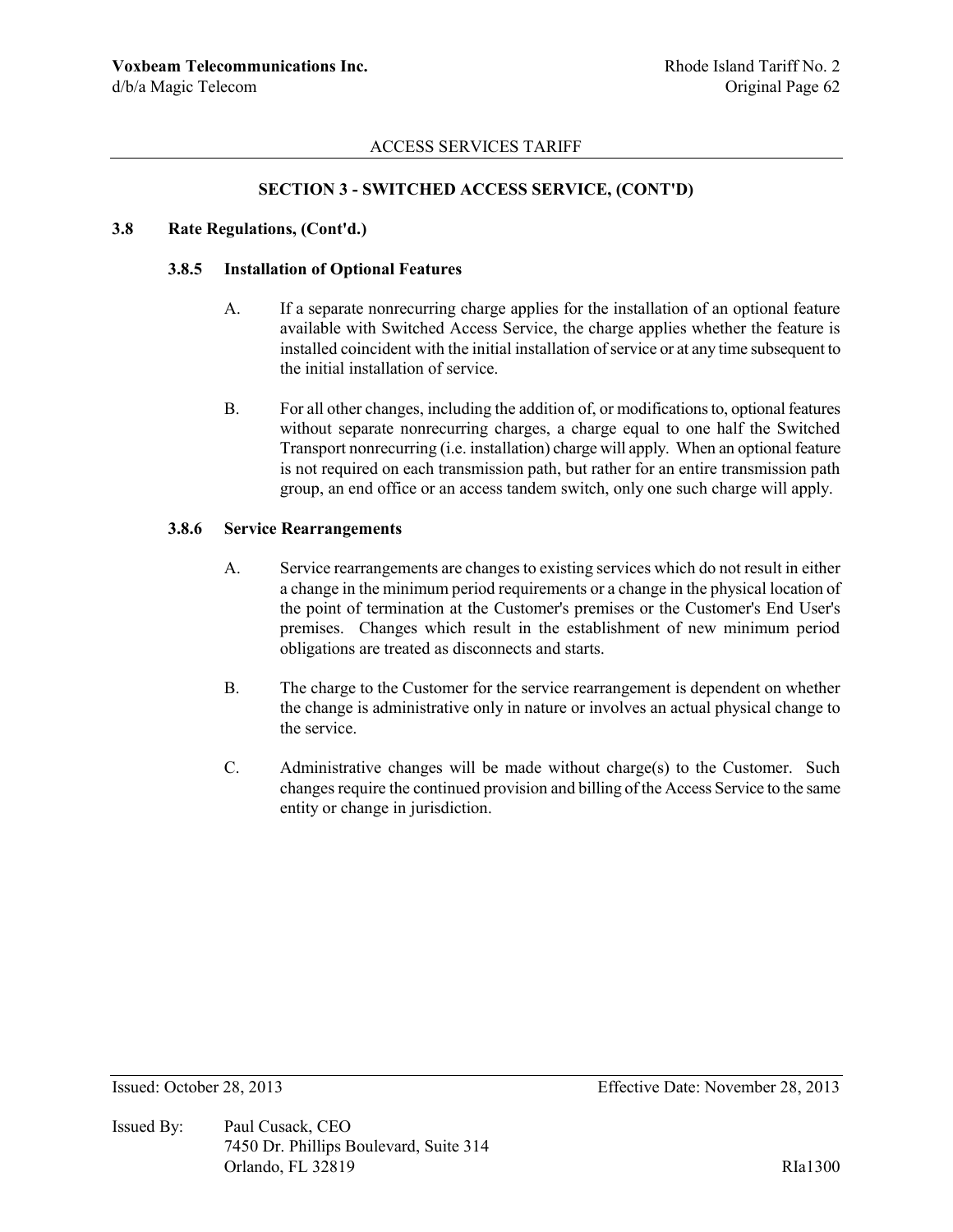## **SECTION 3 - SWITCHED ACCESS SERVICE, (CONT'D)**

### **3.9 Rates and Charges**

### **3.9.1 Switched Access Per Minute Usage Rates**

Switched Access Services will be assessed applicable switched access usage charges at the rates set forth in the Company's interstate access tariff, FCC Tariff No. 1, as may be amended from time to time.

## **3.9.2 Switched Transport Service**

### **A. Nonrecurring Charges**

1. Trunk Charges

Per Trunk ICB

#### **B. Monthly Recurring Charges**

1. Direct-Trunked Transport

Any elements of Direct-Trunked Transport provided by the company are priced on an Individual Case Basis (ICB).

#### **3.9.3 Toll-Free 8XX Data Base Access Service**

Per Query \$0.004356

Issued By: Paul Cusack, CEO 7450 Dr. Phillips Boulevard, Suite 314 Orlando, FL 32819 RIa1300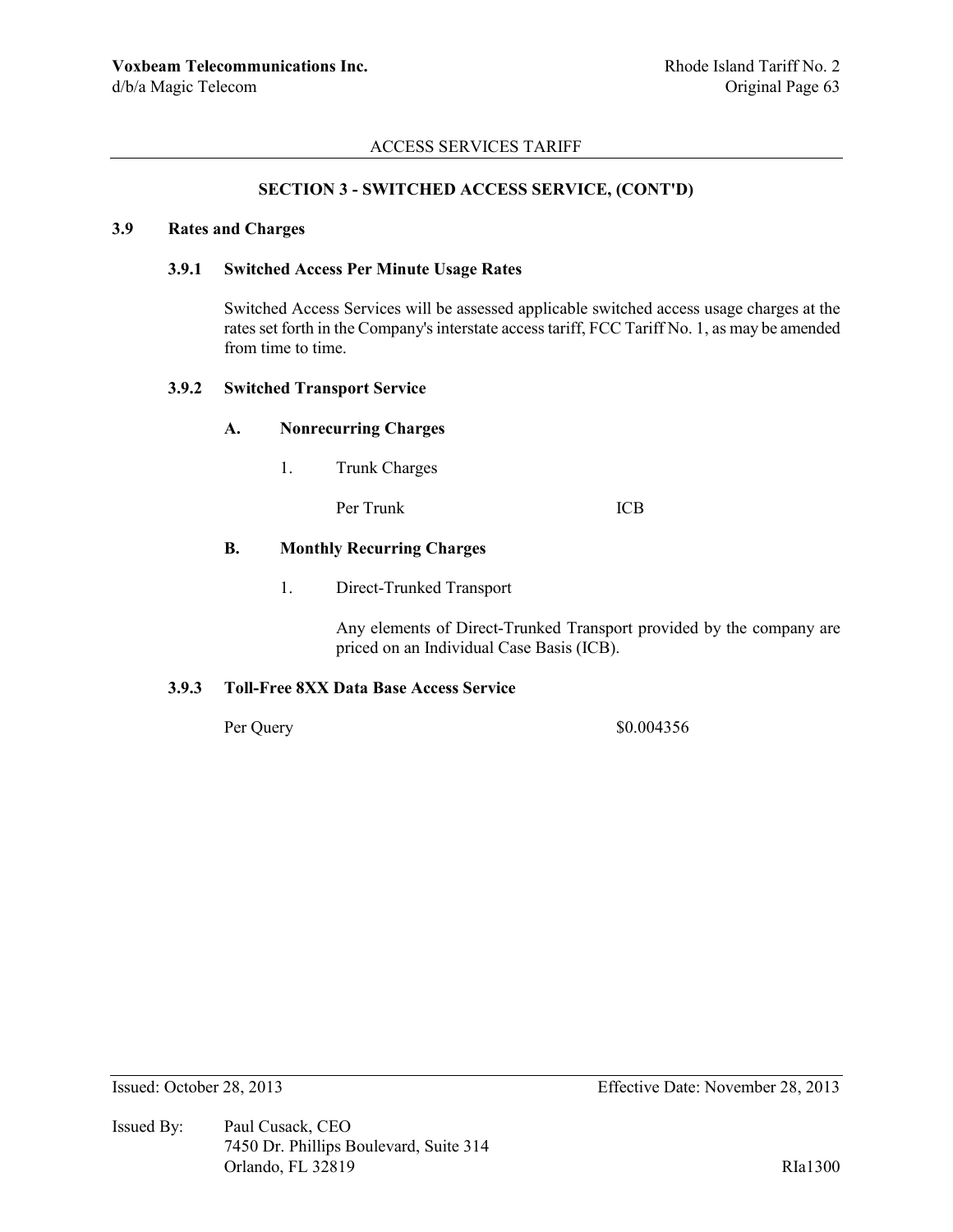## **SECTION 3 - SWITCHED ACCESS SERVICE, (CONT'D)**

### **3.9 Rates and Charges, (Cont'd.)**

### **3.9.4 Switched Access Optional Features**

Optional Features are provided on an Individual Case Basis as Special Service Arrangements pursuant to Section 6 of this tariff.

### **3.9.5 Service Order Charges**

Service Order Charges recover the administrative costs associated with initiating Access Service.

Per Service Order ICB

Issued By: Paul Cusack, CEO 7450 Dr. Phillips Boulevard, Suite 314 Orlando, FL 32819 RIa1300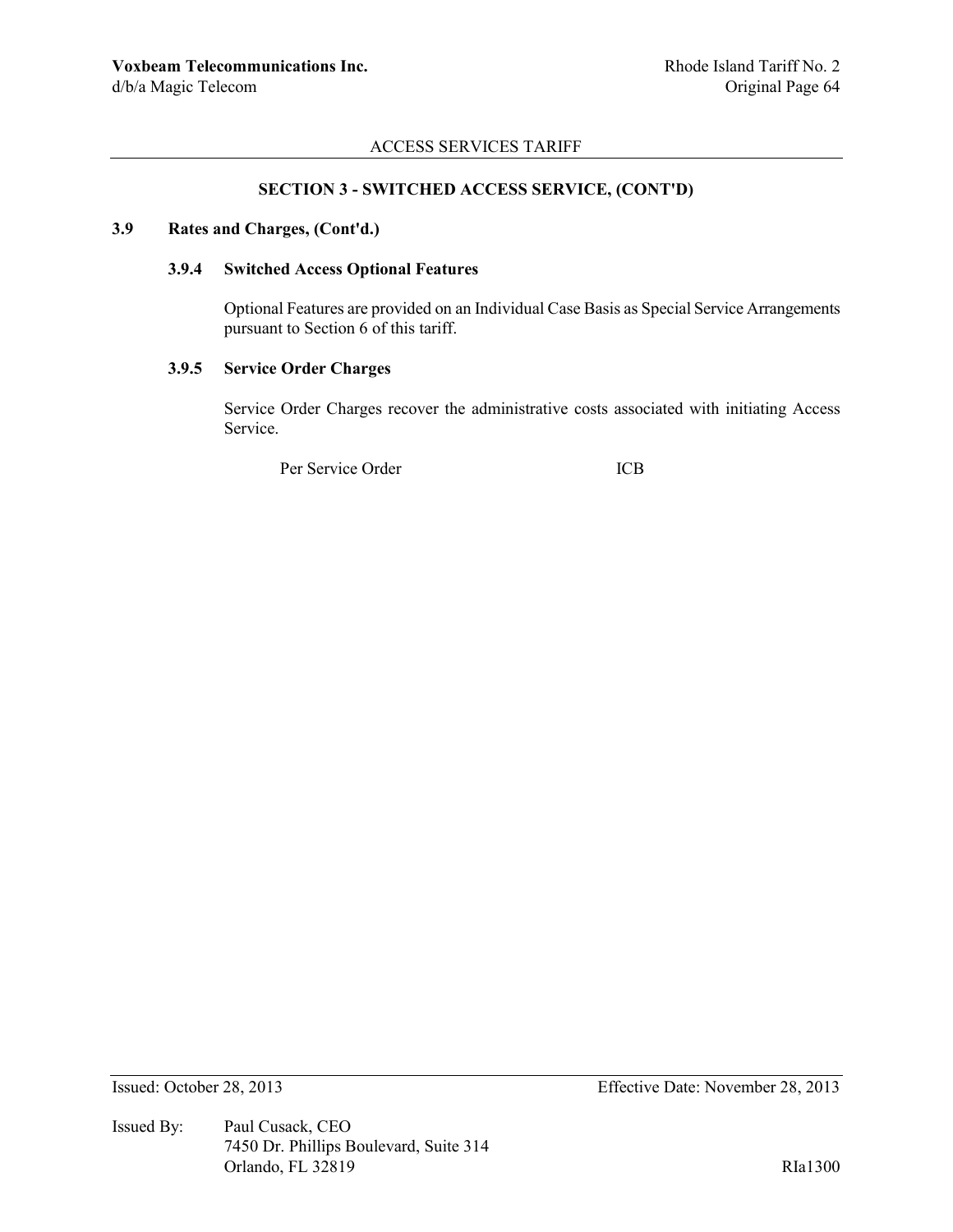# **SECTION 4 - DEDICATED ACCESS SERVICE**

# **4.1 General**

- **4.1.1** The Company, at its discretion, may provide Intrastate Dedicated Access Services with transmission speeds ranging from 2.4 Kbps to 2.4 Gbps. Dedicated Access Services are offered on a point-to-point basis only. Each Dedicated Access Service is dedicated to a single Customer and the entire usable bandwidth for each service is available to that Customer for their exclusive use.
- **4.1.2** All Dedicated Access Services, if offered, will be provided on an individual case basis.

Issued By: Paul Cusack, CEO 7450 Dr. Phillips Boulevard, Suite 314 Orlando, FL 32819 RIa1300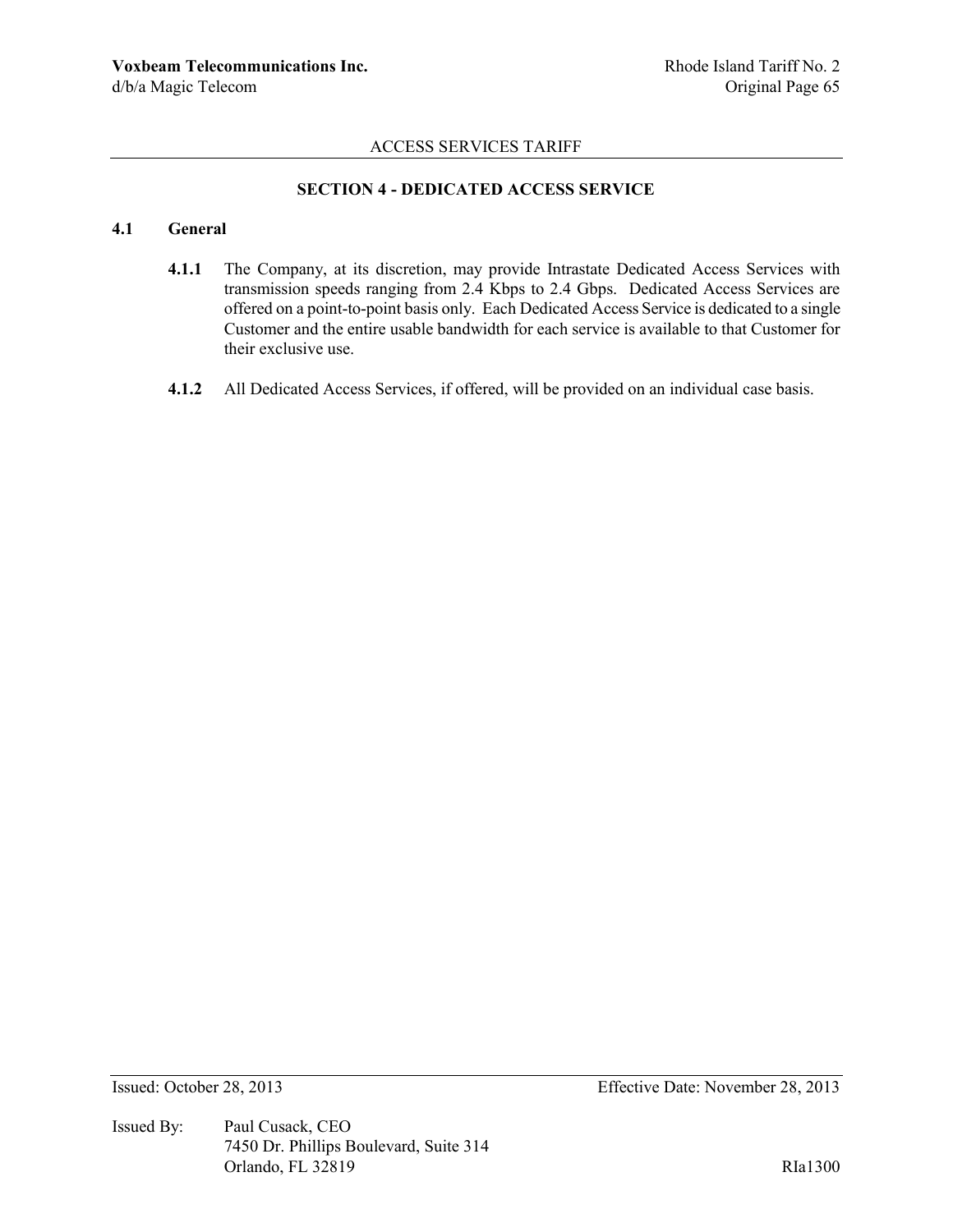### **SECTION 5 - MISCELLANEOUS SERVICES AND CHARGES**

#### **5.1 Billing Name and Address**

## **5.1.1 Service Description**

Billing Name and Address (BNA) service provides account detail of the Company's customers to interexchange carriers, operator service providers, enhanced service providers, and any other provider of interstate telecommunications services.

#### **5.1.2 General**

- **A.** Upon acceptance of an order for BNA service, the Company will furnish account detail for each working number submitted. Account detail consists of current data base information including the end user's billing name and billing address.
- **B.** Only current information which resides in the Company's data base will be provided. Customers ordering BNA service must accept BNA account detail on an "as is" basis.
- **C.** The Company will specify the location where requests for BNA service are to be received, and the format in which the requests are to be provided.
- **D.** The subscribing customer must agree that BNA information will not be resold or otherwise provided to any other person, corporation, partnership or entity, other than Customer's authorized billing agent, and that Billing Name and Address shall be used by Customer or Customer's authorized billing agent solely for:
	- 1. Billing its customers for using Customer's telecommunications services.
	- 2. Any purpose associated with the equal access requirement of United States v. AT&T, 552 F. Supp. 131 (D.D.C. 1982).
	- 3. Verification of service orders of new customers, identification of customers who have moved to a new address, fraud prevention, and similar nonmarketing purposes.

For calling card calls and collect and third party billed calls, Billing Name and Address for ANI service is not available on accounts of nonpublished/unlisted end users who, by request to the Company (which request may be submitted at any time), have specified that such information not be released.

Issued By: Paul Cusack, CEO 7450 Dr. Phillips Boulevard, Suite 314 Orlando, FL 32819 RIa1300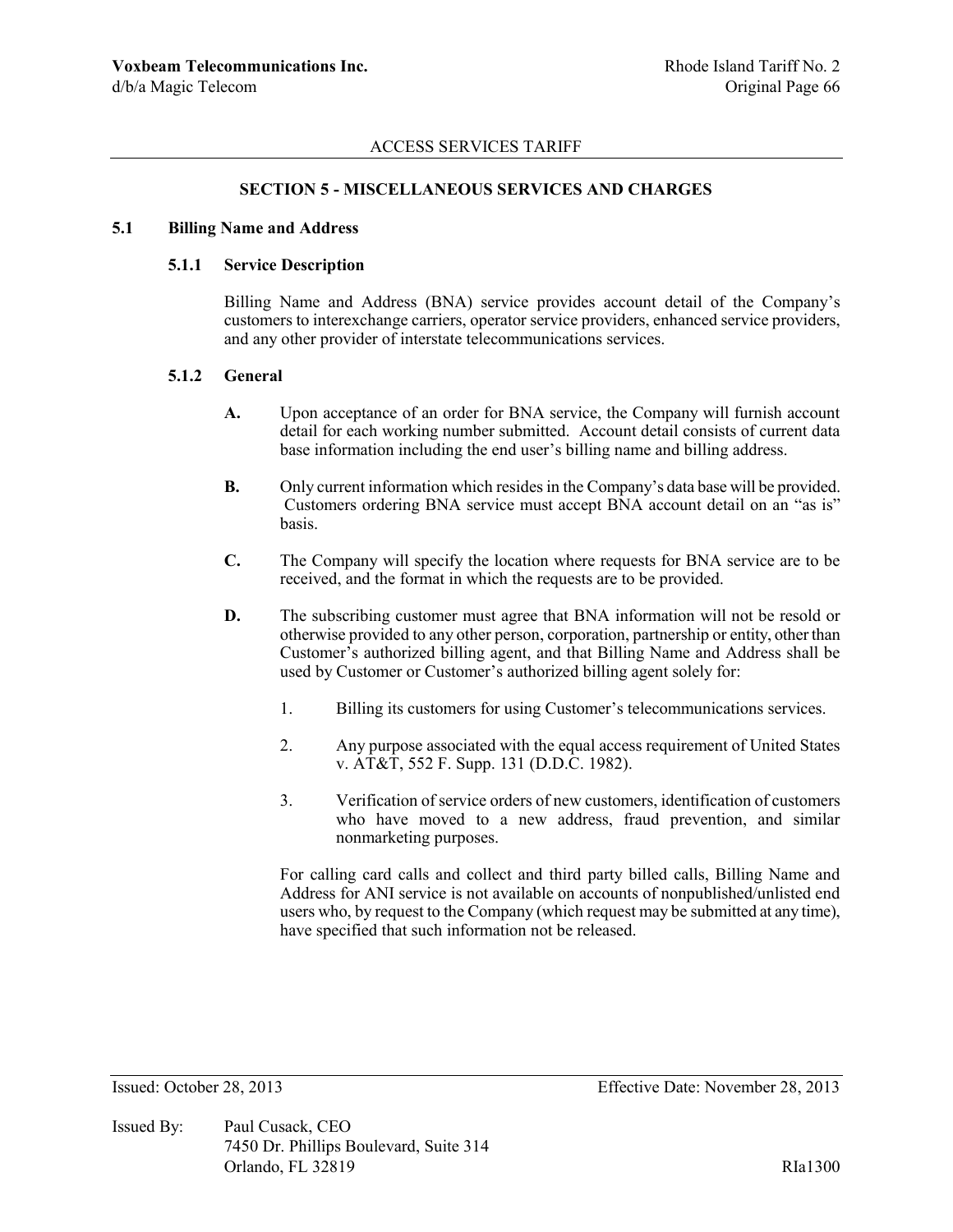### **SECTION 5 - MISCELLANEOUS SERVICES AND CHARGES, (CONT'D)**

#### **5.1 Billing Name and Address, (Cont'd.)**

## **5.1.2 General, (Cont'd.)**

## **E. Manual Request**

- 1. At the customer's option, the Company will provide BNA via manual request procedures.
- 2. BNA service information will be provided by the Company in standard paper format via facsimile or first class U.S. mail.
- 3. Wherever possible, the Company will provide Billing Name and Address for ANI data no later than ten (10) business days from the date of receipt of the customer's request. Availability of data may be delayed if errors exist in the request received from the customer.
- 4. In situations where the customer requests more than forty (40) BNA records on a single order, the Company will provide the requested BNA information in a time frame mutually agreed to by the customer and the Company.

# **F. Mechanized Request**

- 1. At the customer's option, the Company will provide BNA, subject to procedures established for Customer Account Record Exchange (CARE).
- 2. The customer will submit its requests through proper CARE procedures, as revised or amended.

Issued By: Paul Cusack, CEO 7450 Dr. Phillips Boulevard, Suite 314 Orlando, FL 32819 RIa1300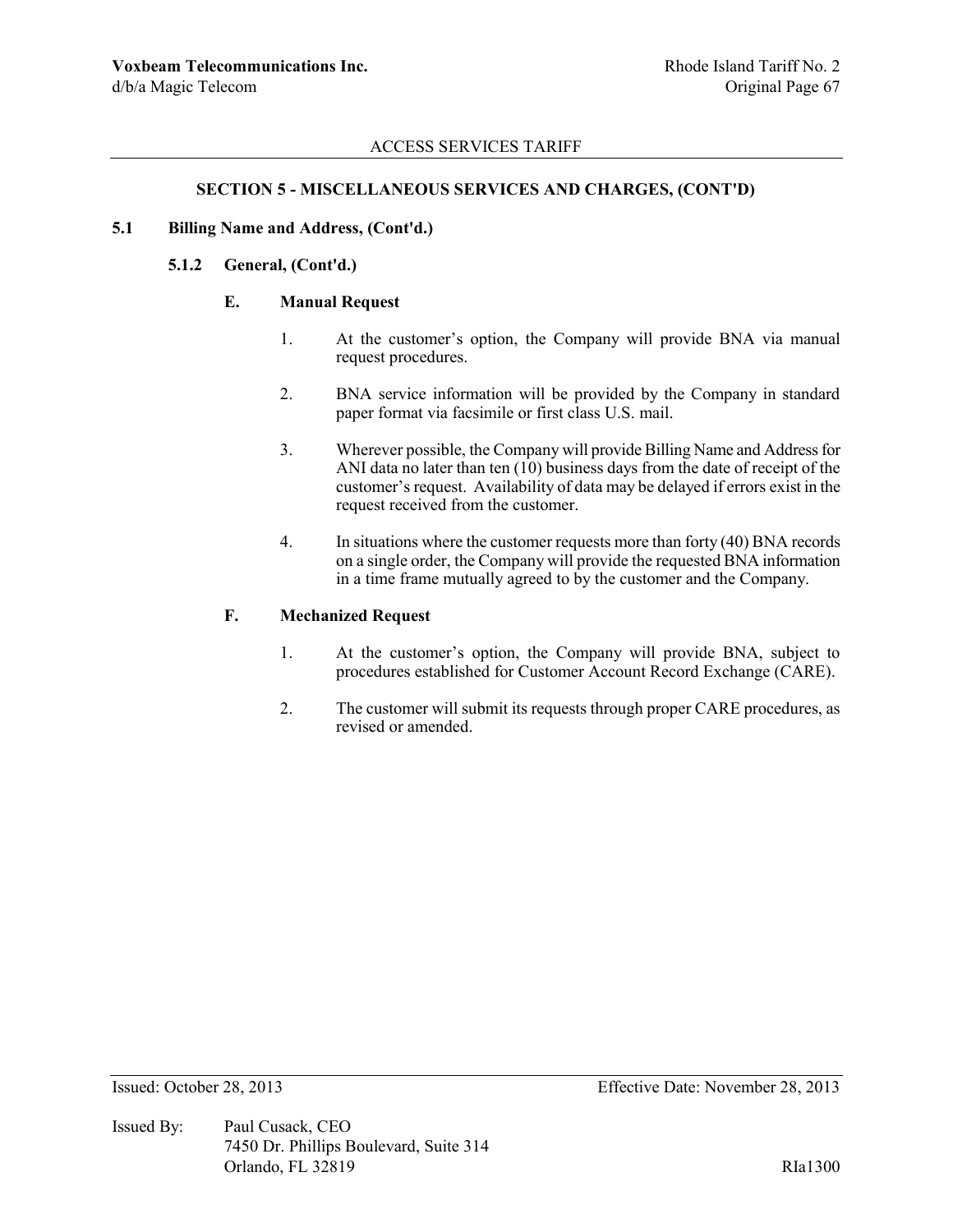# **SECTION 5 - MISCELLANEOUS SERVICES AND CHARGES, (CONT'D)**

### **5.1 Billing Name and Address, (Cont'd.)**

# **5.1.3 Rate Regulations**

The number of BNA records for which charges apply will be accumulated by the Company, and billed to the customer on a monthly basis at the rates set forth in 5.3.4 following.

#### **5.1.4 Rates and Charges**

|                                  | <b>BNA</b><br>Request<br>Manual | <b>BNA</b><br>Request<br>Mechanized |
|----------------------------------|---------------------------------|-------------------------------------|
| Billing Name and Address for ANI |                                 |                                     |
| Per Order                        | \$50.94                         | ICB                                 |
| Per Record                       | \$0.33                          | ICB                                 |
|                                  |                                 |                                     |

# **5.2 PIC Change Charge**

| Nonrecurring Charge per Change, per line or trunk: | \$5.00 |
|----------------------------------------------------|--------|
|----------------------------------------------------|--------|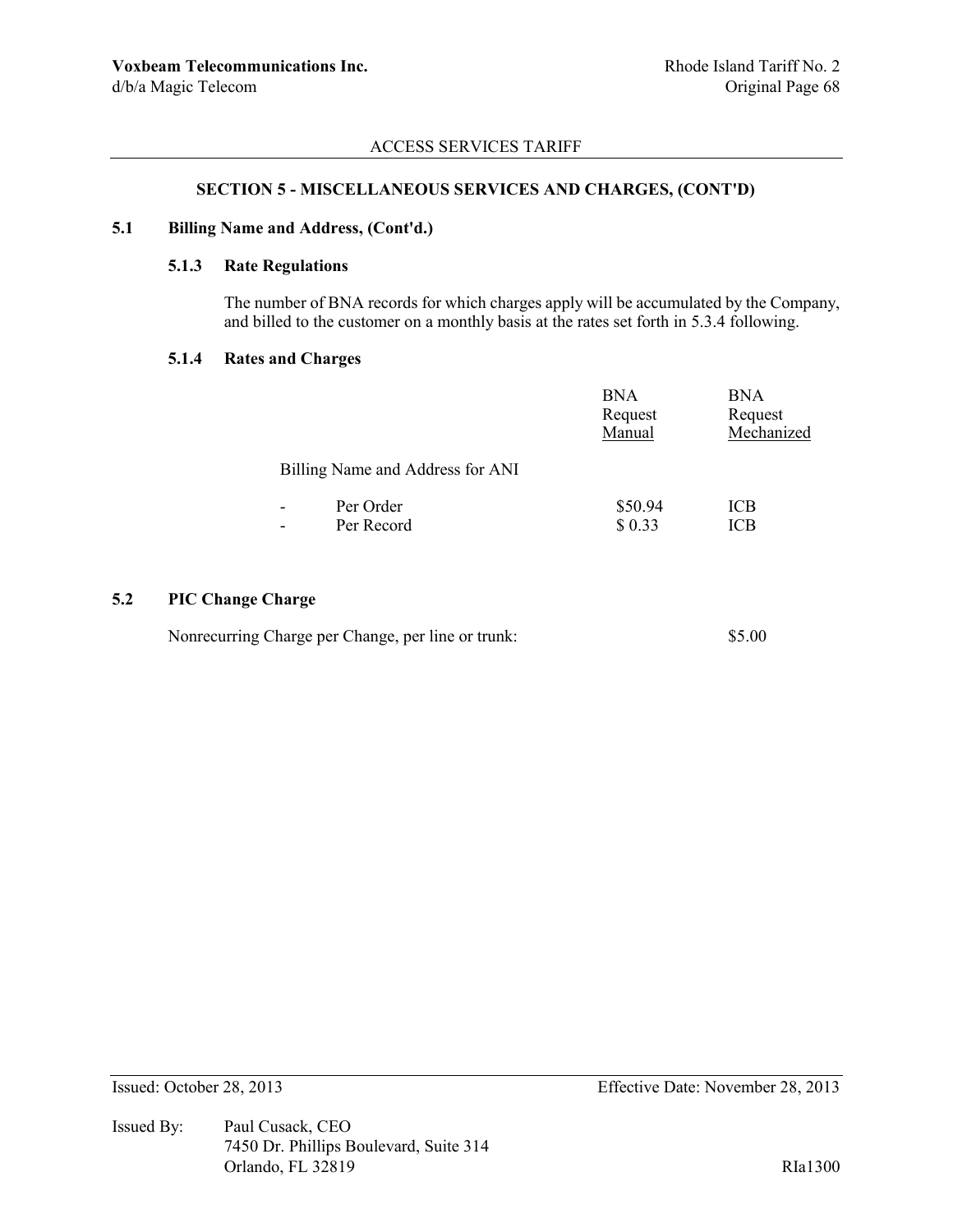### **SECTION 6 - SPECIAL CONTRACTS, ARRANGEMENTS, AND CONSTRUCTION**

#### **6.1 Special Contract Arrangements**

At the option of the Company, services may be offered on a contract basis to meet specialized pricing requirements of the Customer not contemplated by this tariff. The terms of each contract shall be mutually agreed upon between the Customer and Company and may include discounts off of rates contained herein and waiver of recurring, nonrecurring, or usage charges. The terms of the contract may be based partially or completely on the term and volume commitment, type of access arrangement, mixture of services, or other distinguishing features. Service shall be available to all similarly situated Customers for a fixed period of time following the initial offering to the first contract Customer as specified in each individual contract.

#### **6.2 Special Service Arrangements**

- **6.2.1** If a Customer's requirements cannot be met by services included in this tariff, or pricing for a service is shown in this tariff as "ICB", the Company will provide, where practical, special service arrangements at charges to be determined on an Individual Case Basis. These special service arrangements will be provided if the provision of such arrangements is not detrimental to any other services furnished under the Company's tariffs.
- **6.2.2** Special service arrangement rates are subject to revision depending on changing costs or operating conditions.
- **6.2.3** If and when a special service arrangement becomes a generically tariffed offering, the tariffed rate or rates will apply from the date of tariff approval.

### **6.3 Non-Routine Installation Charges**

At the Customer's request, installation and/or maintenance may be performed outside the Company's regular business hours or in hazardous locations. In such cases, charges based on cost of the actual labor, material, or other costs incurred by or charged to the Company will apply. If installation is started during regular business hours but, at the Customer's request, extends beyond regular business hours into time periods including, but not limited to, weekends, holidays or night hours, additional charges may apply.

Issued By: Paul Cusack, CEO 7450 Dr. Phillips Boulevard, Suite 314 Orlando, FL 32819 RIa1300